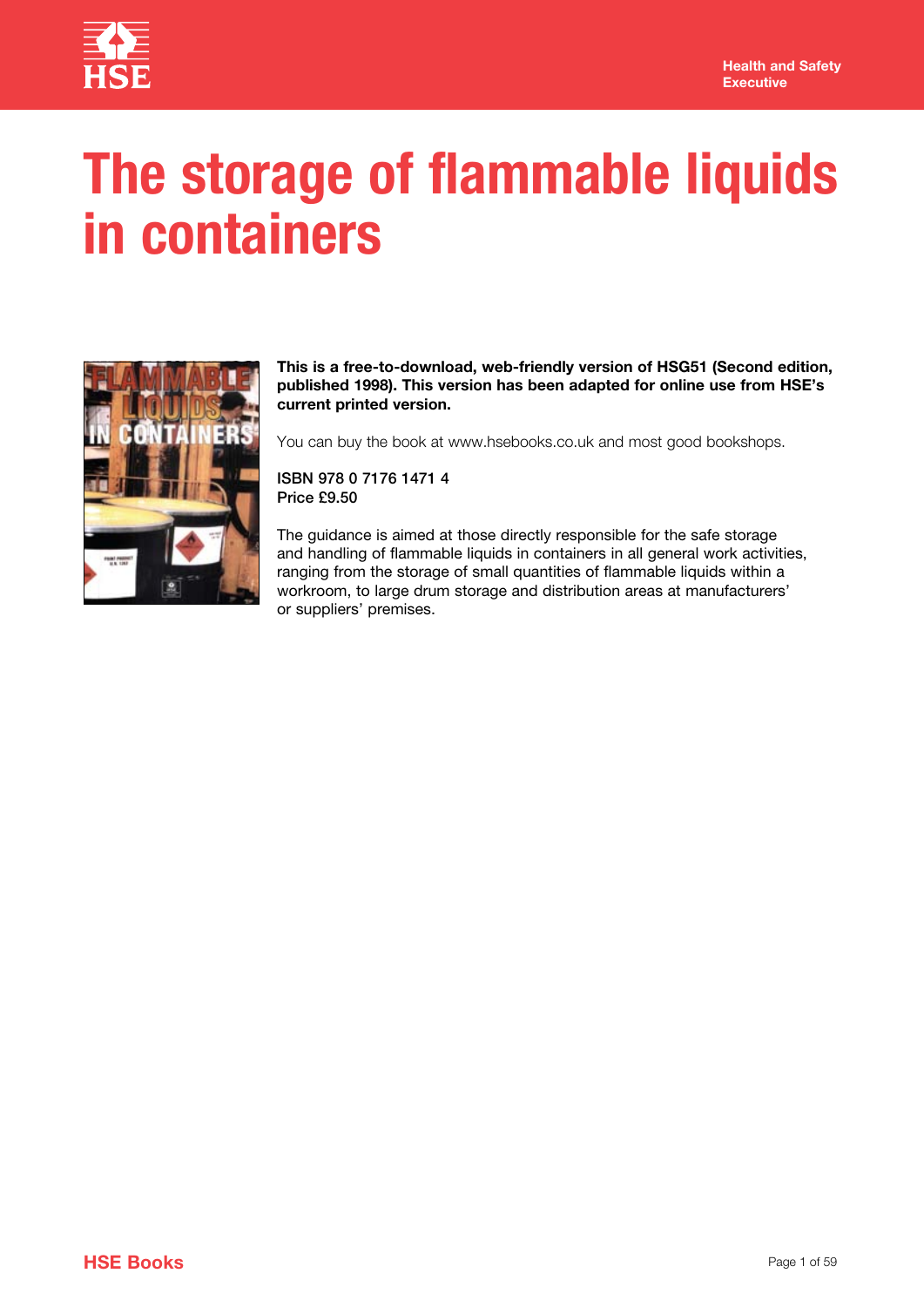*© Crown copyright 1998*

First published 1990 Second edition 1998

ISBN 978 0 7176 1471 4

All rights reserved. No part of this publication may be reproduced, stored in a retrieval system, or transmitted in any form or by any means (electronic, mechanical, photocopying, recording or otherwise) without the prior written permission of the copyright owner.

Applications for reproduction should be made in writing to: The Office of Public Sector Information, Information Policy Team, Kew, Richmond, Surrey TW9 4DU or e-mail: licensing@opsi.gov.uk

This guidance is issued by the Health and Safety Executive. Following the guidance is not compulsory and you are free to take other action. But if you do follow the guidance you will normally be doing enough to comply with the law. Health and safety inspectors seek to secure compliance with the law and may refer to this guidance as illustrating good practice.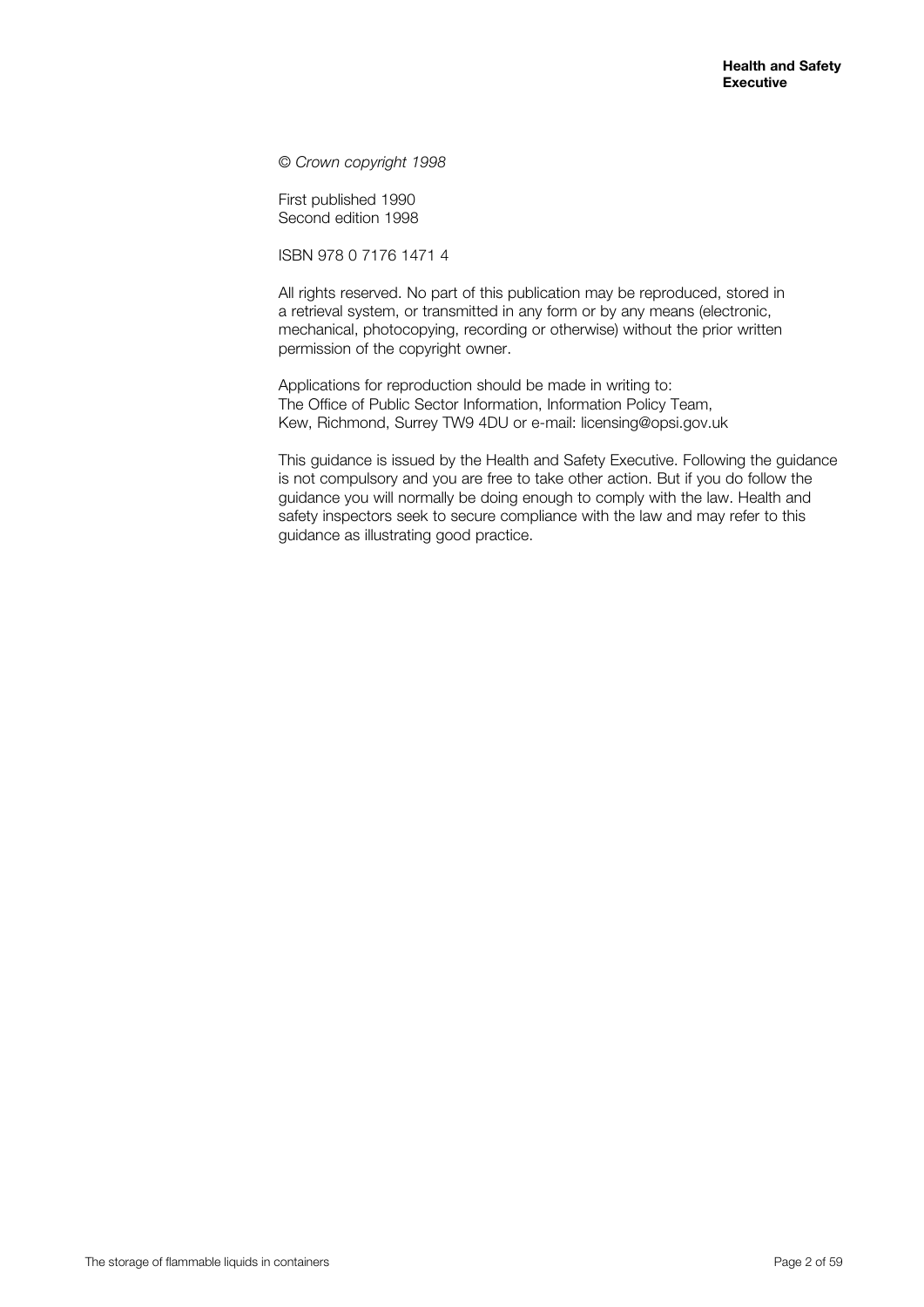## **Contents**

Preface *4*

Objectives 5

Introduction *6* General *6* Legal requirements *6* Scope *7*

Hazards *9* Main hazards *9*

Health hazards *10*

## Safety precautions *11*

Introduction *11* The VICES principles *14* Ventilation *15* Ignition *17* Containment *19* Exchange *22* Separation *22*

## Fire precautions and emergency procedures *30*

Fire precautions *30* Emergency procedures *31*

## Storage facilities *33*

Temporary storage *33* Storage of small quantities *33* Storage of finished products *34* Storage and display at retail premises *34* Storage of higher-flashpoint liquids *35* Suggested storage facilities for a range of premises *36*

## Appendices

- 1 Legal requirements *40*
- 2 Fire-resisting structures *47*
- 3 Hazardous area classification *49*

## References and further reading *52*

Glossary *57*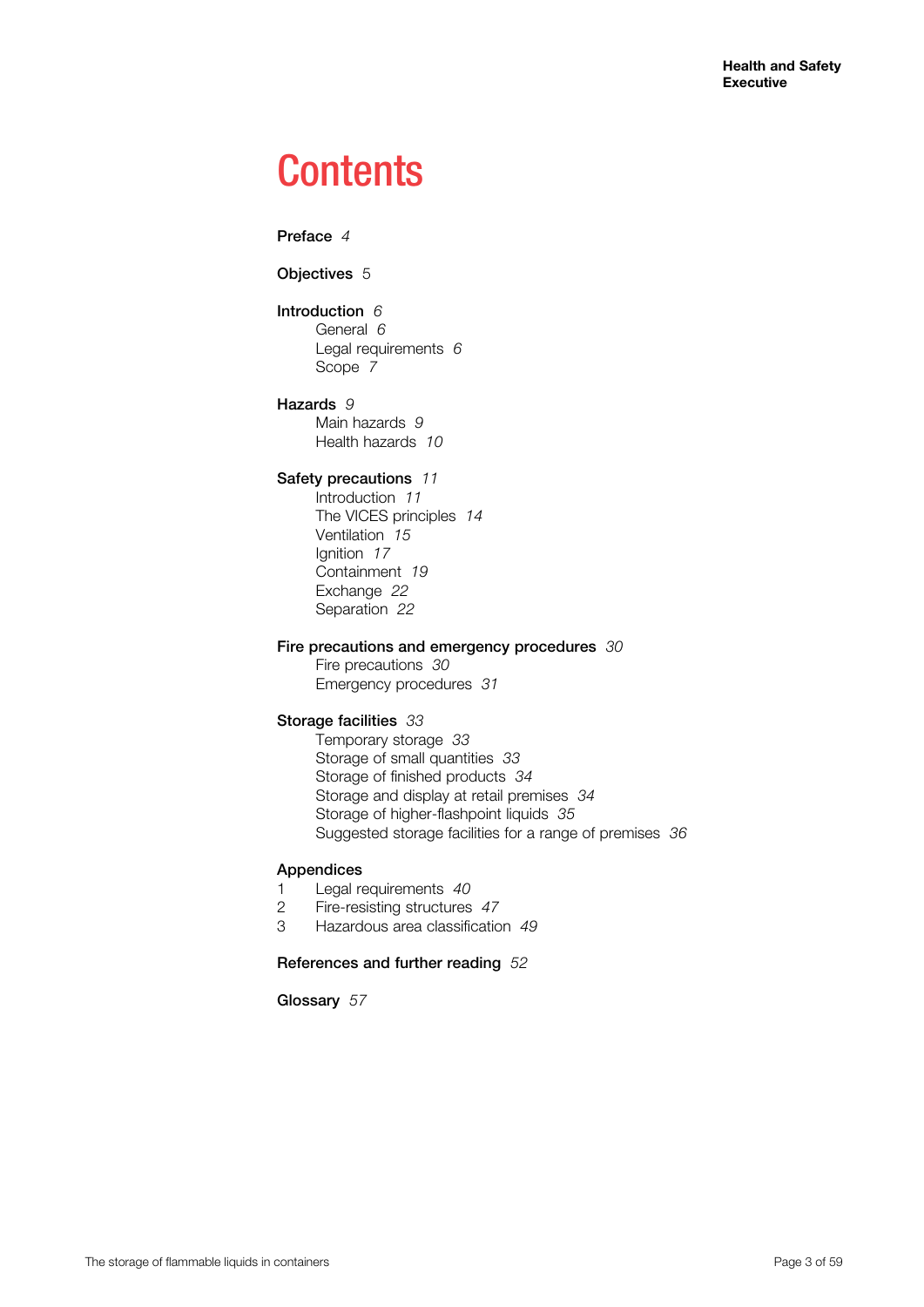## Preface

This book provides information on the fire and explosion hazards associated with the storage of flammable liquids in containers. It sets out practical measures on the design, construction, operation and maintenance of storage areas, buildings and rooms used for storing flammable liquids at normal (ie ambient) temperatures and pressures. It gives examples of storage facilities for a number of different types of business. These measures are designed to protect people at work and others who may be affected by the storage of flammable liquids.

The guidance is aimed at those directly responsible for the safe storage and handling of flammable liquids in containers in all general work activities, ranging from the storage of small quantities of flammable liquids within a workroom, to large drum storage and distribution areas at manufacturers' or suppliers' premises.

Safety specialists and trade organisations or associations may wish to use this publication as a basis for more specific guidance for their own members.

While the references to British or other standards made in this book specify their year of issue, it is recognised that they are regularly updated and many are harmonised into a common European standard. Invariably, any such replacement standards may be used in place of the standards quoted.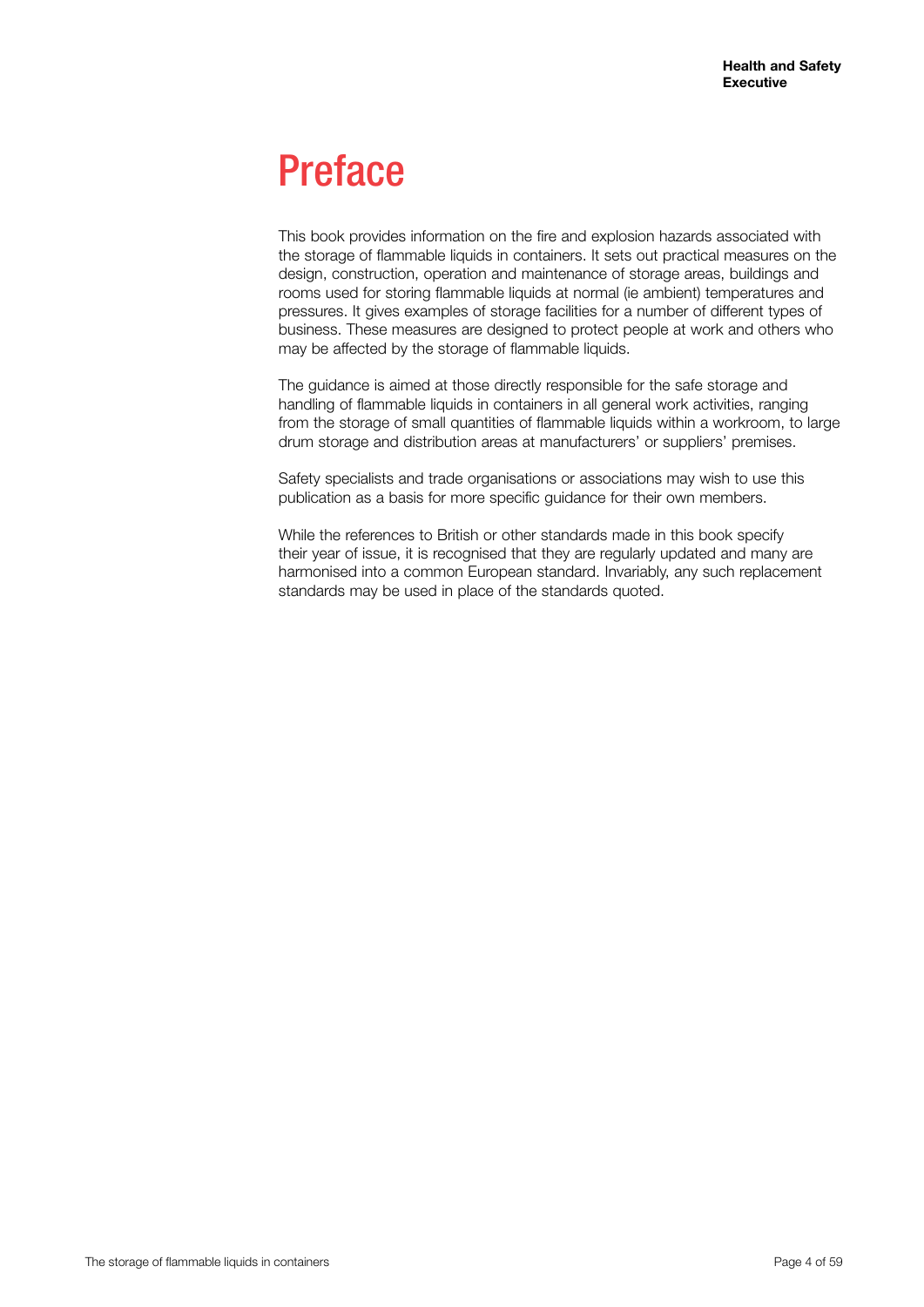## **Objectives**

The objectives for this publication are to:

- $\blacksquare$  help in the assessment of the risks from the storage of flammable liquids in containers, and advise on how to control those risks;
- $\blacksquare$  increase the awareness of the potential fire and explosion hazards associated with the storage of flammable liquids in containers;
- advise on safe management procedures and precautions to reduce injuries and damage caused by fires and explosions during the storage of flammable liquids in containers;
- $\blacksquare$  give guidance on the appropriate standards for the design and construction of storage areas, buildings and rooms used for storing flammable liquids at ambient temperature and pressure; and
- $\blacksquare$  advise on the need for appropriate fire precautions, maintenance, training and good housekeeping where flammable liquids are stored in containers.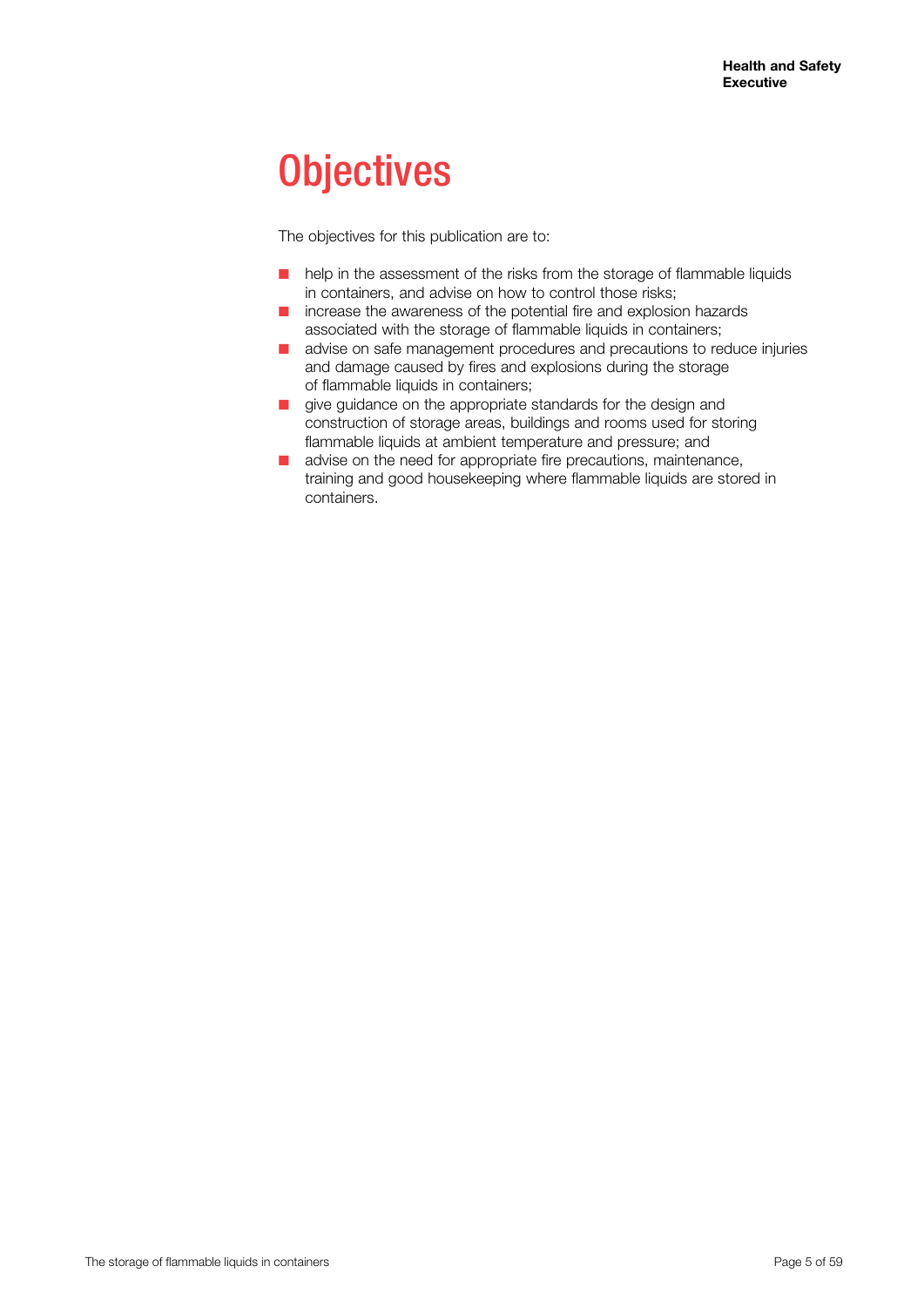## **Introduction**

## **General**

1 This book provides you with guidance on the control measures you could adopt for the safe storage of containers containing flammable liquids. It sets out the steps you need to take to control the risks of fire and explosion, although some general advice is given on health risks where this may be helpful.

2 The guidance applies to all storage locations whether in the open air, or in specifically designed buildings, rooms or cabinets. It applies to new and existing sites.

## **Legal requirements**

3 This book will help in your assessment of the risks arising from the storage of flammable liquids in containers, and it gives advice on how to control the risks. Assessment, by employers and the self-employed, of the risks to employees and others who may be affected by the work activities is one of the requirements of the Management of Health and Safety at Work Regulations 1992<sup>1</sup>.

4 This book also advises you on how to comply with the relevant parts of the Health and Safety at Work etc Act 1974<sup>2</sup> at places where flammable liquids are stored and, where applicable, with the Highly Flammable Liquids and Liquefied Petroleum Gases Regulations 1972<sup>3</sup> and other relevant legislation (see Appendix 1).

5 Current legislation, guidance literature and standards are referred to in the text and are listed in the references section. They are subject to amendment from time to time. You need to ensure that the requirements, at the time any work or alterations are carried out, reflect the current legal requirements and good accepted practice. The glossary at the back of this book explains the particular terms used in the text.

## *What is risk assessment*

6 A risk assessment is an organised look at your work activities using the following five steps:

- Step 1: Look for the hazards.
- Step 2: Decide who may be harmed and how.
- Step 3: Evaluate the risks arising from the hazards and decide whether existing precautions are adequate or if more needs to be done.
- Step 4: Record your significant findings.
- Step 5: Review your assessment from time to time and revise it if necessary.

Advice on carrying out risk assessments is contained in an HSE leaflet<sup>4</sup>.

7 The remaining sections of this book will help you to identify many of the hazards associated with the storage of flammable liquids in containers, and give guidance on how you can reduce the risks.

8 The guidance shows many of the issues you need to consider when carrying out risk assessments. It will help in deciding which precautions are necessary concerning the storage arrangements for flammable liquids in containers. A complete risk assessment made under the Management of Health and Safety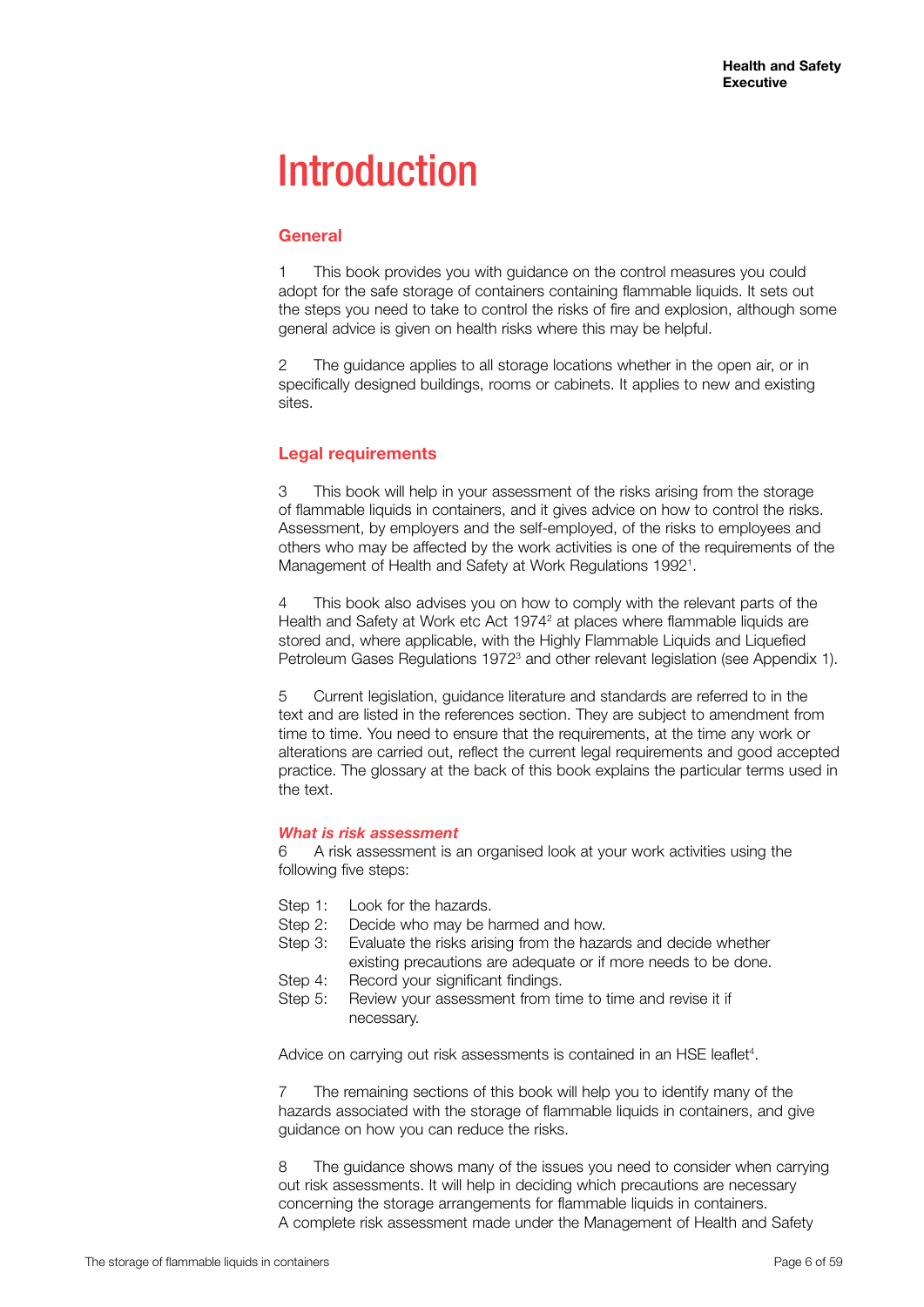at Work Regulations 1992<sup>1</sup> will also have to consider other hazards, for example manual handling and transport safety, which are not within the scope of this book.

#### **Scope**

#### *Definition of flammable liquid*

9 In this book 'flammable liquid' generally means a liquid with a flashpoint of 55°C or below.

- 10 This definition includes:
- $\blacksquare$  all liquids classified as flammable, highly flammable or extremely flammable for supply according to the Chemicals (Hazard, Information and Packaging for Supply) Regulations 1994 (as amended)<sup>5</sup>; and
- highly flammable liquids as defined in the Highly Flammable Liquids and Liquefied Petroleum Gases Regulations 1972<sup>3</sup>.

11 This definition does not include however liquids, with a flashpoint equal to or more than 21°C and less than or equal to 55°C, which do not support combustion when tested at 55°C according to the method described in Schedule 2 of the Highly Flammable Liquids and Liquefied Petroleum Gases Regulations 19723 .

12 Some Regulations, particularly those concerned with the transport of dangerous goods, define flammable liquids as those with a flashpoint of less than or equal to 61°C. Although some of the liquids defined according to transport legislation will be outside the scope of this book, it will nevertheless still be good practice to store them according to the recommendations given here.

### *Applying the standards*

13 The advice in this book provides you with suitable standards for the design and location of storage facilities for flammable liquids in containers. It is applicable to flammable liquids contained in metal, glass and plastic receptacles, drums, barrels, tins, IBCs (Intermediate Bulk Containers) etc.

14 It may be inappropriate or impractical for you to adopt all the recommendations in this book at existing premises. However the law requires you to make any improvements which are reasonably practicable, taking into account the risks at the premises and the cost and feasibility of additional precautions. See the Glossary for a definition of the term reasonably practicable at the back of this book.

15 This book describes a number of ways of achieving an adequate standard of safety. Further advice on how to use it at specific sites can be obtained from whoever inspects the site for health and safety, usually HSE or the local authority.

#### *Environmental protection*

16 Spillages of flammable liquids can have environmental consequences and may be subject to controls under the Environmental Protection Act 1990<sup>6</sup>.

17 Although this guidance does not attempt to cover environmental issues, the advice it contains for safe storage conditions will generally also provide some protection for the environment. You can find information on the environmental hazards posed by a particular flammable liquid in the specific substance material safety data sheet (MSDS) available from the supplier.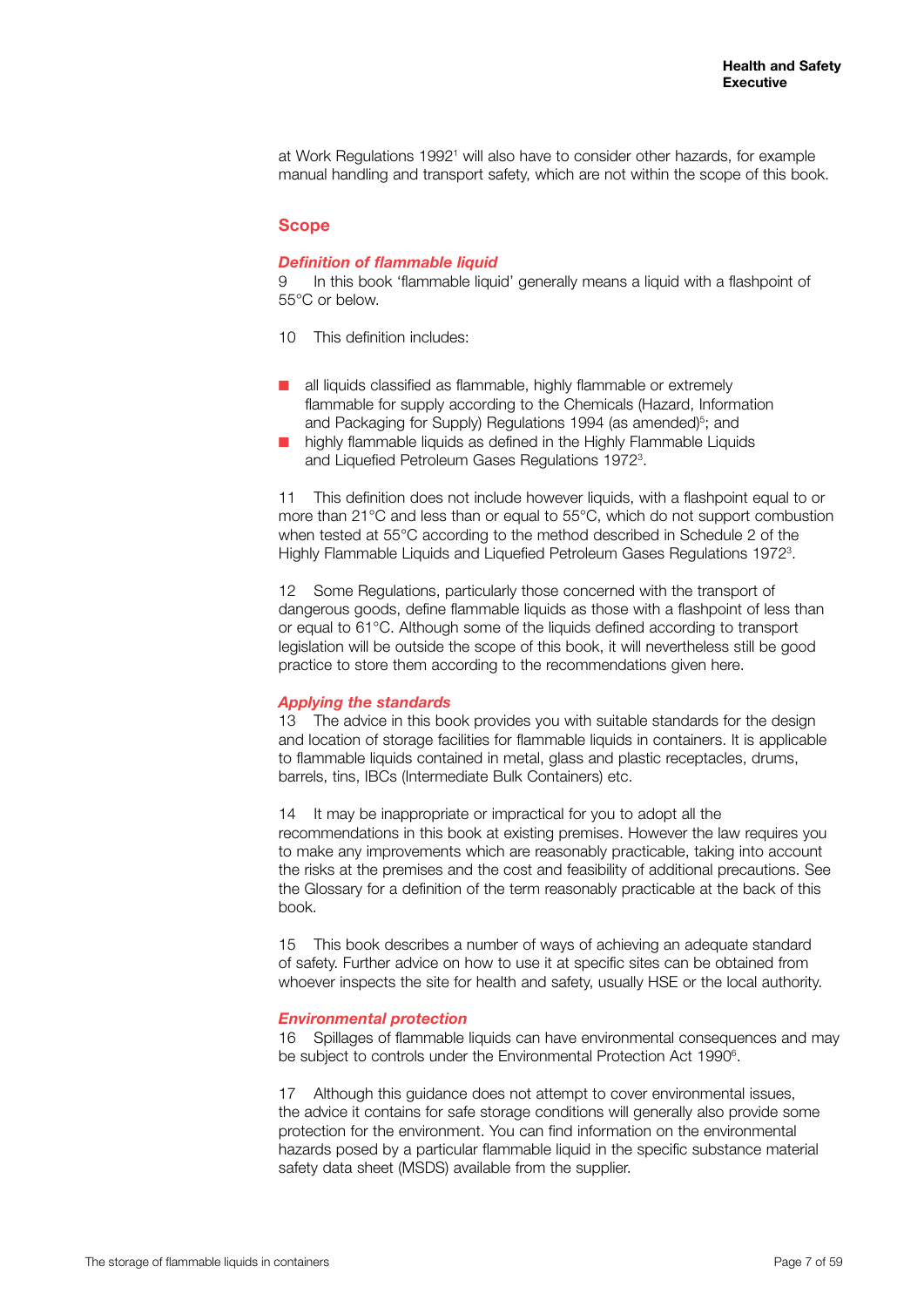18 Further guidance is available from the Environment Agency (or in Scotland, the Scottish Environment Protection Agency (SEPA)) or from local authorities, who enforce the 1990 Act<sup>6</sup>.

#### *Additional advice and information*

19 You can find more appropriate advice in documents listed in the Further reading section at the back of this book about:

- carriage, loading and unloading, spraying and use of flammable liquids;
- $\blacksquare$  dispensing and storage of petrol at filling stations; and
- $\blacksquare$  specific industries.
- 20 The advice in this book does not apply to the following flammable liquids:
- $\blacksquare$  those which present special hazards requiring specific precautions, such as:
	- ethylene oxide;
	- peroxides;
	- other liquids which carry a risk of rapid decomposition, polymerisation or spontaneous combustion;
- $\blacksquare$  those contained in aerosols or other pressurised containers;
- $\blacksquare$  liquefied petroleum gas;
- $\blacksquare$  other substances which are gases at ambient temperature and pressure but are stored as liquids under pressure.

21 This book does not apply to containers with capacities of greater than approximately 1000 litres. For larger containers and those which are connected directly to a process or other point of use, advice is contained in an HSE publication<sup>7</sup>.

#### *Liquids with a flashpoint in the range 32°C to 55°C*

22 Some of the precautions and control measures are not appropriate for lower hazard liquids with a flashpoint in the range 32°C to 55°C.

23 Advice on variations for these liquids is contained in paragraphs 171–183.

24 Where no variation is shown for any aspect, the standards in the main text apply.

#### *Flammable liquids which are pesticides*

25 All pesticides are subject to Part III of the Food and Environment Protection Act 1985 (FEPA)<sup>8</sup>, and they must be approved either:

- $\blacksquare$  under the Control of Pesticides Regulations 1986 $9$  (as amended); or
- under the Plant Protection Products Regulations 1995<sup>10</sup> (as amended) and the Plant Protection Products (Basic Conditions) Regulations 1997<sup>11</sup>.

The FEPA Part III Code of Practice<sup>12</sup> and HSE Agriculture information sheet No 16<sup>13</sup> are available for guidance on the safe storage of pesticides.

26 However, you may use this book for more detail on the precautions needed to deal with the flammable hazard of such pesticides.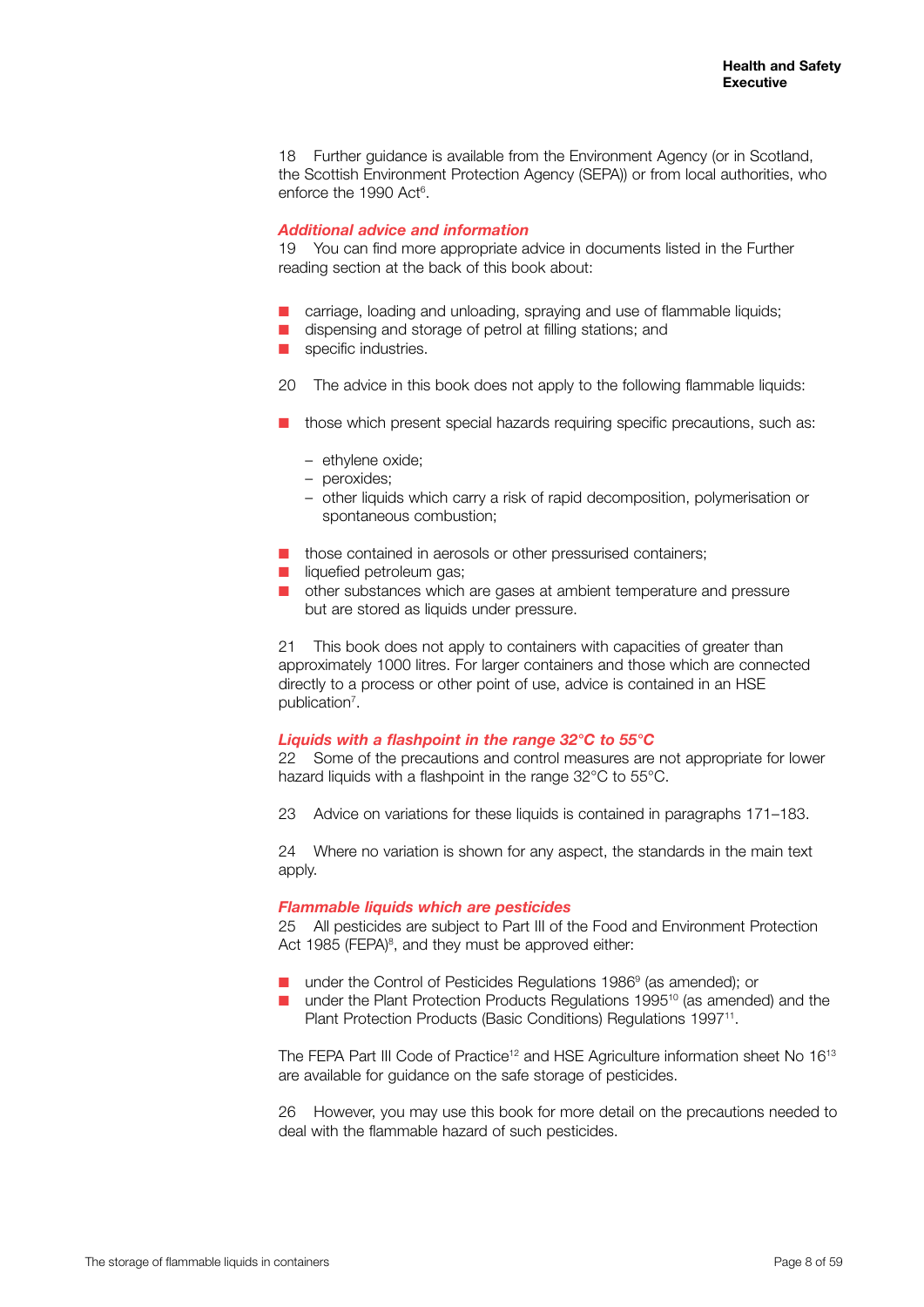## Hazards

## **Main hazards**

27 The main hazards from the storage of flammable liquids are fire and explosion, involving either the liquid or the vapour given off from it. Fires or explosions are likely to occur when liquid or vapour is released and comes into contact with a suitable ignition source, or alternatively, when a heat or fire source comes into contact with the container.

28 Common causes or contributory factors of such incidents include:

- $\blacksquare$  lack of awareness of the properties of flammable liquids;
- $\Box$  operator error, due to lack of training;
- $\blacksquare$  inadequate or poor storage facilities;
- $\blacksquare$  hot work on or close to flammable liquid containers;
- $\blacksquare$  inadequate design, installation or maintenance of equipment;
- $\blacksquare$  decanting flammable liquids in unsuitable storage areas;
- $\blacksquare$  exposure to heat from a nearby fire;
- $\blacksquare$  dismantling or disposing of containers containing flammable liquids.

#### *Combustion of liquids*

29 Combustion of liquids occurs when flammable vapours released from the surface of the liquid ignite (see Figure 1).



**Oxygen** Always present in the air Additional sources from oxidising substances

Ignition source Hot surface Electrical equipment Static electricity Smoking/naked flames

**Figure 1** The fire triangle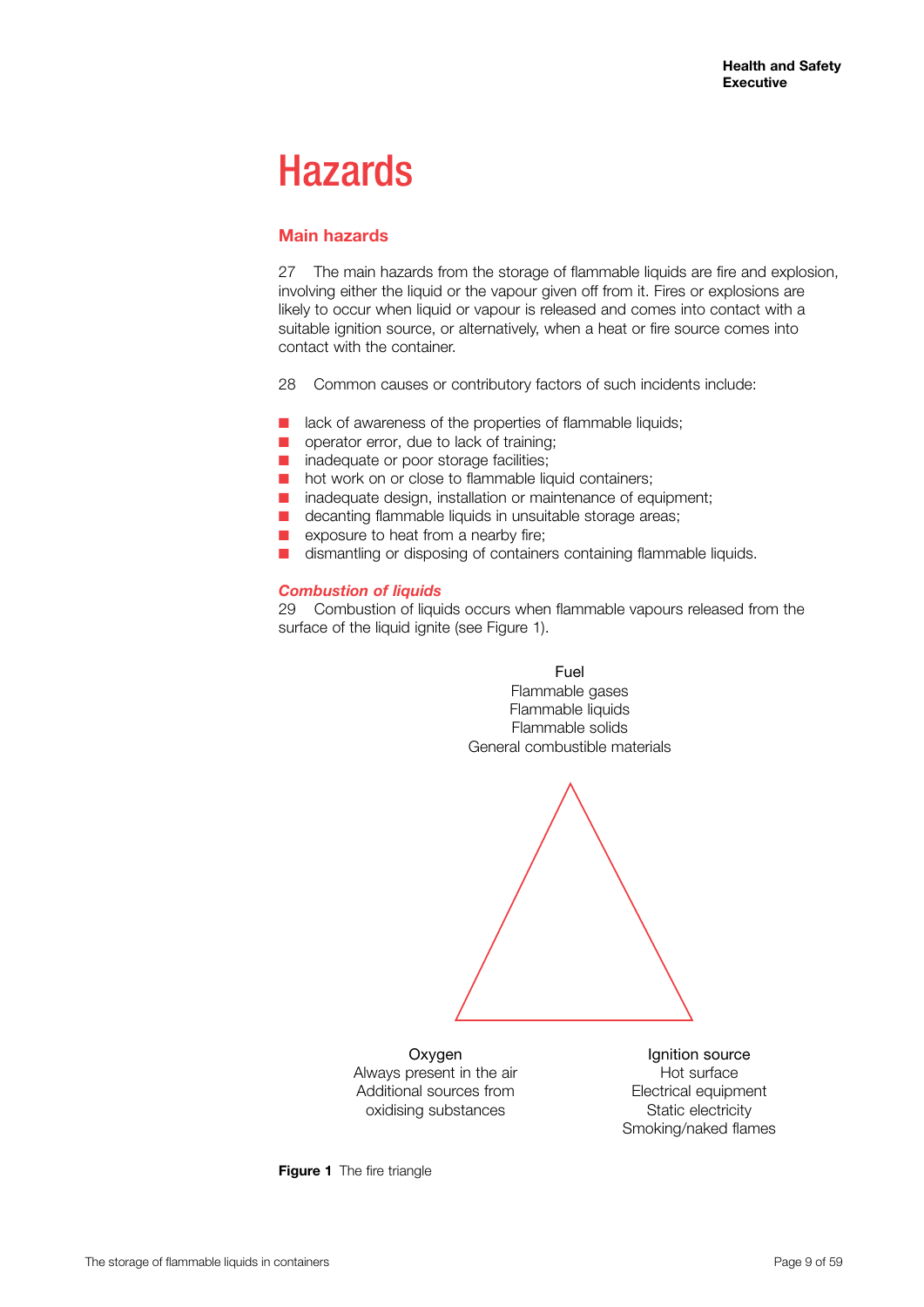30 The extent of a fire or explosion hazard depends on the amount of flammable vapour given off from a liquid which is determined by:

- $\blacksquare$  the temperature of the liquid;
- $\blacksquare$  the volatility of the liquid;
- $\blacksquare$  how much of the surface area is exposed;
- $\blacksquare$  how long the liquid is exposed for; and
- $\blacksquare$  the air movement over the surface.

31 Other physical properties of the liquid give additional information on how vapour/air mixtures may develop and also on the potential hazards. These physical properties include:

- $\blacksquare$  flashpoint;
- $\blacksquare$  auto-ignition temperature;
- $\blacksquare$  viscosity;
- $\blacksquare$  lower explosion limit; and
- $\blacksquare$  upper explosion limit.

#### *Flashpoint*

32 Flashpoint is defined as the lowest temperature at which a liquid gives off vapour in sufficient quantity to form a combustible mixture with air near the surface of the liquid under specified test conditions. Generally, a liquid with a flashpoint below the ambient temperature of the surroundings will give off sufficient vapour to mix with the air and be ignited. Liquids with a flashpoint greater than ambient temperature are less likely to give off a flammable concentration of vapour unless they are heated, mixed with low flashpoint materials or released under pressure as a mist or spray. The lower the flashpoint of a liquid, the higher the risk.

#### *Viscosity*

33 The viscosity of the liquid is also significant as it determines how far any spilt material will spread and therefore the size of any exposed surface.

## **Health hazards**

34 Flammable liquids can pose a health hazard if they are ingested, come into contact with skin or eyes, or their vapours are inhaled. For example, methanol is toxic as well as flammable. Information on the health hazards of a particular liquid, and on any specific precautions required, should be obtained from the material safety data sheet (MSDS) or from the supplier. The Control of Substances Hazardous to Health Regulations 1994<sup>14</sup> require employers to assess the health risks from exposure to hazardous substances and the precautions needed. Paragraphs 37–39 give further details on health precautions.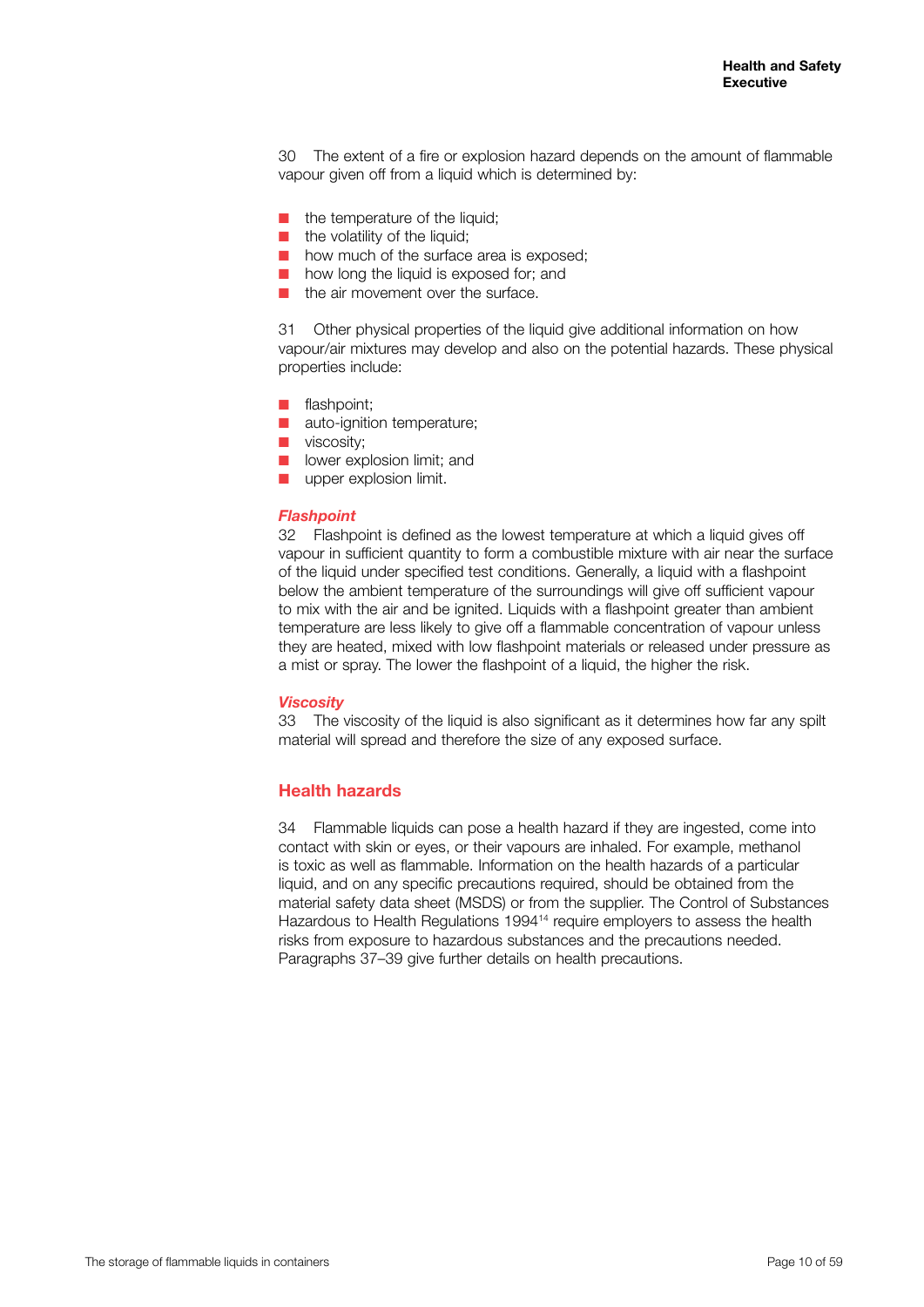## Safety precautions

## **Introduction**

35 Although this book describes ways in which you can achieve an adequate standard of safety, variations from these may be appropriate to meet local conditions. You may use therefore alternative designs, materials and methods where your risk assessment shows that they provide an equivalent or higher overall level of safety.

36 The precautions outlined do not take into account possible damage from an external source such as a major incident that affects a wide area.

#### *Health precautions*

37 Many precautions for reducing fire and explosion risks will also control the health risks. But some additional measures may be necessary since concentrations of vapours, capable of damaging human health, are usually significantly below the flammable levels.

38 The Control of Substances Hazardous to Health Regulations 1994<sup>14</sup> require employers to prevent or control exposure to harmful substances. Guidance on these Regulations is contained in the Approved Codes of Practice (ACOPs) entitled *General COSHH ACOP, Carcinogens ACOP and Biological Agents ACOP: Control of Substances Hazardous to Health Regulations 1994*15.

39 An obvious precaution to take against skin and eye contact is to provide items such as gloves, protective clothing and goggles. Suitable respiratory protection may be needed during any operations to deal with leaks and spillages.

#### *Marking and labelling*

40 Individual containers must be clearly marked to indicate their contents and the degree of flammability. In most cases this will be required by the Chemicals (Hazard Information and Packaging for Supply) Regulations 19945 (as amended) (CHIP) and the Carriage of Dangerous Goods (Classification, Packaging and Labelling) and Use of Transportable Pressure Receptacle Regulations 1996<sup>16</sup> (CDG(CPL)). Certain anomalies may exist with regard to the labelling of liquids with flashpoints in the range 56–61°C. For these liquids, flammability labelling is not required under CHIP, but is required under the CDG(CPL) Regulations<sup>16</sup>.

41 The Health and Safety (Safety Signs and Signals) Regulations 1996<sup>17</sup> require stores and areas containing significant quantities (greater than 25 tonnes) of dangerous substances to be identified by appropriate warning signs.

42 The majority of sites on which 25 tonnes or more of dangerous substances are stored must be marked in accordance with the Dangerous Substances (Notification and Marking of Sites) Regulations 199018.

43 Storerooms, cupboards and bins need to be marked to indicate the hazards associated with their contents. The yellow hazard triangle symbols (see Figure 2), which are widely available, indicate the flammability hazards clearly. If it is not reasonably practicable to mark directly on the storage area, then it can be displayed nearby. 'No smoking' and 'No naked lights' notices may be appropriate.

#### *Maintenance and modifications*

44 Many incidents involving flammable liquids occur during maintenance and repairs.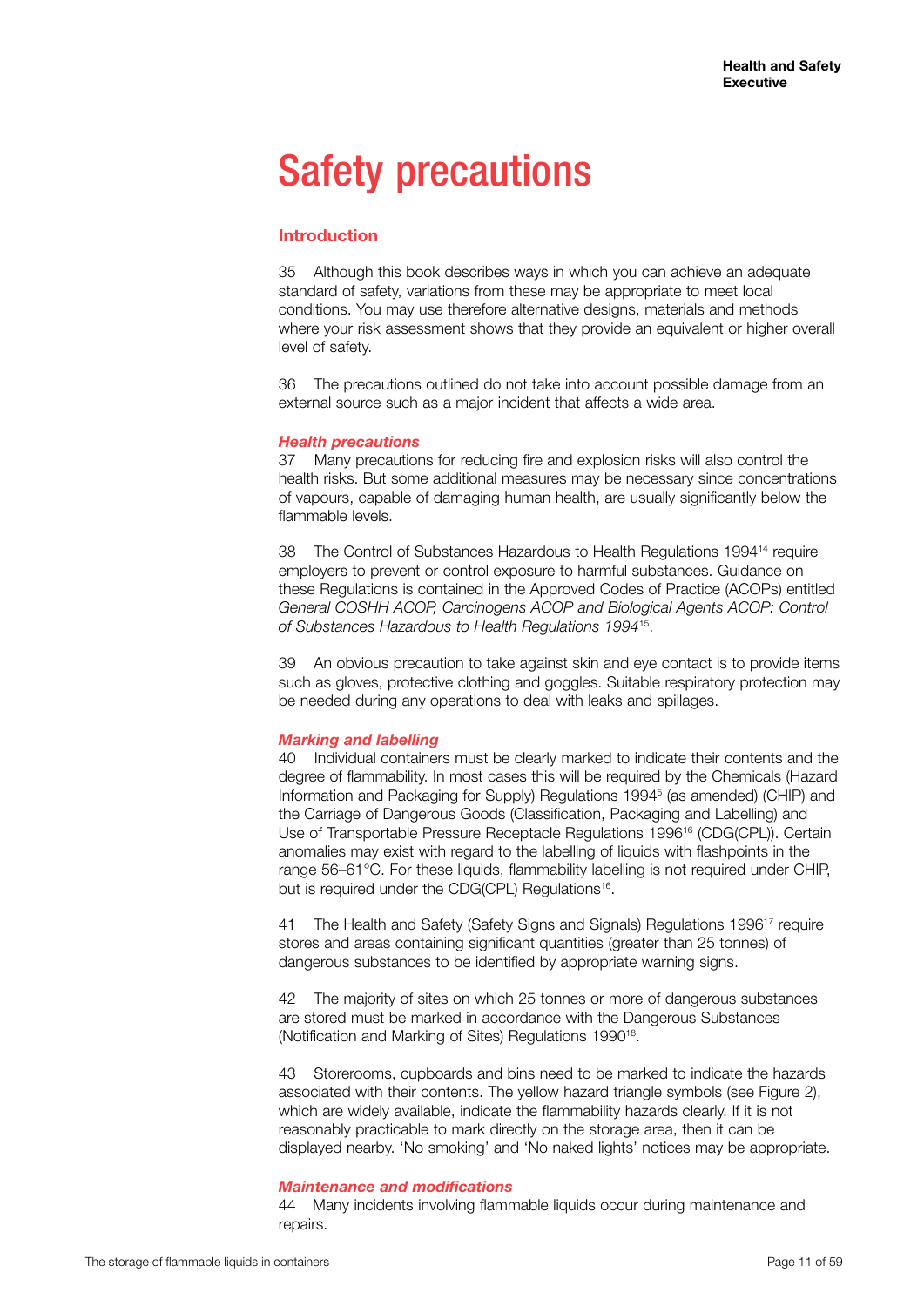45 The likelihood is increased if the work is done by staff or outside contractors who have little knowledge of the hazards associated with flammable liquids. You should only employ experienced contractors. A guide is available which gives sound practical advice for selecting and managing contractors<sup>19</sup>.



**Figure 2 Hazard triangle symbol** 

46 The Health and Safety at Work etc Act 1974<sup>2</sup> and the Management of Health and Safety at Work Regulations 1992<sup>1</sup> place duties to ensure safe working practices on both the company using the services and the contractor.

- 47 It is essential that no maintenance work is done until:
- the potential hazards of the work have been clearly identified and assessed;
- $\blacksquare$  the precautions needed have been specified in detail;
- the necessary safety equipment has been provided; and
- adequate and clear instruction has been given to all those concerned.

48 In most cases, a permit-to-work (PTW) system should be used to control maintenance operations<sup>20</sup> in areas where flammable liquids are stored or used. PTWs are formal management documents (see Figure 3). They should only be issued by those with clearly assigned authority to do so, and the requirements stated in them must be complied with before the permit is issued and the work covered by it is undertaken. Individual PTWs need to relate to clearly defined individual pieces of work. PTWs should normally include:

- the location and nature of the work intended;
- $\blacksquare$  identification of the hazards, including the residual hazards and those introduced by the work itself;
- $\blacksquare$  the precautions necessary, for example, isolations;
- $\blacksquare$  the personal protective equipment required;
- $\blacksquare$  the proposed time and duration of the work;
- $\blacksquare$  the limits of time for which the permit is valid; and
- the person in direct control of the work.
- 49 Further advice on PTWs is available in an HSF leaflet<sup>21</sup>.

50 There are some simple controls you can adopt to reduce the risks of fire and explosion during maintenance hot work. You need to make sure that all flammable or combustible materials are removed from the work area. If it is not reasonably practicable to remove such materials, then you could position suitable screens or partitions to protect the hazardous inventory. Once the work has finished, you need to thoroughly inspect the area for at least an hour to ensure that there is no smouldering material present.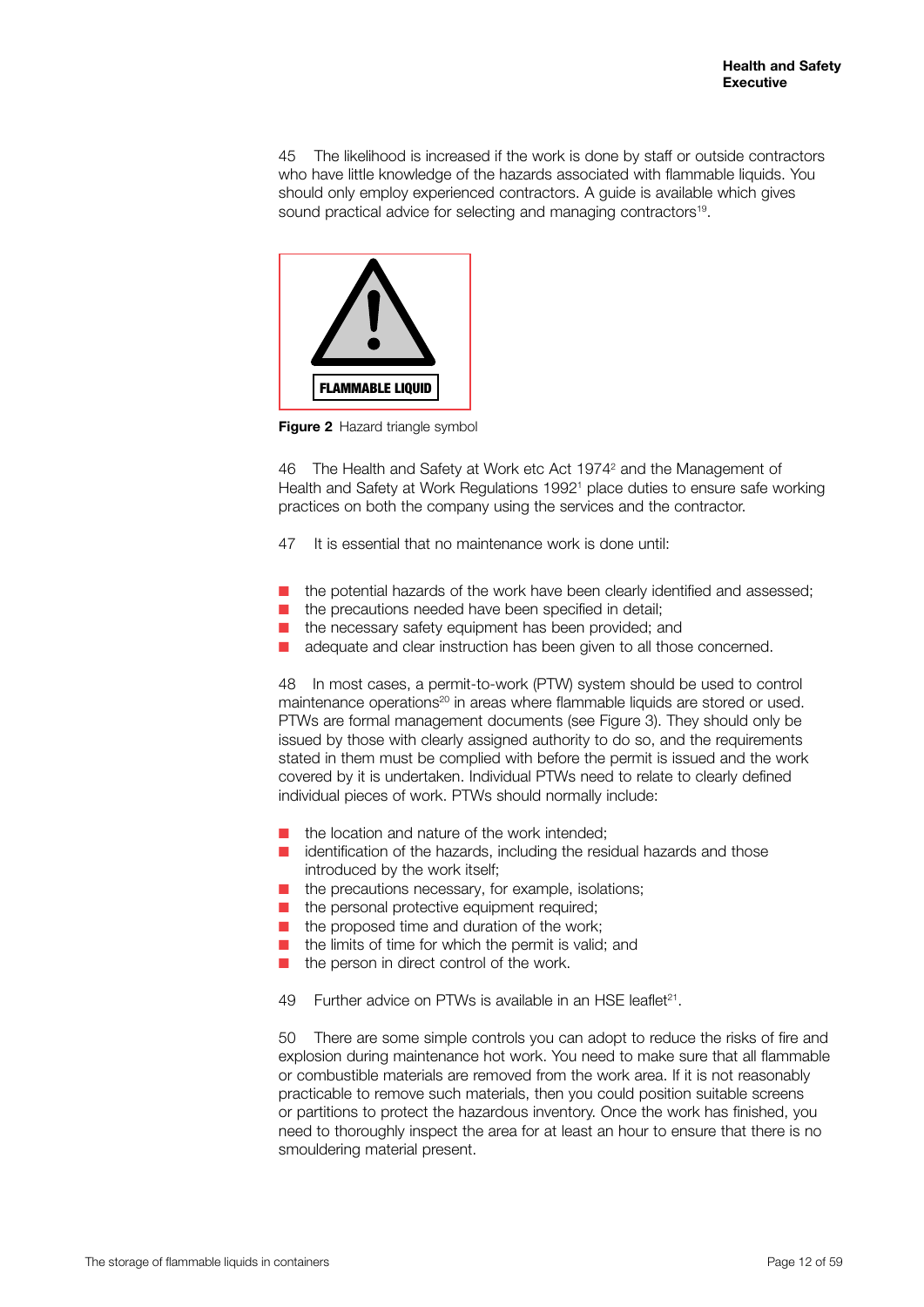

**Figure 3** PTW

#### *Information and training*

51 Adequate training and knowledge of the properties of flammable liquids are essential for their safe storage.

52 Training is a requirement of the Management of Health and Safety at Work Regulations 19921 . Carrying out risk assessments required by these Regulations will identify how much information, training and retraining are needed. Further guidance on these Regulations is contained in an Approved Code of Practice<sup>22</sup>.

53 You need to inform all staff on the site about the hazards of storing flammable liquids, and about the need to exclude sources of ignition and heat from the designated storage areas. Those responsible for the operation of the store also need to receive specific training in how to deal with spillages and leaks, and emergency procedures.

54 Periodic retraining will normally be required. The training should include the following aspects:

the types of flammable liquid stored, their properties and hazards;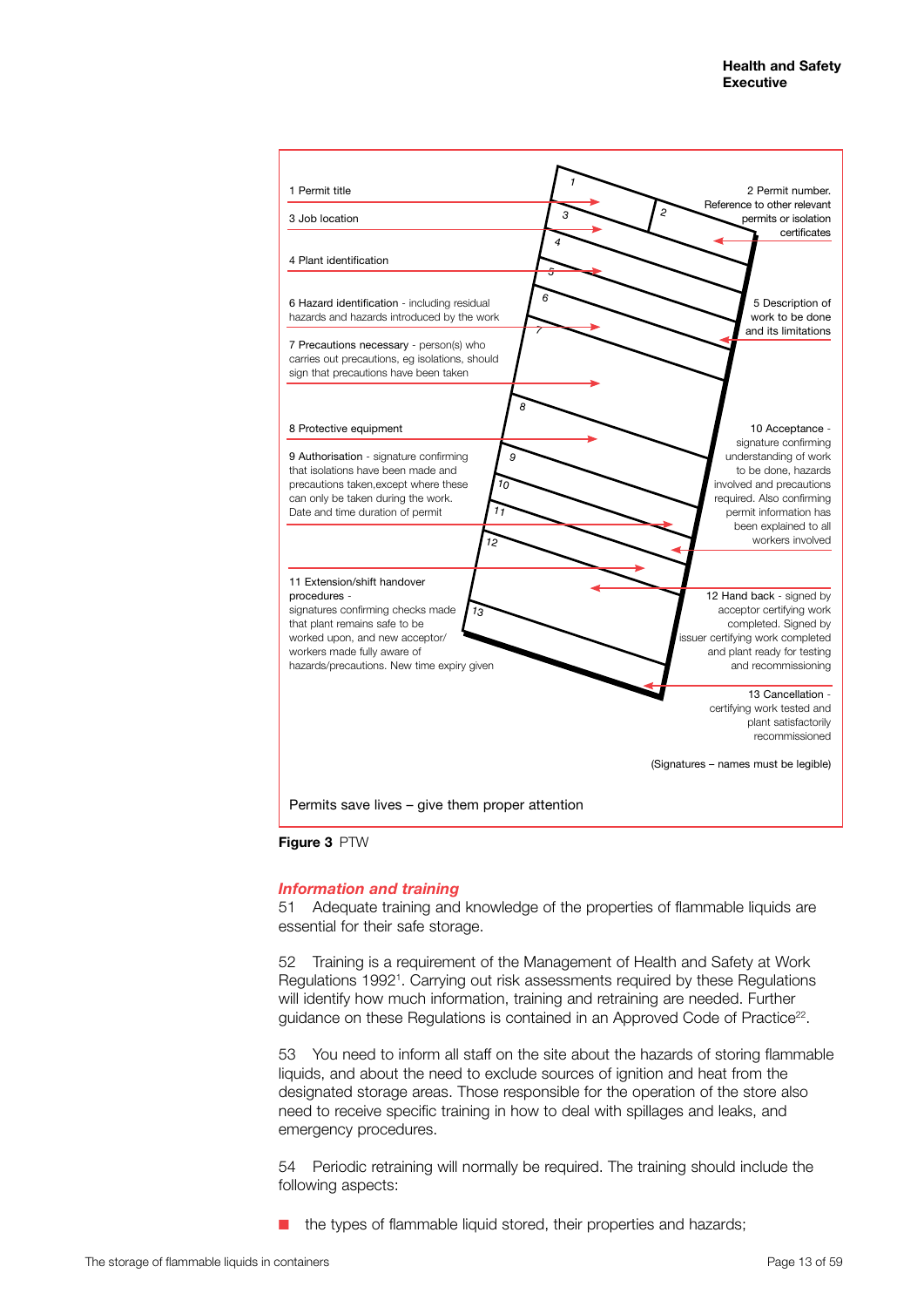- $\Box$  general procedures for safe handling;
- $\blacksquare$  use of protective clothing;
- $\blacksquare$  housekeeping;
- $\blacksquare$  reporting of faults and incidents, including minor leaks and spills; and
- $\blacksquare$  emergency procedures, including raising the alarm, calling the fire brigade and the use of appropriate fire-fighting equipment.

You will need written procedures for controlling the risks from the storage of flammable liquids, and these should be used as the basis for training.

## **The VICES principles**

55 There are five general principles for ensuring that the risks of fire and explosion, from the storage of flammable liquids in containers, are controlled and minimised. An aid to remembering these five principles is the acronym 'VICES'. There is no order of priority of the principles implied by the use of the acronym.

#### V Ventilation

Is there plenty of fresh air where containers are stored? Good ventilation means vapours given off from a spill, leak, or release, will be rapidly dispersed.

I Ignition

Have all ignition sources been removed from the storage area? Ignition sources can vary widely. They include sparks from electrical equipment or welding and cutting tools, hot surfaces, smoking, and open flames from heating equipment.

#### C Containment

Are your flammable liquids stored in suitable containers? Will a spillage be contained and prevented from spreading to other parts of the storage area or site? A means of controlling spillage would be the use of an impervious sill or low bund. An alternative is to drain the area to a safe place, such as a remote sump or a separator.

### E Exchange

Can you exchange a flammable liquid for a less flammable one? This is a basic question you should always ask. Can you eliminate the storage of flammable liquids from your operation altogether?

#### S Separation

Are flammable liquids stored well away from other processes and general storage areas? Can they be separated by a physical barrier, wall or partition?

56 The remainder of this publication covers detailed control measures, essentially based on the 'VICES' principles.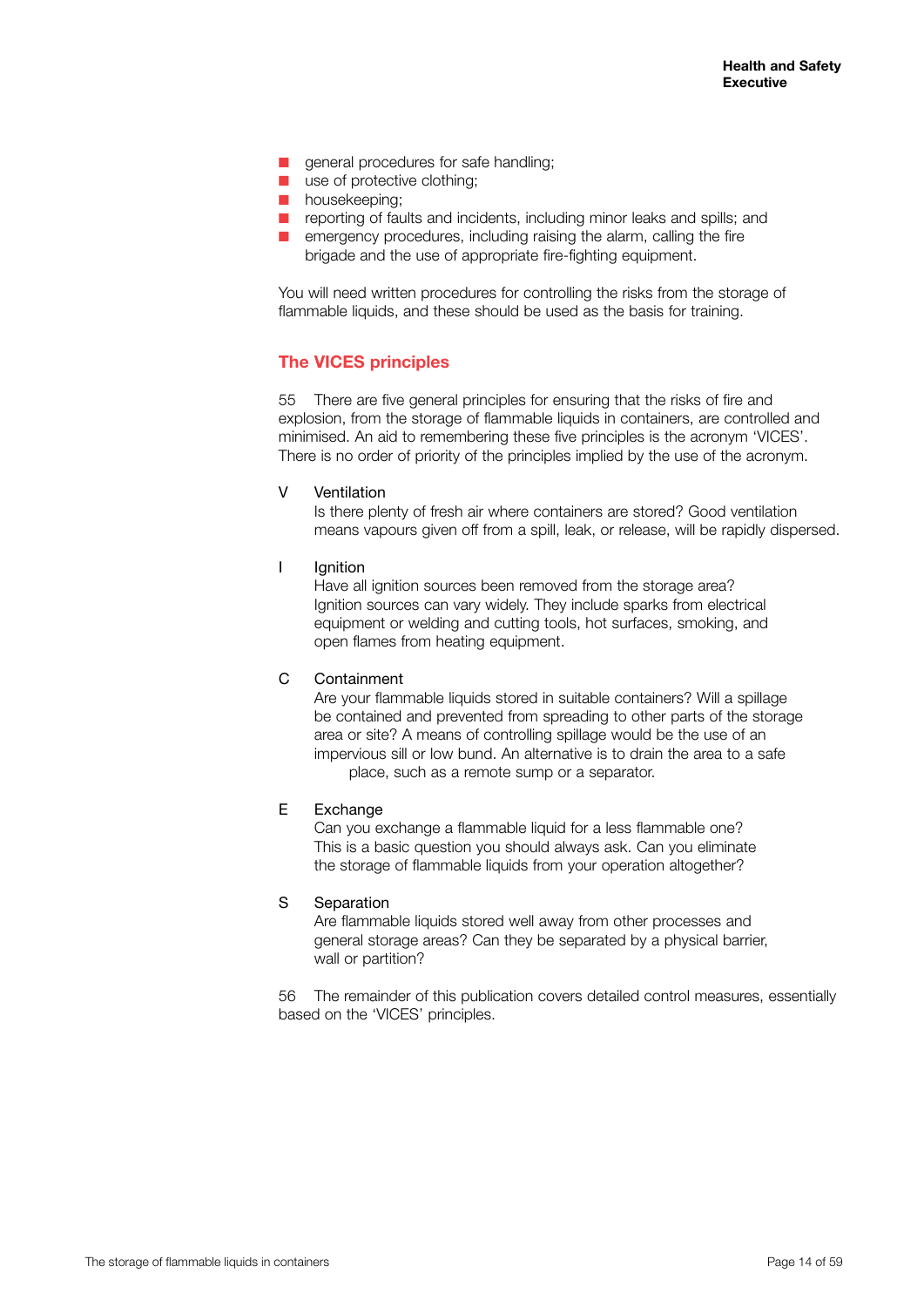## **Ventilation**

### *Introduction*

57 To prevent dangerous concentrations of flammable vapours building up in a store or storage area as the result of a leak, the space needs to be adequately ventilated.

58 Containers should, where reasonably practicable, be stored in the open air at ground level (singly or in stacks). This enables leaks or releases to be quickly seen, and allows for any vapours to be dispersed effectively by natural ventilation. They should not normally be stored on the roof of a building but if, for reasons of space, the use of rooftop storage is considered essential, the enforcing authority and the fire authority need to be consulted.

59 If the best option of storing containers outside is not reasonably practicable, they may be kept in suitable storerooms, preferably separate buildings specifically designed for the purpose.

## *Ventilation within buildings*

60 You need a good standard of ventilation in buildings or rooms used for storing flammable liquids, to disperse the vapours from any small releases. The ventilation arrangements need to take into account the heavy nature of the vapours, and to ensure adequate air movement at high and low levels.



Figure 4 Roof and wall vents together give good natural ventilation

61 Five air changes per hour is normally sufficient to ensure vapour levels in the store are kept to a low level. For small buildings, the simplest method of ensuring adequate ventilation is to provide fixed, permanent openings (such as air bricks or louvers etc) at high and low levels in external walls to the outside air. The five air changes per hour may be achieved if these openings have a total area equivalent to 1–3% of the total area of the walls and roof of the store. The actual area required depends on whether the building is in exposed or sheltered weather conditions. BS 5925: 1991<sup>23</sup> gives advice on ventilation principles and designing for natural ventilation in buildings.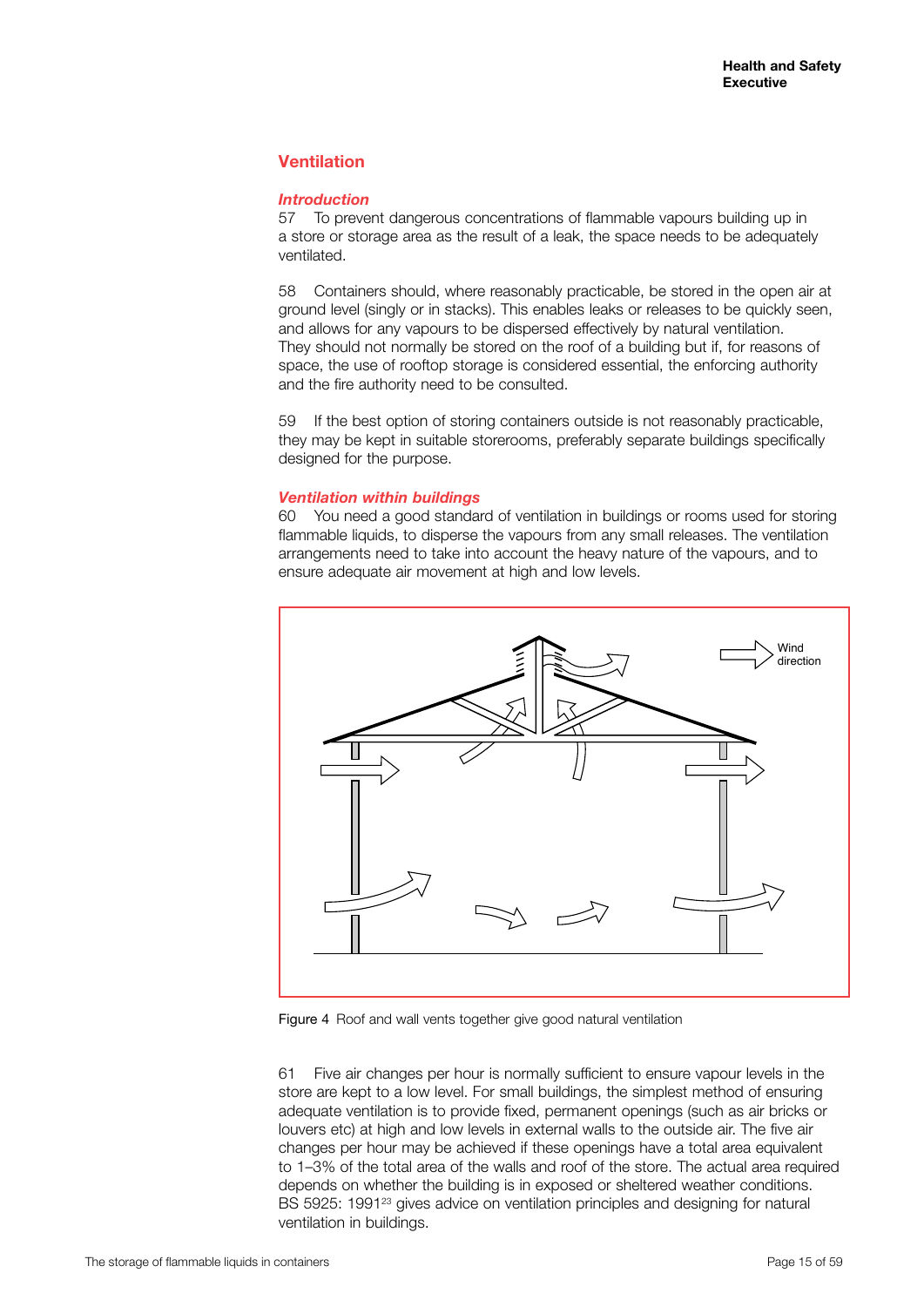62 In cases of doubt, measurements may be taken of the air change rate actually achieved in a completed building. A competent ventilation engineer should be able to do this.

63 If openings are present on two walls, a cross-flow induced by wind forces is encouraged. Vents provided at high and low level will encourage air circulation by thermal currents (see Figure 4). Remember not to position ventilation openings in internal walls, or below the level of any containment sill provided. The openings should not be obstructed on either side by, for example, container stacks, dirt or rubbish.

64 Ventilation openings should not normally be installed in any partitions designed to be fire-resisting (see Appendix 2). Where this is unavoidable, such openings will be required to self-close in a fire situation so as to provide separation. You should seek the advice of competent fire engineers if this option is considered.

#### *Providing mechanical ventilation*

65 If the provision of natural ventilation is not possible, because, for example, the storeroom is located centrally within a large workroom, then adequate ventilation can be provided by mechanical means. Larger buildings, stores with only one or two outside walls, or buildings in sheltered locations are also likely to require mechanical ventilation.

66 Where this is provided it needs to operate constantly. Failure of an extraction system can be detected by an airflow monitoring device installed in the ductwork (such as a flow switch or differential pressure switch) and linked to an alarm.

67 Remember that the exhausted air needs to be routed to a safe place in the open air, via fire-resisting ductwork (see Appendix 2). Ducts should be arranged so that vapours cannot condense and collect at low points within the ductwork. In most cases it should be adequate if the ventilation ductwork is terminated:

- $\blacksquare$  at least 3 metres above ground level;
- $\blacksquare$  at least 3 metres from building openings, boundaries, sources of ignition; and
- away from building eaves and other obstructions.

Requirements for positioning exhausts from ventilation systems may be found in Process Guidance Notes issued under the Environmental Protection Act<sup>6</sup>.

68 Electric motors situated in the path of the vapour being extracted in ventilation ducting may become coated in flammable residues. Such residues may cause overheating of the motor and the residues themselves may undergo spontaneous combustion. Motors inside ductwork are also difficult to maintain. The Highly Flammable Liquids and Liquefied Petroleum Gases Regulations 1972<sup>3</sup> prohibit the positioning of electric motors (including explosion-protected motors) in ductwork containing flammable vapours.

69 You can use centrifugal or bifurcated fans, or a motor situated in a safe area can be connected to a fan by a belt drive. Remember that it is possible for slipping drive belts to generate significant heat. Fans made from non-sparking materials provide an additional precaution against friction sparks.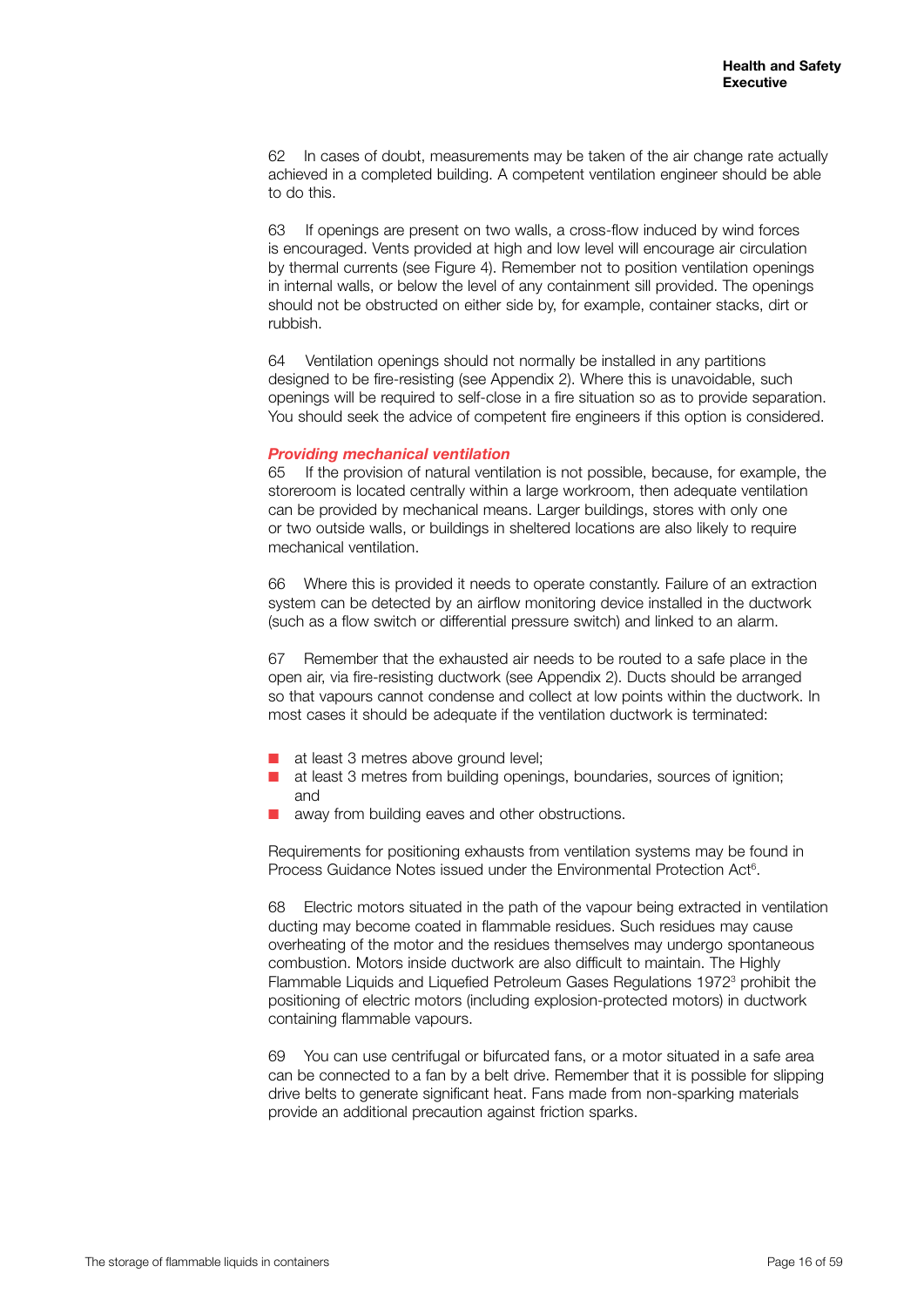## **Ignition**

70 The main objective when handling flammable liquids is always to avoid the unwanted creation of flammable concentrations of vapours by containment and ventilation. However when flammable concentrations of vapour do occur, either during normal operations or during accidental spillage etc, controls must exist over the wide variety of potential ignition sources (see Figure 5).

71 Hazardous area classification is widely used to determine the extent of hazardous zones created by flammable concentrations of vapours. Hazardous area classification is discussed further in Appendix 3.

72 The concept of hazardous area classification has, in the past, been used solely as the basis for selecting fixed electrical equipment. However, you can use it to help eliminate potential ignition sources, including portable electrical equipment, vehicles, hot surfaces etc, from flammable atmospheres.



**Figure 5** A range of potential ignition sources

#### *Sources of ignition*

73 Sources of ignition should be excluded from areas where flammable liquids are stored or handled. Common sources of ignition include:

- naked flames, including welding and cutting equipment;
- $\blacksquare$  smoking:
- $\blacksquare$  electrical lighting, power circuits and equipment which are not suitably protected against igniting a flammable vapour, eg not flameproof or intrinsically safe;
- processes or vehicles that involve friction or the generation of sparks;
- hot surfaces;
- static electricity.

74 Examples of controls for some ignition sources are given in the following paragraphs.

#### *Storage of easily ignitable goods*

75 Stocks of combustible materials such as easily ignitable packaging should not be kept in a flammable liquid store. These may act as the first materials to be ignited in a fire rather than the flammable liquids.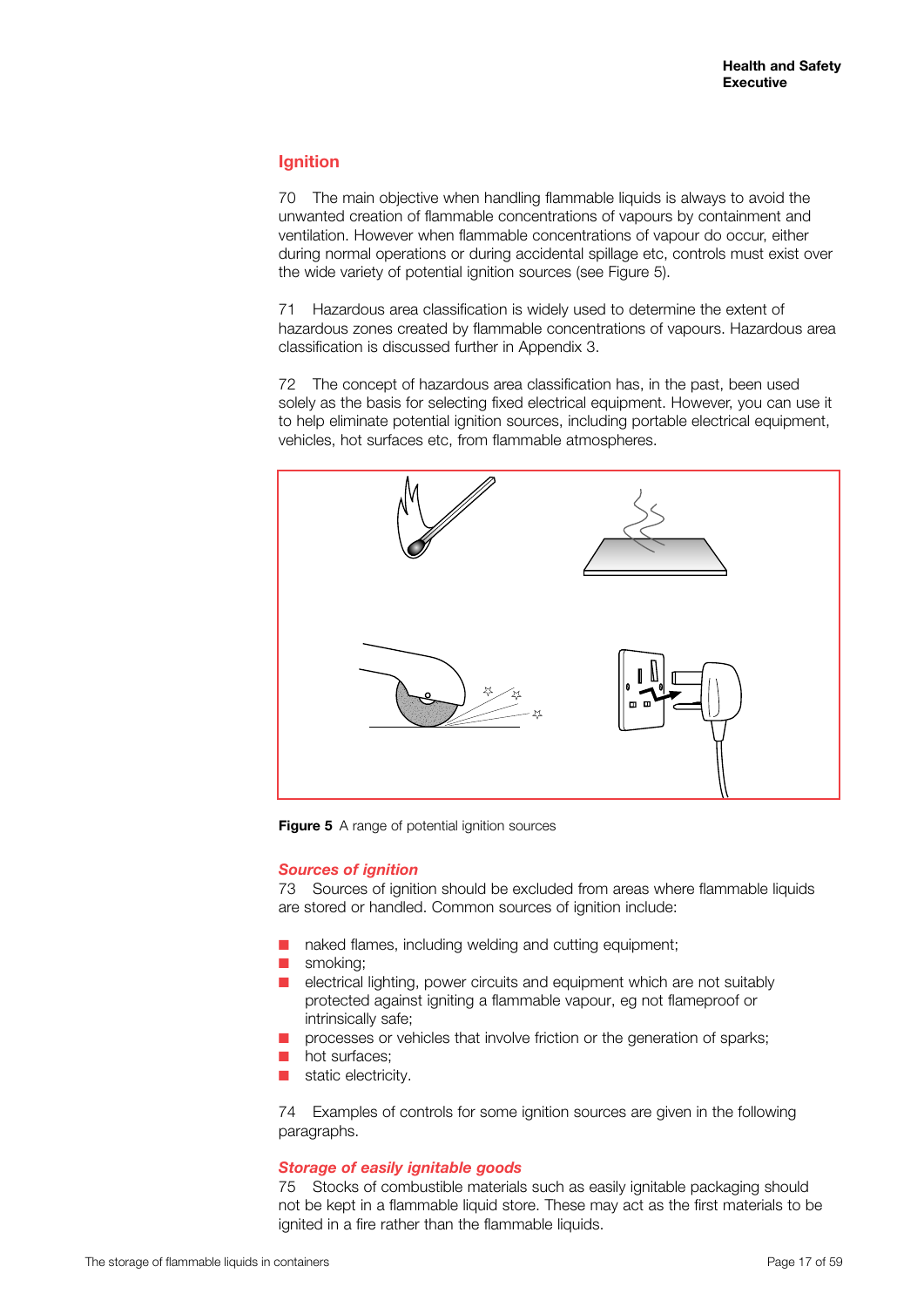76 The fire risk will be increased if you allow combustible materials (including weed growth) to build up in a storage area, or within 1 metre of the sill or bund. If weedkillers are used, you should not use products which are oxidising agents, eg those which contain sodium chlorate, and the dead weeds need to be removed

### *Electrical equipment*

77 Where possible you need to locate electrical equipment in non-hazardous areas. However, if such equipment needs to be located in a hazardous environment, exposed to flammable substances, it must be constructed or protected so as to prevent danger. This is a requirement of the Electricity at Work Regulations 1989<sup>24</sup> and might be achieved by selecting equipment built to explosion-protected standards.

78 Advice on selecting, installing and maintaining explosion-protected electrical equipment is given in BS EN 60079-1425 and in a short guide published by the Institution of Chemical Engineers<sup>26</sup>.

79 There are also Regulations which apply to both electrical and nonelectrical equipment, the Equipment and Protective Systems Intended for Use in Potentially Explosive Atmospheres Regulations 1996<sup>27</sup>. However, they are aimed at manufacturers and suppliers, requiring them to ensure the equipment is safe. Such equipment should carry CE marking. From July 2003 you will have to select such equipment but, until then, you can select equipment that does not carry CE marking provided it is safe.

## *Protection of vehicles*

80 Vehicles that need to operate within areas classified as hazardous zones in storage buildings or areas should be protected to an appropriate standard, to avoid ignition of flammable vapours. During storage, the highest probability of a release from a container occurs when it is being handled. An unprotected fork-lift truck may be a source of ignition in such circumstances.



**Figure 6** Protected fork-lift truck

81 Where only liquids with a flashpoint above 32°C are present, vehicle protection is not required unless, of course, ambient temperatures approach 32°C.

82 The HSE guidance publication HSG113<sup>28</sup> provides further advice on the use and protection of vehicles.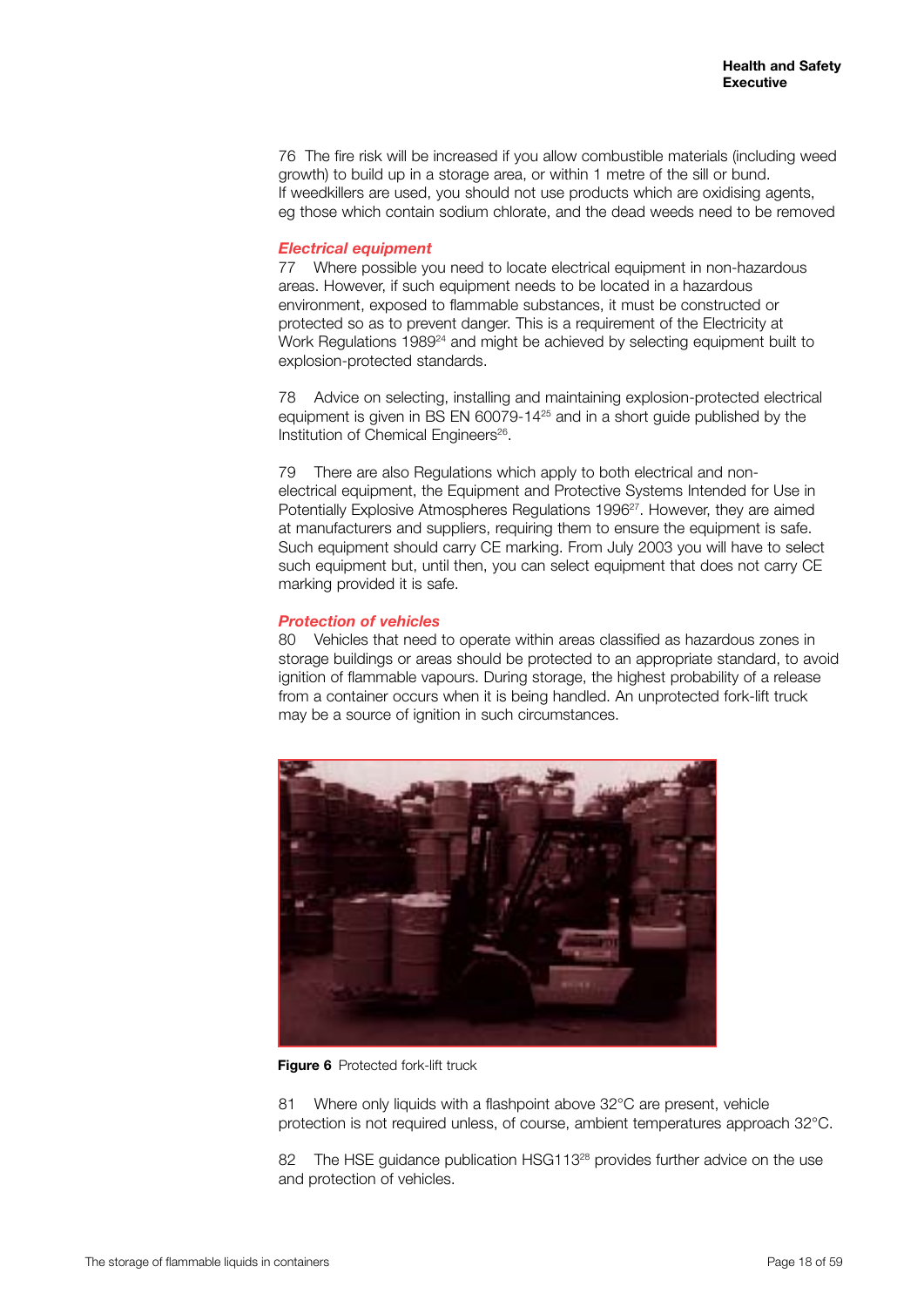### *Space heating*

83 Occasionally storage buildings or internal stores containing flammable liquids are heated. In this case the heating system should not be an ignition source. This can be achieved by ensuring that only indirect heating means are used. For example you could have radiators, fed remotely by hot water pipes, or indirectly fired gas or oil appliances (ie those which take the air for combustion from safe areas and exhaust the products of combustion to the outside air). Electrically heated radiators complying with BS EN 60079-1425 may be used.

84 In all cases the heating system needs to be protected against the build-up of flammable residues on hot surfaces. The maximum temperature of any exposed heating surfaces should not exceed the auto-ignition temperature of any of the flammable liquids in storage. Guidance on this issue is contained in BS EN 60079- 1425.

## **Containment**

## *Introduction*

85 The main protection against the dangers arising from the storage of flammable liquids in containers is the integrity of the packaging. Individual containers may leak, break or be punctured, causing a small escape of material. You need to have arrangements in place to deal with these situations.

## *Design and construction of containers*

86 It is a requirement of both the Chemicals (Hazard Information and Labelling for Supply) Regulations 1994 (as amended)<sup>5</sup> and the Carriage of Dangerous Goods (Classification, Packaging and Labelling) and Use of Transportable Pressure Receptacles Regulations 1996<sup>16</sup> that manufacturers, suppliers and distributors of chemicals ensure that they are packaged safely.



**Figure 7** Various types of containers

87 All containers should be designed and constructed to standards suitable for the purpose. They should be robust and have well-fitting lids or tops to resist spillage if knocked over. There are specific standards available for containers and packagings to comply with transport legislation. Containers need to be of an appropriate UN Performance Tested type. Such containers are suitable also for storage conditions.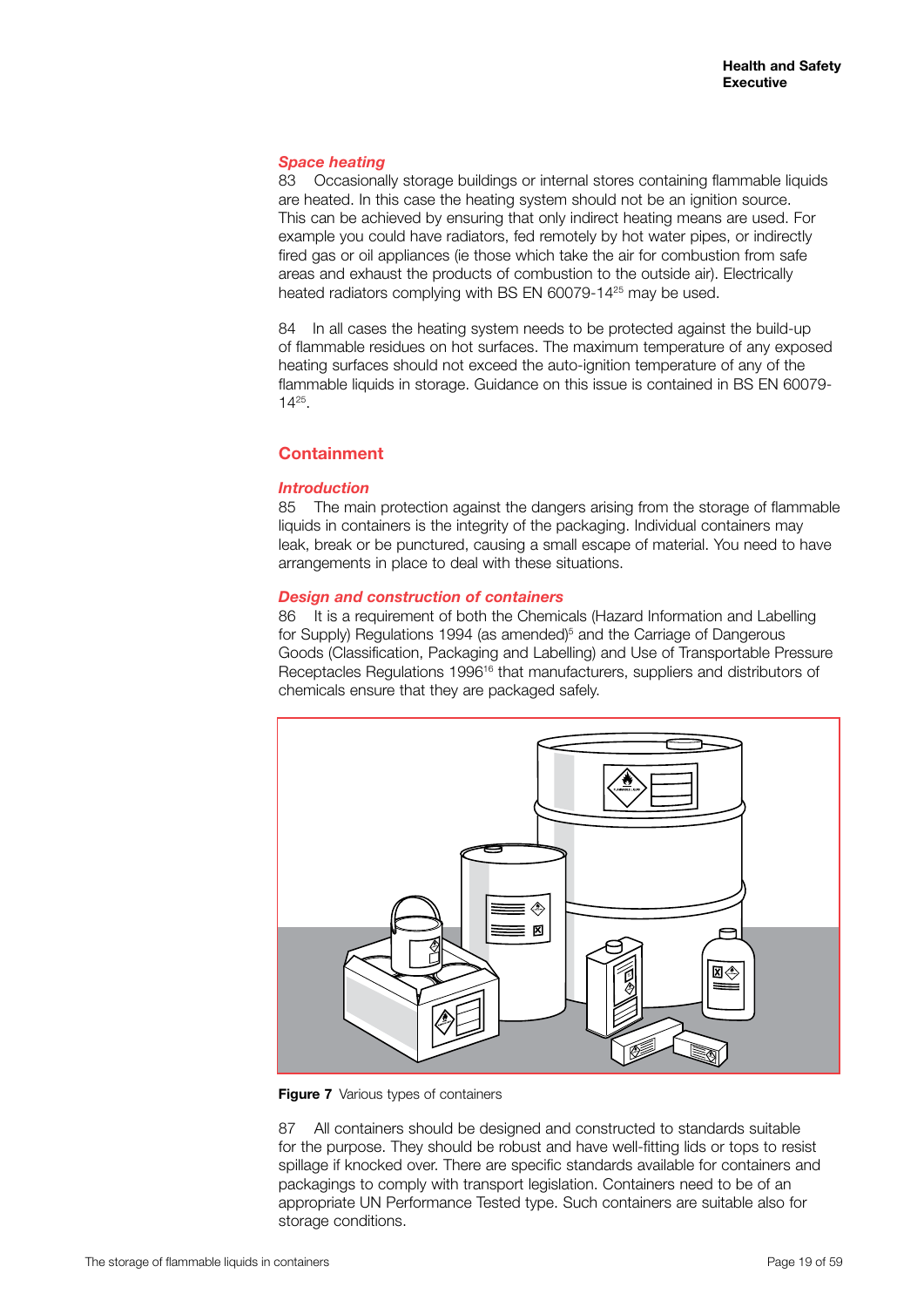88 If glass or other fragile containers are used, the packaging should include protection against impact damage, and may also include absorbent material to help contain the contents if a breakage occurs.

89 Where necessary containers may need protection against corrosion, for example by painting. In particular, plastic containers can suffer degradation by light, but this can be reduced by suitable shading.

90 The material, from which the containers are made, needs to be compatible with the chemical and physical properties of the liquid to ensure that no interaction occurs which might cause leakage.

#### *Handling*

91 You need to stack your containers in a safe manner which facilitates handling operations (see Figure 8). The stack design should allow any leaking container to be quickly spotted, easily removed and appropriately dealt with.

92 It is recommended that 205 litre metal drums and similar containers are stacked no more than three high, and preferably on pallets or suitably designed racking systems. You need to seek advice from the supplier as to relevant stack designs for other types of containers, for example those made from glass or plastic. You can prevent drums from moving, if they are stored on their sides, by using suitable chocks.



**Figure 8** Outdoor drum storage

93 You should not stack containers so as to obstruct ventilation openings or means of escape in case of fire.

#### *Operations*

94 The store should not generally be used for activities where spillages are most likely, for example dispensing, mixing and repacking. Such operations should be carried out in a separate area, and in a way which reduces spills and dangerous releases of flammable liquids.

95 Further guidance on the use and handling of flammable liquids is given in the HSE publication HSG140<sup>29</sup>.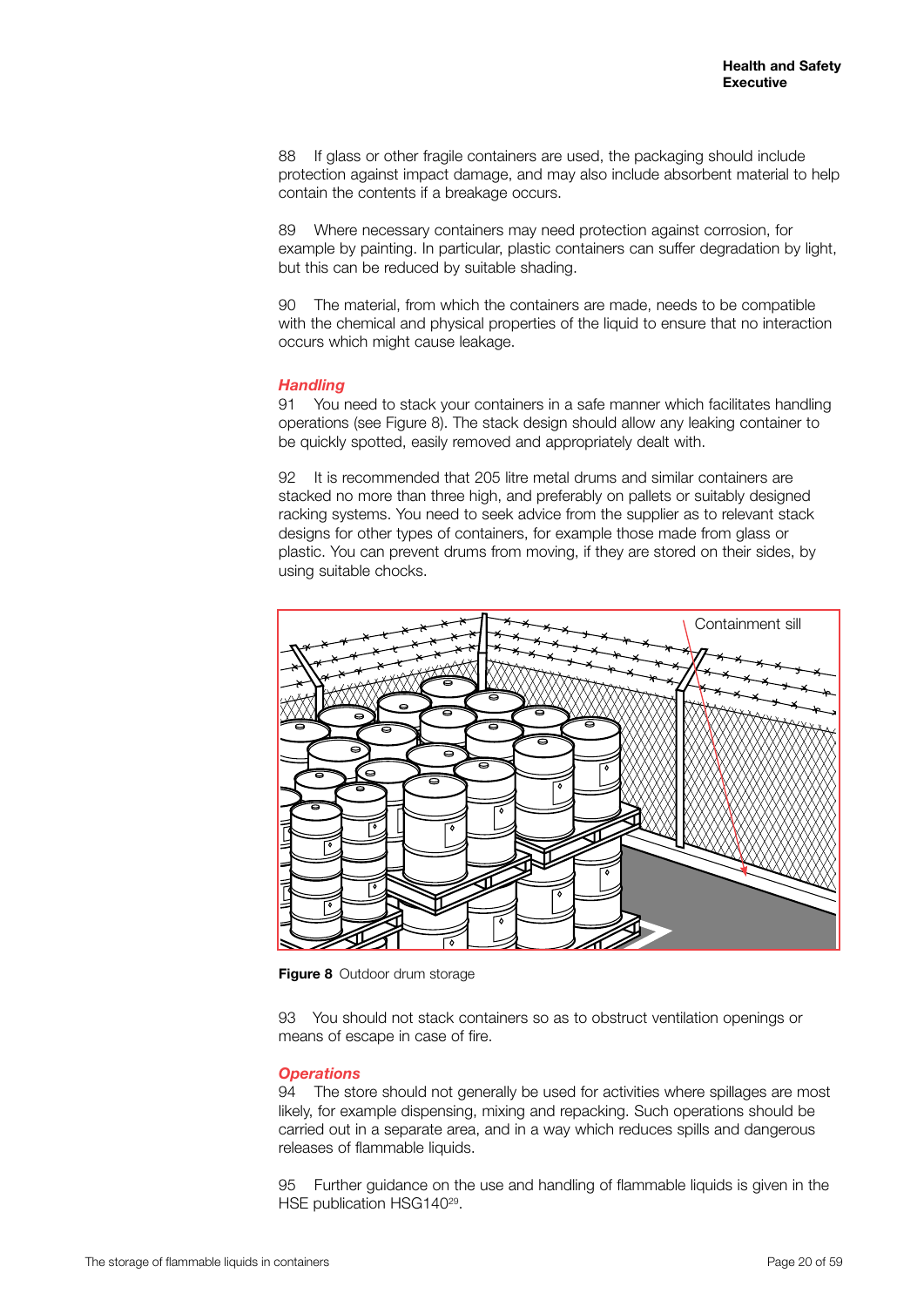96 Where a substance is likely to degrade during storage, you should ask your supplier about things like:

- $\blacksquare$  the possible hazardous effects of such degradation;
- $\blacksquare$  the remedial action to be taken;
- $\blacksquare$  the recommended storage conditions;
- $\blacksquare$  maximum storage times; and
- **n** inspection frequencies.

Much of this information should be contained in the product material safety data sheet (MSDS).

97 You need to regularly inspect all stored materials to ensure that the packaging is in good condition and that there are no leaks from the containers.

#### *Spillage control*

98 It is important to have means of controlling spillages and releases within the storage area to prevent the uncontrolled spreading of flammable liquids.

99 A number of control measures are possible, and some are described in the following paragraphs. Material safety data sheets will detail any specific action to be taken for dealing with spillages. You need to have these available for all the substances stored on site.

100 The provision of non-combustible absorbent granules or other means for clearing up small spills should be considered. Remember that you will need to dispose of used contaminated granules safely and appropriately.

101 One known cause of spillage from containers is by overfilling and the subsequent liquid expansion caused, for example, by the containers being stored in direct sunlight. Such expansion may also be caused if containers are stored close to transparent roof lights in buildings. Allowing adequate ullage space for the liquid expansion in the container will prevent this. More specific standards for ullage space are required under the transport legislation. In these cases the receptacle should not be filled so as to become liquid full at a temperature of 50°C.

102 Shading from direct sunlight is not normally necessary unless the material stored is unstable, or exceptionally if adequate ullage space is not provided. Any shading or weather protection which is considered necessary needs to take the form of a light non-combustible roof structure with open sides. Such structures will not add to the fire risk, and should not restrict ventilation around the containers.

103 Outdoor storage areas may be provided with an impervious sill or low bund, which needs to enclose a volume that is at least 110% of the capacity of the largest container. You may need to provide ramps over the sill to allow for the access of fork-lift trucks, pallet trucks etc into the storage area.

104 Slightly sloping the surface of the storage area will allow any liquid spilt from containers to flow away from the containers to a safe place, such as an evaporation area (either within the storage area or separated from it), or via drainage to a remote sump, interceptor or separator. Good drainage of any collected surface rain water away from the containers will reduce the likelihood of corrosion of the base of the containers, with subsequent potential leakage of the contents.

105 In the case of storage rooms or buildings, the floors need to be constructed of materials that are resistant to and compatible with the liquids stored. You can provide containment of any leaks or releases from containers within the store by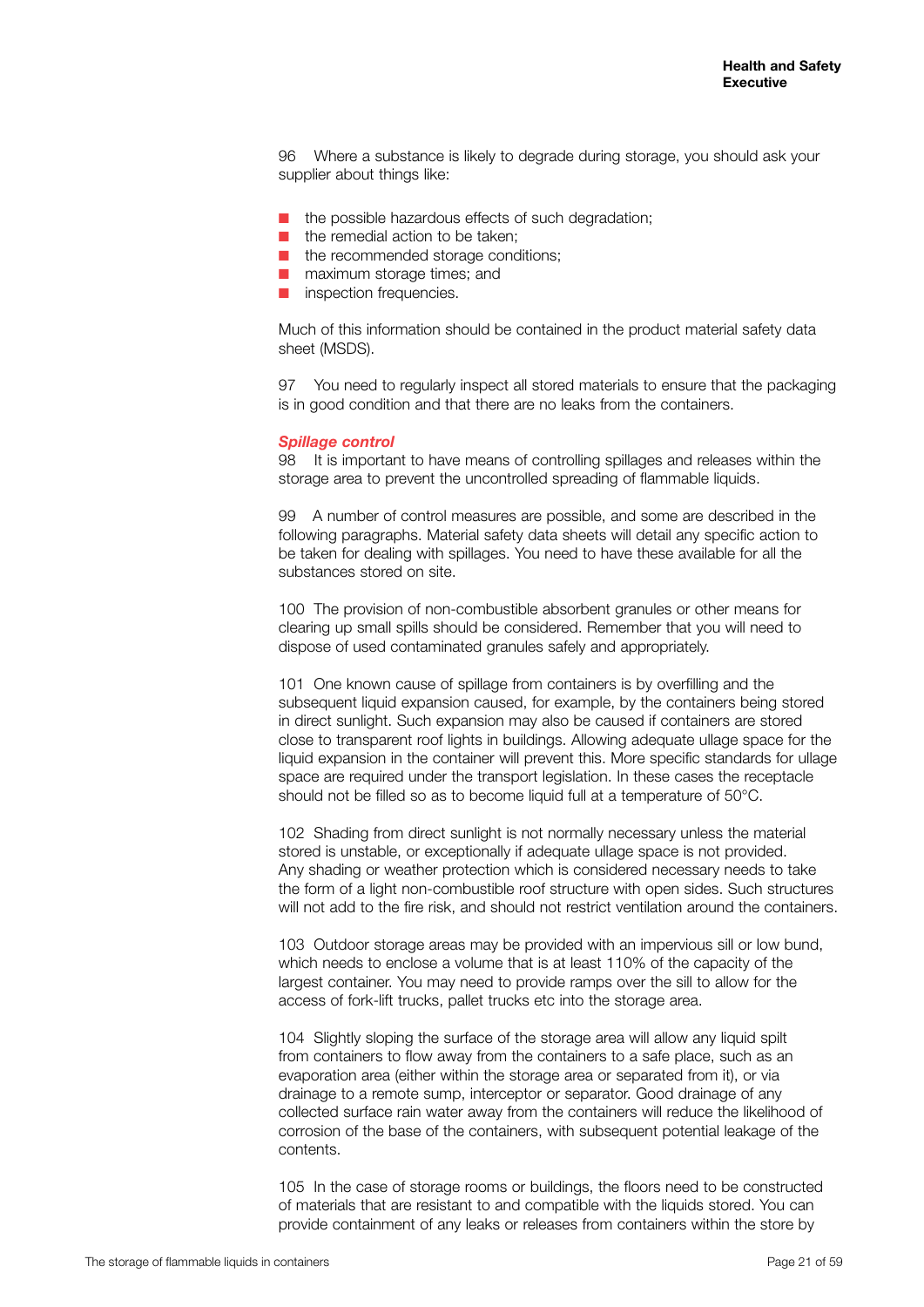sloping the floor away from the door, or by constructing a sill across the door opening. The size of the sill needs to provide containment of 110% of the capacity of the largest container stored. Typically, such sills are about 150 mm high. Again, you might require ramps over the sill to allow access for wheeled trolleys etc

#### *Security*

106 Physical control measures allow the risks of fire or explosion to be minimised, but these can be defeated if trespassing or tampering, whether deliberate or otherwise, is allowed to take place. So your security arrangements, both during the working day and outside normal hours, need to take into account the possibility of arson and vandalism.

107 The standard of security required will depend, among other factors, on the consequences of a major fire. Intruder alarms, security patrols etc may be considered appropriate, but you should not forget other simple precautions which may be taken, such as maintaining fences and external walls. Suitable fencing for flammable liquid stores include welded mesh and chain link fencing, as neither obstruct ventilation. Where security fencing is installed around the storage area, its design needs to take full account of the general fire precautions required (see paragraphs 138–141).

108 Specific fencing around the storage area may not be required if it is within secure premises. You need to consider whether access to the store by unauthorised people during the working day is acceptable. One way of achieving this is to keep the area locked with access to the keys being restricted to authorised people.

## **Exchange**

109 The most obvious way to reduce or eliminate the risks of fire or explosion is not to store flammable liquids. The first step in your risk assessment would be to consider the substitution by a less hazardous or non-hazardous alternative. This may however pose different risks, for example to the environment or to human health.

#### **Separation**

#### *Introduction*

110 It is recommended that flammable liquids are stored well away from other processes and general storage areas. This is best achieved by a physical distance, but alternatively a physical barrier such as a wall or partition can be used.

111 If containers of flammable liquid are stored near other combustible, flammable, toxic, corrosive or oxidising materials, or cylinders of compressed gases, an assessment of the relative hazards needs to be carried out. The intensity of a fire, or its rate of growth, may be increased if incompatible materials are stored together, for example flammable liquids with oxidising agents. Similarly a fire involving flammable liquids may spread and involve non-combustible substances, for example toxic materials, which could then be widely dispersed.

112 To prevent this type of knock-on effect, separation or segregation is necessary. Guidance is available for these situations in an HSE guidance booklet<sup>30</sup>.

#### *Outdoor storage*

113 If containers are stored in the open air you need to locate them (see Figure 9):

in a well-ventilated area; and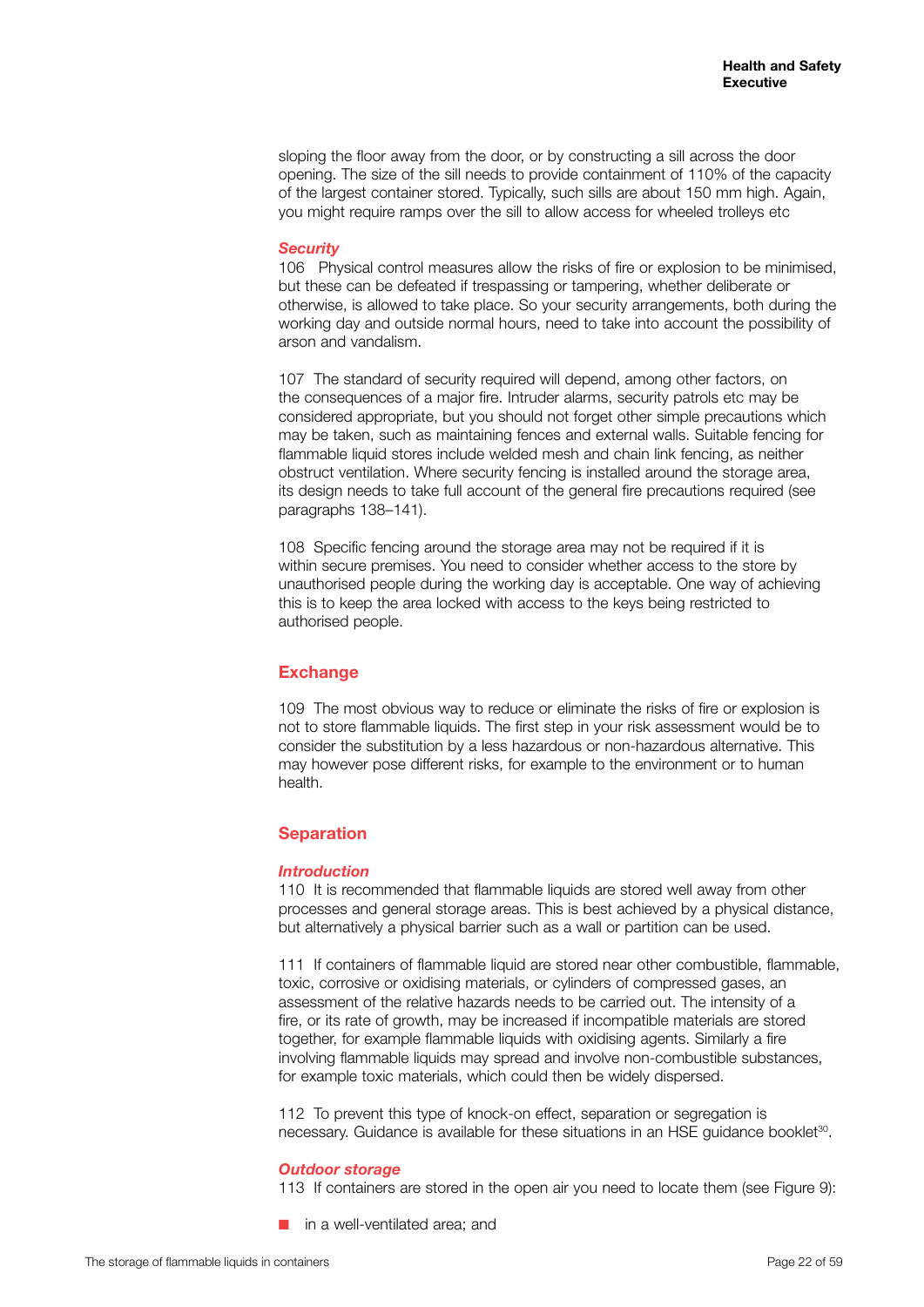away from sources of ignition.

114 The location needs to be designed to minimise the effect of:

- $\blacksquare$  heat on the containers from a fire within the premises or outside the premises' boundary; and
- a fire within the store on buildings, plant and people inside or outside the premises.

115 Minimising the effect of heat is best achieved by distance. Containers should be stored within a clearly defined area on an impervious surface, for example a concrete pad.

116 The recommended minimum separation distances shown in Table 1 are dependant on the quantity of flammable liquid stored. The distances are based on what is considered to be good practice and have been widely accepted by industry. Although these distances may not provide complete protection to people or structures from a fire in the flammable liquid storage area, they should allow time during a developing fire for people to evacuate to a place of safety.

|  |  | <b>Table 1</b> Minimum separation distances |  |
|--|--|---------------------------------------------|--|
|--|--|---------------------------------------------|--|

| Quantity stored<br>litres | Distance from occupied building, boundary,<br>process unit, flammable liquid storage tank or<br>fixed ignition source<br>metres |
|---------------------------|---------------------------------------------------------------------------------------------------------------------------------|
| Up to 1 000               | 2                                                                                                                               |
| 1 000 - 100 000           | 4                                                                                                                               |
| Above 100 000             | 7.5                                                                                                                             |

Notes

- 1 The maximum stack size should be 300 000 litres, with at least 4 metres between stacks.
- 2 Containers should not be stored within the bund of a fixed flammable liquid storage tank or within 1 metre of the tank bund wall.

117 Your risk assessment may highlight problems, for example with the local water supply. Alternatively the site may be remote from sources of help (such as the fire authority), or is close to process plant. In such cases, you need to consider increasing the minimum separation distances quoted, particularly if the fire could spread to neighbouring buildings or plant. Another solution is to take additional protective measures.

118 Additional protective measures can be passive, such as a fire wall, or they can be active, such as water deluge systems, for example sprinklers or monitors. Where such features are installed, a reduction in the minimum separation distances quoted above may be justified. In such cases, early consultation with the enforcing authority and fire authority is recommended.

#### *Separation by a fire wall*

119 A fire wall is an imperforate wall, screen or partition providing at least 30 minutes fire resistance. It protects containers of flammable liquid from the effects of radiated heat from a nearby fire. A fire wall can also ensure an adequate dispersion distance from buildings, boundaries, sources of ignition etc for flammable liquid or vapour leaking from any container. Concrete, masonry or brick construction is preferred.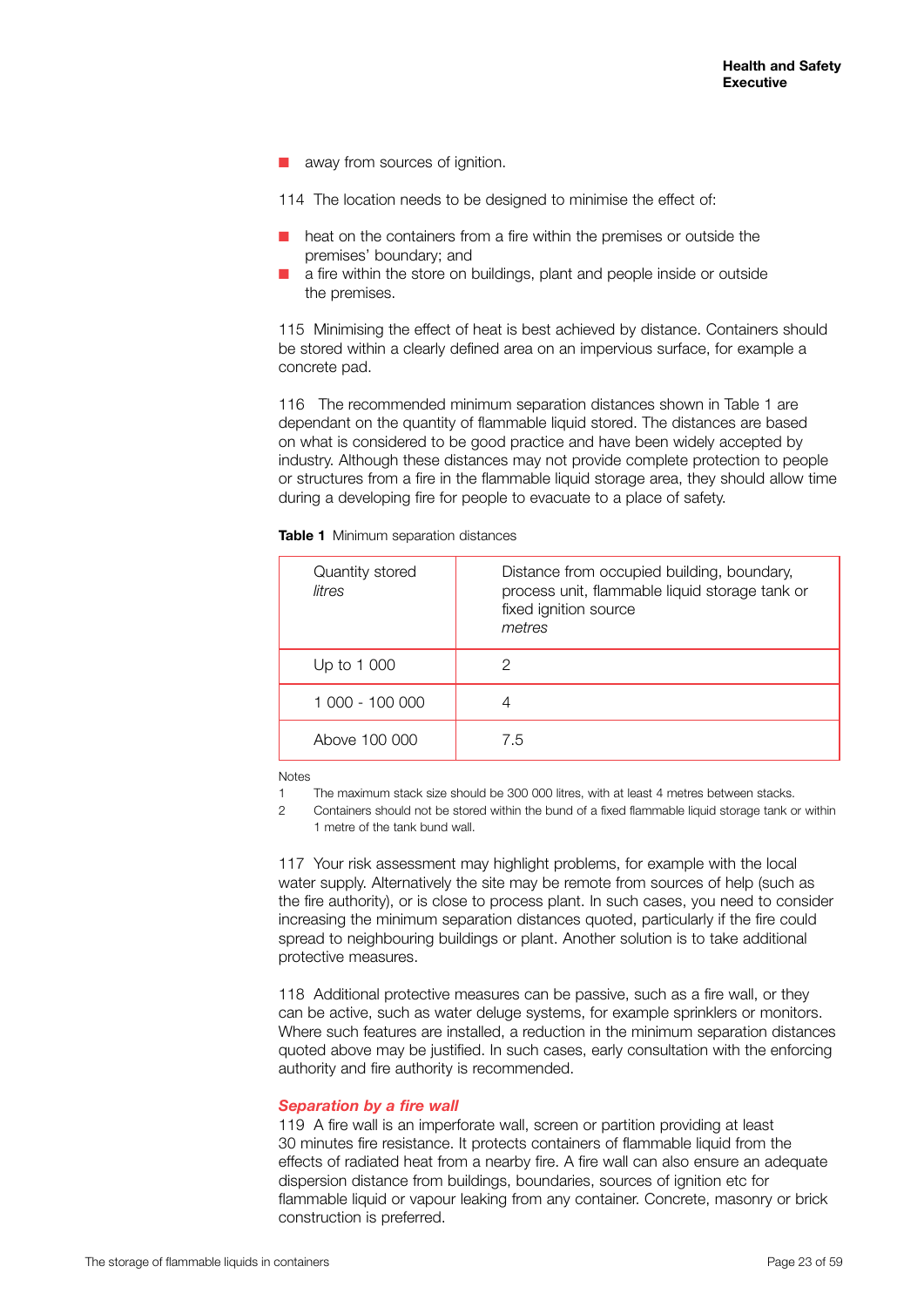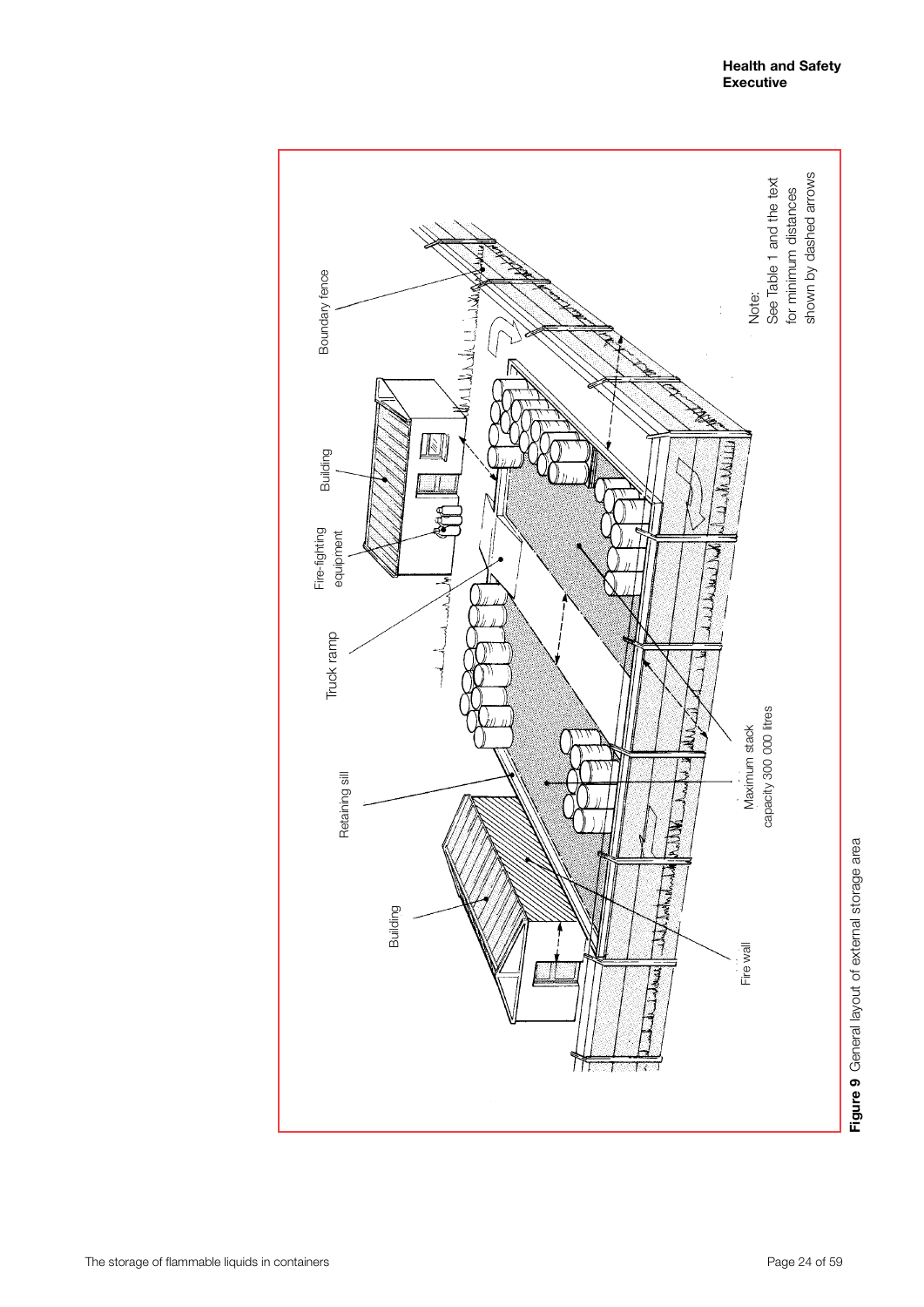

(a) Separation distance without a fire wall



(b) Separation distance with a fire wall





(c) Separation distance with a fire wall – alternative arrangement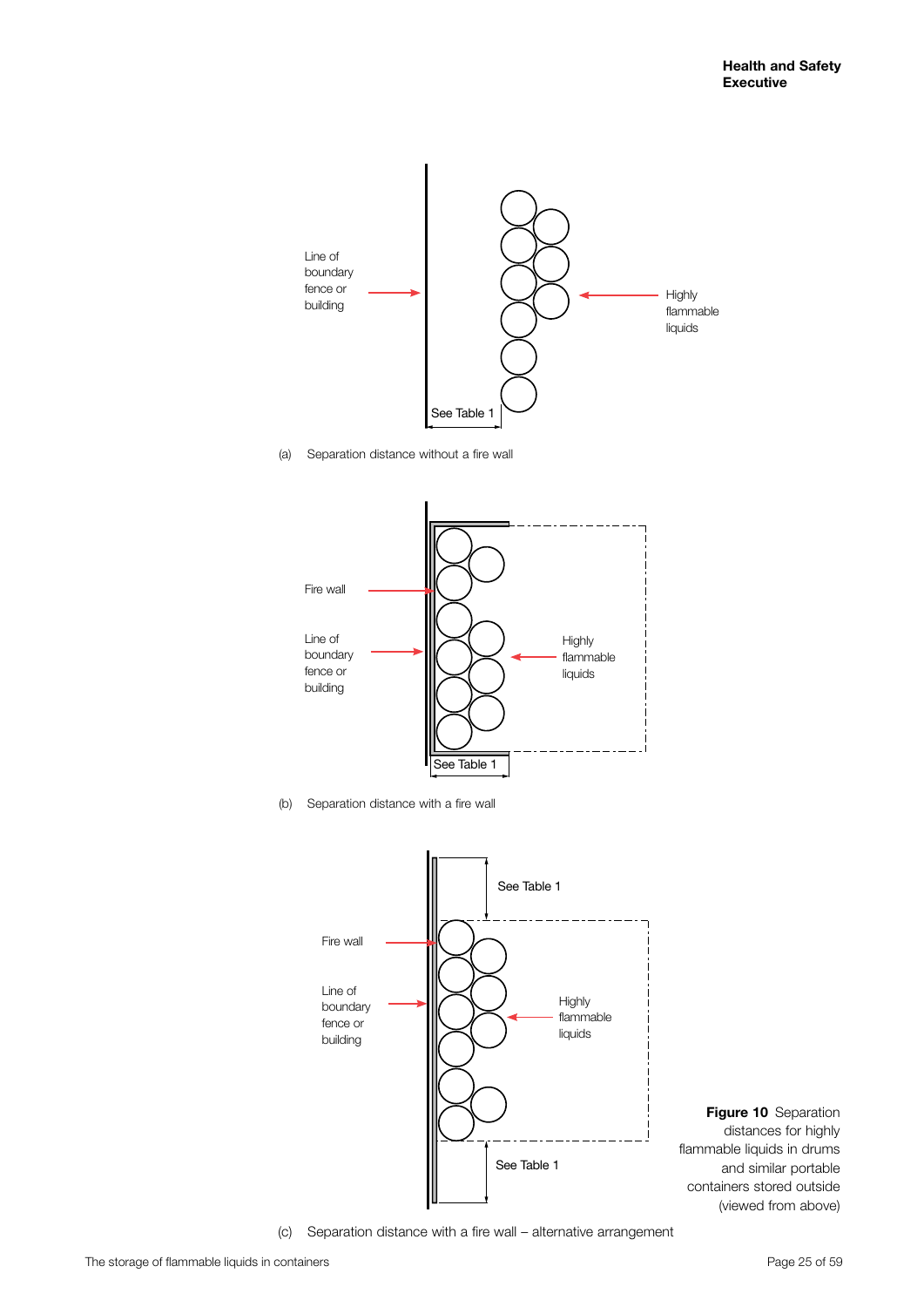120 The fire wall needs to be at least as high as the container stack, with a minimum height of 2 metres, and should be sited within 3 metres of the stack. Provided you can achieve these conditions, the fire wall may form part of a bund wall, building wall or boundary wall. The wall needs to be long enough to ensure that the distance between the edge of the bund and any building, boundary, source of ignition etc is at least the appropriate distance quoted in Table 1, measured around the ends of the wall (see Figure 10).

121 To ensure adequate ventilation a fire wall should normally only be provided on one side of a container stack.

#### *Storage in separate buildings*

122 If flammable liquids are stored within specially designed separate buildings, the control measures necessary to minimise fire and explosion risks are largely dependent on the location of the building.

123 If the building is in a safe place, ie the distance between the outside wall of the building and any other building, boundary etc is at least that appropriate distance quoted in Table 1, the control measures are identical to those for outdoor storage, with the addition that the building should generally be of non-combustible construction.

124 It is preferable for the roof of the building to be constructed of lightweight materials. This allows the roof to act as explosion relief as it would open readily to release the effects of an explosion. Without this, the pressure associated with an explosion would be increased.

125 The use of a fire wall can also be considered for any part of a building located within the separation distances to the boundary detailed in Table 1 (see Figure 10(c)). Namely;

- $\blacksquare$  the wall of the building on the boundary side is a fire wall; and
- either the walls of the building at right angles to the boundary are fire walls for at least 4 metres from the boundary, or the fire wall extends along the boundary for at least 4 metres beyond the store on either side.

The increased distance (4 metres) quoted above is to reduce the threat that a fire in the store would pose to adjacent buildings/structures on or off-site, and to prevent the possible spread of flammable vapours into uncontrolled areas.

126 Similar standards need to be applied for storage buildings located against the wall of an occupied building. See paragraph 61 concerning ventilation openings.

127 If the storage building cannot be located in a safe place as defined in paragraph 123, then effective separation may be achieved by constructing the store as a fire-resisting building (see Figure 11). The fire resistance needs to allow adequate time in the event of a fire to raise the alarm and evacuate the area. Constructions providing 30 minutes fire resistance are considered appropriate. These standards do not require the building to withstand a complete burn-out of the contents.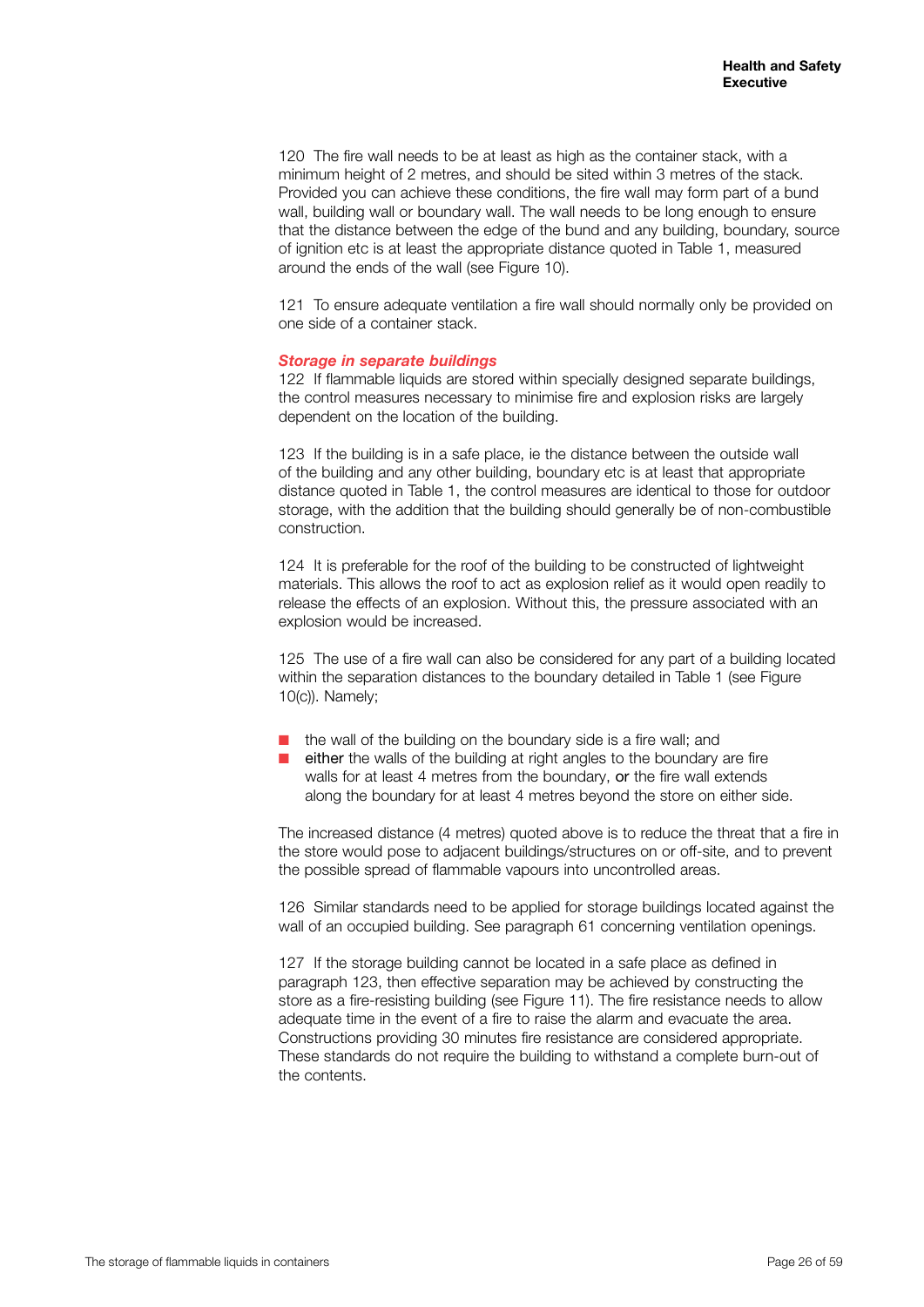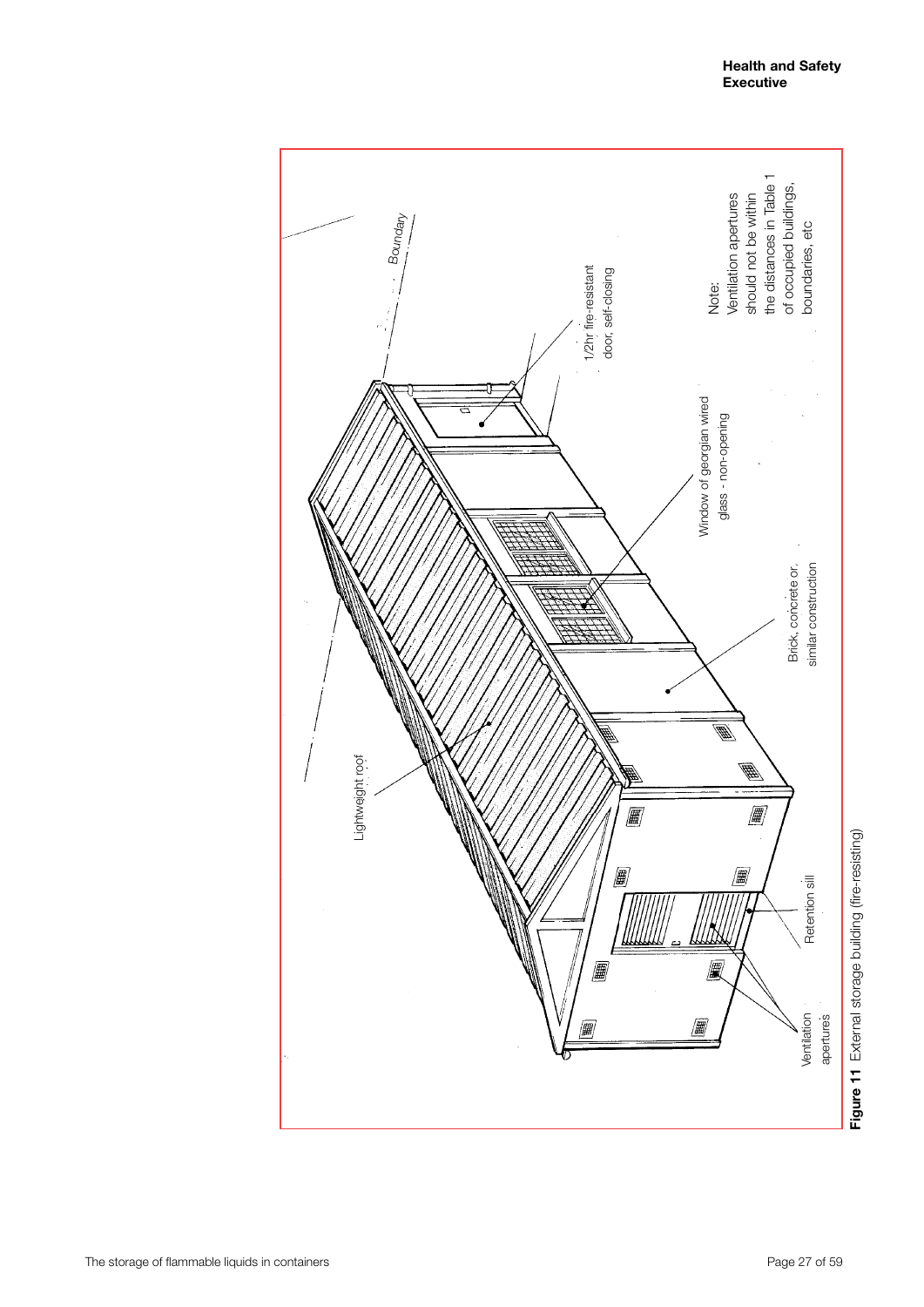#### *Storage in other buildings*

128 The precautions for storing containers in storerooms, which form part of a building used for other purposes, are essentially a variation of the measures discussed previously for separate buildings not in a safe place (see Figure 12).



Figure 12 An example of a suitable storeroom in a building. In the case of a multi-storey, advice should be sought from the relevant enforcing authority

129 Such stores should not be below ground, where natural ventilation is severely restricted.

130 As previously mentioned, a lightweight roof would act as explosion relief. Such a roof may be feasible for stores in single-storey buildings. Alternatively relief panels may be placed in one or more walls, provided that they vent to a safe place, so as not to injure people or damage neighbouring property. Unless the door of the store is specially strengthened, it will by default act as explosion relief. An alternative to explosion relief is to use mechanical exhaust ventilation as discussed in paragraphs 65–69.

131 In this case the mechanical ventilation needs to be designed to deal with the maximum leak anticipated, rather than the five air changes per hour which is only suitable for dispersing small leaks. Such ventilation systems need to be designed by a suitably qualified engineer after a sufficient technical evaluation.

132 Any means of escape in case of fire from any part of the building should not be jeopardised by the location of the store.

133 In addition to the standards referred to for the construction of separate storage buildings not in a safe place, the following are required:

- any internal walls of the store should be of fire-resisting construction in accordance with Appendix 2;
- if a common ceiling/roof structure is present between the store and the rest of the building, compartmentation needs to be provided to prevent the fire spreading to other parts of the building through the roof space. This can be achieved by providing 30 minute fire-resisting partitions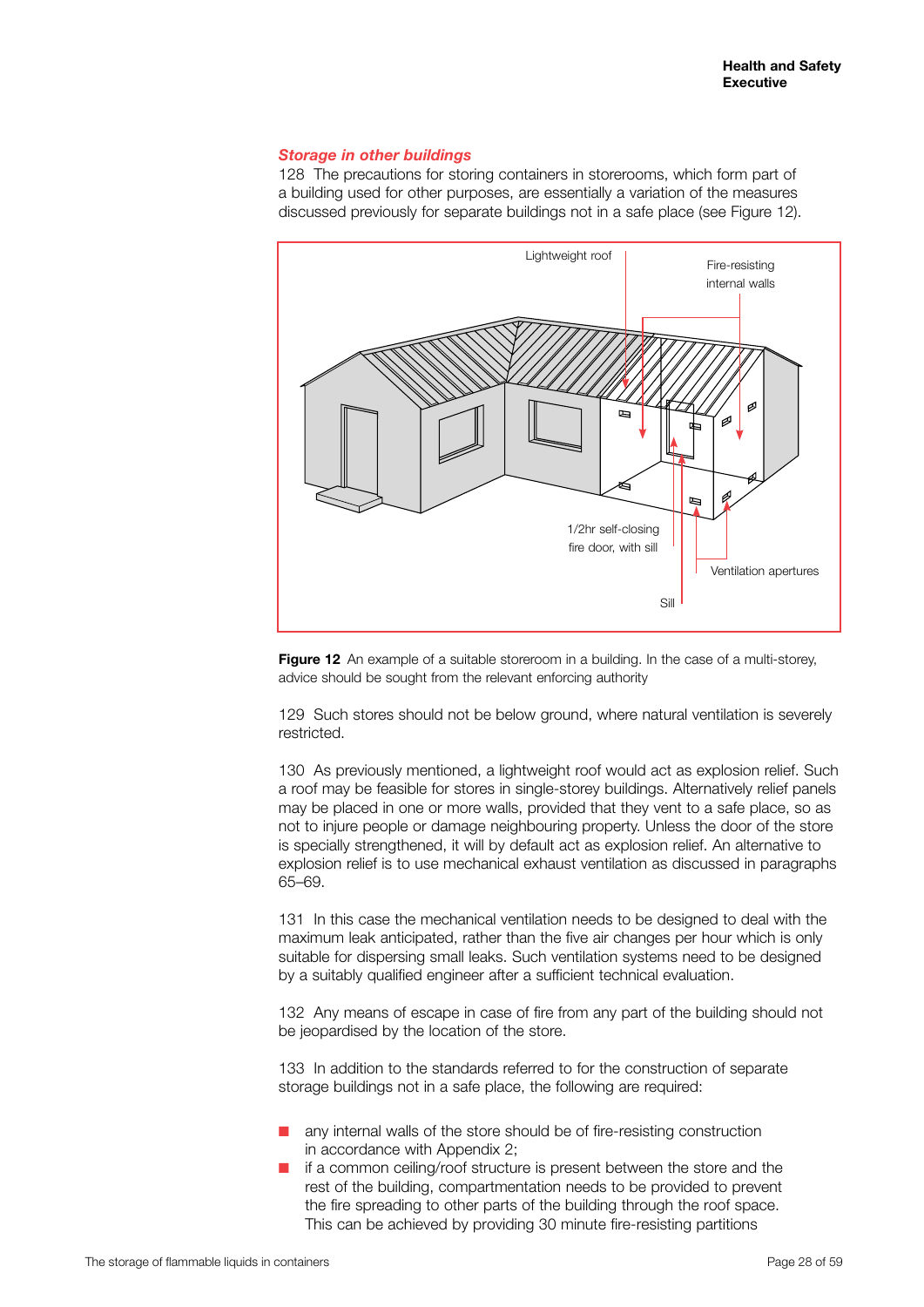either horizontally between the ceiling of the store and the roof space, or in the case of single-storey buildings, vertically in the roof space between the store and the rest of the building;

 $\blacksquare$  if the storeroom is in the same building as residential accommodation, compartmentation should be provided which would be capable of affording fire resistance to the same standard as the elements of construction of the residential building and not less than 60 minutes. Ideally no door should communicate between the store and the building, but if this is unavoidable then the doors need to be of the same fire resistance as the rest of the compartment and be self-closing. It is recommended that automatic fire detection is installed in the store linked to audible alarms in the residential area.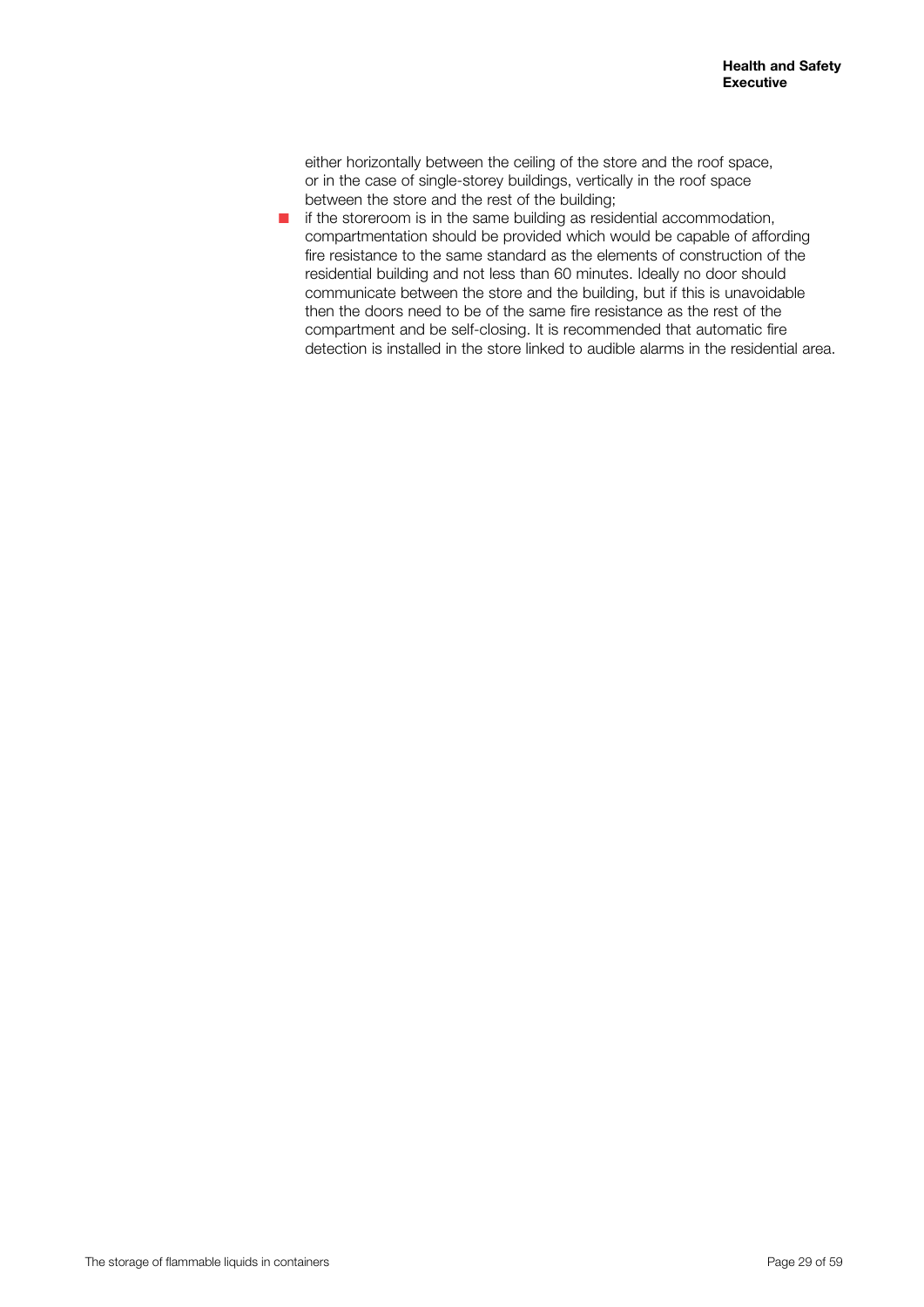## Fire precautions and emergency procedures

## **Fire precautions**

## *Introduction*

134 Much can be done to prevent fire, and following the advice in this book should greatly reduce the chances of it occurring. Unfortunately however the possibility of a fire always remains. It is therefore important for you to have in place a pre-planned response to such emergencies, including the appropriate actions to be taken in the event of a fire and efficient arrangements for calling the fire brigade.

## *General fire precautions*

135 If a fire occurs people need to be able to quickly escape from its effects and reach a place of safety. The term *general fire precautions* (GFP) is used to describe the structural features and equipment provided to achieve this aim. It covers:

- $\blacksquare$  escape routes to fire exits;
- $\blacksquare$  fire-fighting equipment;
- $\blacksquare$  a system of giving warning in the event of fire; and
- $\blacksquare$  management procedures to ensure that all of the above are available and maintained, and that there is adequate training in their use.

Detailed consideration of these is outside the scope of this book. In the majority of circumstances the requirements for adequate GFPs are made under the Fire Precautions Act 1971<sup>31</sup> and the Fire Precautions (Workplace) Regulations 1997<sup>32</sup>.

136 In certain specific cases where large quantities of a highly flammable liquid are stored (in excess of 4000 tonnes) or handled above its boiling point at pressures greater than atmospheric pressure (in excess of 50 tonnes), the GFP requirements are made under the Fire Certificates (Special Premises) Regulations 1976<sup>33</sup>.

137 Under both pieces of legislation a fire certificate will normally be issued by the relevant enforcing authority, which will specify the GFP requirements. For advice on these matters the appropriate enforcing authority should be contacted:

- HSE in the case of the Fire Certificates (Special Premises) Regulations 1976<sup>33</sup>; and
- the fire authority in the case of the Fire Precautions Act  $1971<sup>31</sup>$  and the Fire Precautions (Workplace) Regulations 1997<sup>32</sup>.

### *General fire precautions at outside storage areas*

138 GFPs at outdoor storage facilities are now covered by the Fire Precautions (Workplace) Regulations 1997<sup>32</sup> and enforced by the fire authority. The following advice is provided to assist in determining the GFP requirements for these outdoor storage facilities.

139 You need to plan and control the layout of drum stacks to avoid dead-end situations, ie where escape is only possible in one direction. You need to minimise the travel distance of any which cannot be avoided. You need to make sure that the escape routes are obvious and that the gangway widths between stacks remain constant, or increase, along the route. Operational needs should ensure that the gangway widths are adequate, but wherever possible, they need to have a minimum width of 1.5 metres.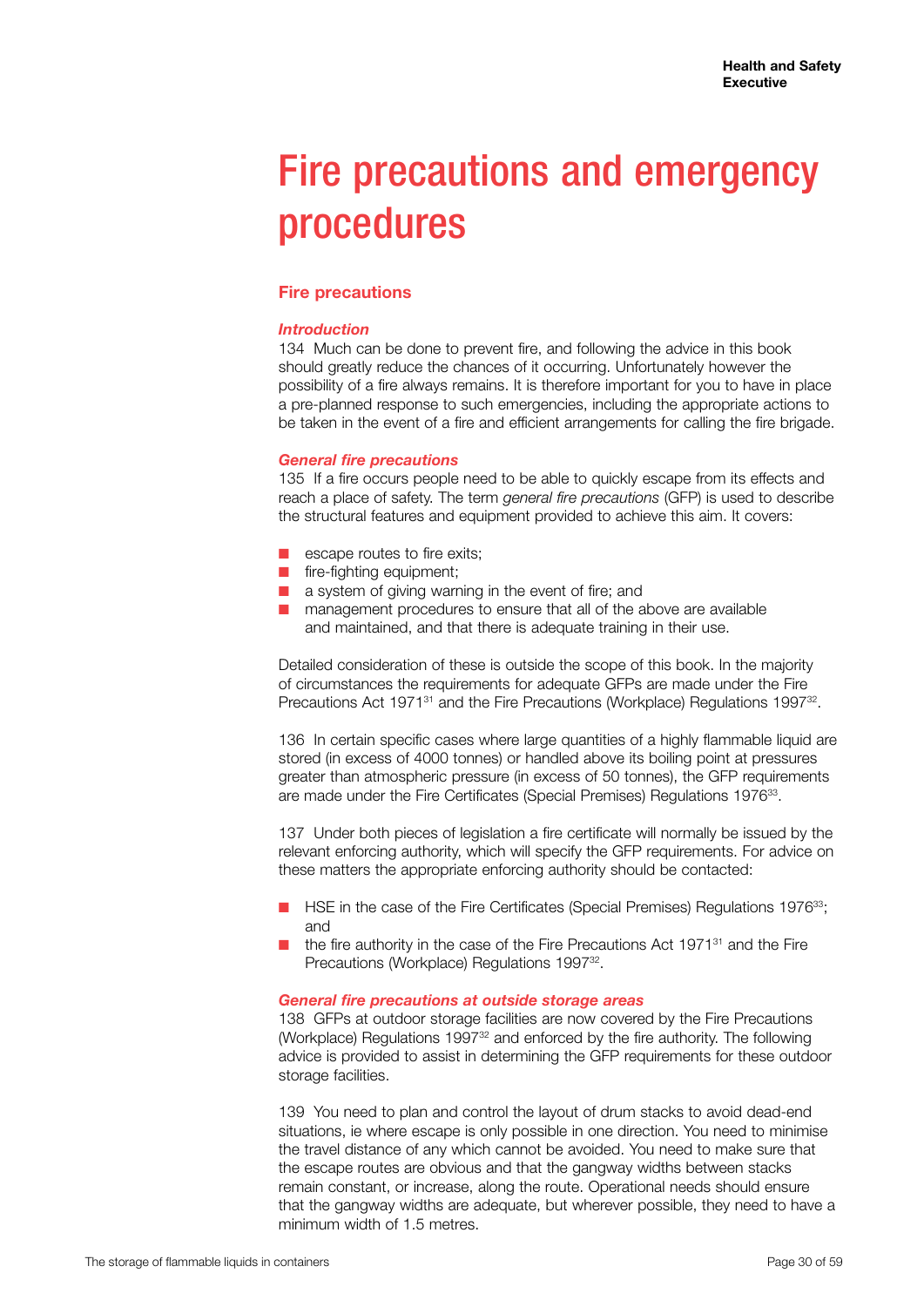140 If the store is within a fenced security compound, at least two exits, well spaced apart, should normally be provided so that a person can turn away from the fire and find an exit. A single exit in small stores may be sufficient if the distance from any part of the store to the exit, measured around the containers, is not more than 24 metres. Exits should open outwards and be immediately openable by the person(s) making their escape.

141 Advice on the standards applicable for general fire precautions is contained in BS 558834.

#### *Fire-fighting equipment*

142 You will need to provide an adequate number of fire extinguishers within the storage area. Their primary purpose is to tackle incipient fires, thereby reducing the risk to people and enabling them to make their escape.

143 They need to be positioned in conspicuous locations on the escape routes, such that no one in the storage area needs to travel more than 30 metres to reach an extinguisher. Unless the location of an extinguisher is otherwise self-evident, you will need to identify its location by appropriate safety signs. Such signs should comply with the Health and Safety (Safety Signs and Signals) Regulations 199617 or BS 5499: Part 135.

144 To reduce the risk of corrosion it is sensible to keep extinguishers off the ground and provide protection against the weather.

145 Extinguishers should be to a recognised standard such as BS EN 3<sup>36</sup> or BS 5423 and be suitable for tackling fires involving the flammable liquids stored. BS 5423 has now been withdrawn. All new extinguishers should comply with BS EN 336 but existing extinguishers complying with BS 5423 are still acceptable if already in situ and remaining serviceable. The nominal size 9 kg dry powder or 9 litre foam extinguisher is recommended. Such a size of extinguisher combines ease of handling with a reasonable fire-fighting capability. You will need to make sure that anybody expected to use a fire extinguisher is properly trained.

146 You will need to provide an effective means of giving warning in case of fire in the storage area. It should be audible to all those likely to be affected by the fire. This may vary from small storage areas, where a shout of 'fire' might suffice, to larger areas where a klaxon or siren might be required. An assembly point should be identified for people evacuating from such areas, where they can be accounted for.

#### **Emergency procedures**

147 Initiating emergency procedures at the earliest stage of an incident can significantly reduce the impact on people and premises.

148 You need to draw up a procedure for dealing with fires. Consideration needs to be given to the range of possible events which take into account the following:

- the nature and quantities of the flammable liquids stored:
- the location of the storage facility and its design; and
- $\blacksquare$  the people, both on-site and off-site who may be affected.

149 Where it is likely that any incident would be confined to the storage area, or building containing the store, your emergency procedures may be limited to ensuring that everyone can safely escape from the effects of the fire, and that the fire brigade is called with minimum delay.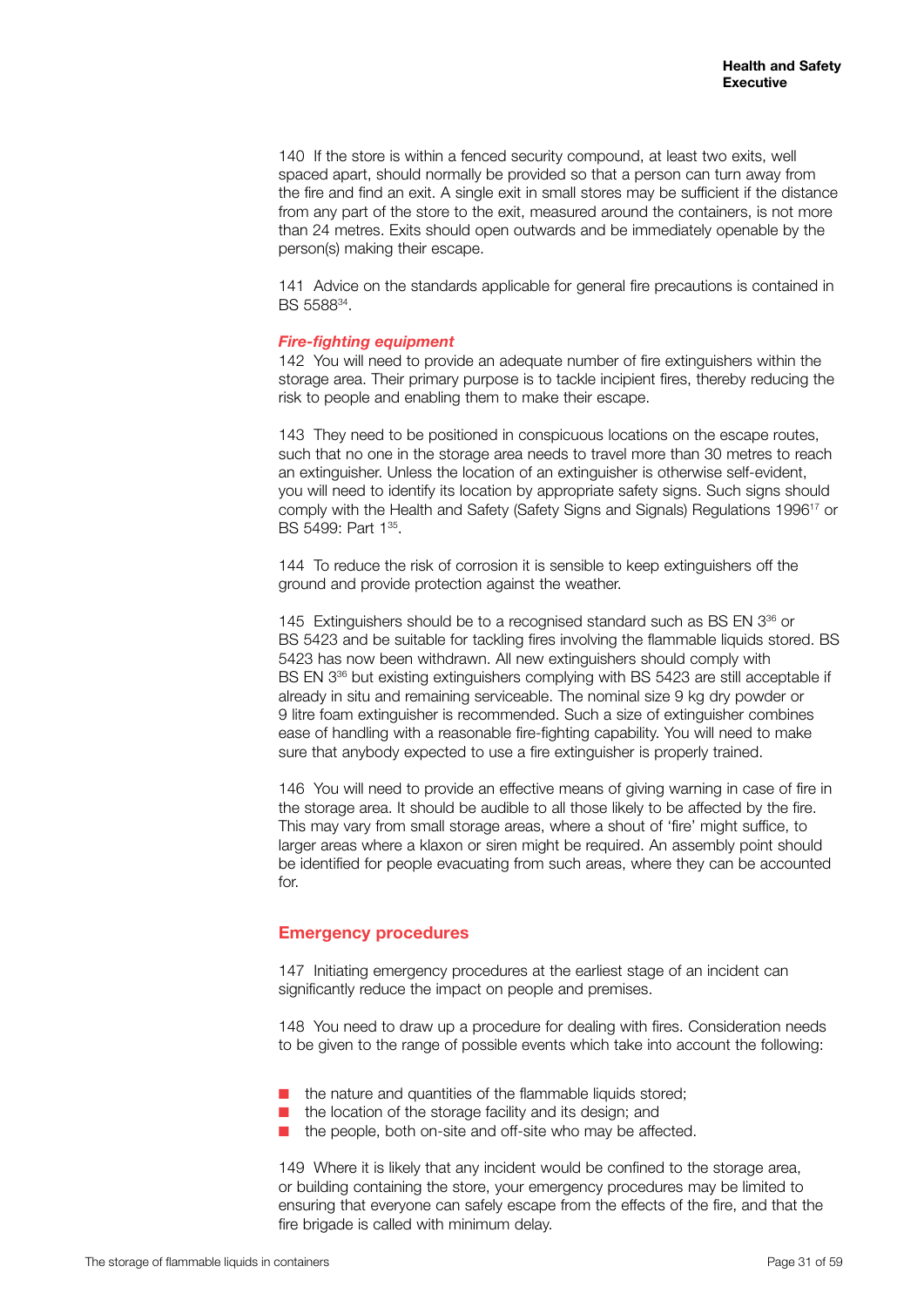150 The fire brigade has duties under the Fire Services Act 1947<sup>37</sup> to familiarise itself with the means of access to premises and the layout, including the availability of water supplies. This is necessary for the fire brigade to be able to carry out its duties under the Act of tackling any outbreak of fire. To assist in this, you need to provide and maintain suitable access for fire-fighting personnel and their vehicles, and as necessary, to provide a convenient fire main and hydrant which should be agreed with the fire authority.

151 Where there is a possibility that a fire in the store might spread to other parts, whether on-site or off-site, you need to consider how the risk to anyone present can be reduced. You should also address how a fire can be prevented from spreading to the store if this is a possibility.

152 Clearly, the nature of the site will dictate the level of precautions, should they be needed. They could vary from housing suitable fire extinguishers or fire hose reels to tackle an incipient fire, involving vegetative undergrowth for example, to using monitors or deluge systems to apply cooling water over the container stacks.

153 You need to ensure that people expected to use the equipment are trained and practised in how to do so, without exposing themselves or others to any unnecessary risk from the fire. It is recommended that this is discussed with the fire authority.

154 The fire brigade when they arrive will assume responsibility for fire-fighting operations. It is therefore important that they are aware of the fire-fighting equipment and capability on site. This includes having in place agreed procedures with the works fire team, if there is one, to ensure that control of the incident is maintained and that nobody is exposed to unnecessary risk during handover. Any subsequent role for the works fire team should be agreed with the fire authority and detailed in your emergency procedures.

#### *Controls for off-site risks*

155 Fire water run-off may place a major strain on normal drainage facilities. Interceptors or special drainage schemes may be necessary, particularly at large installations, to minimise the risk of contaminating local water courses. Consultation with the Environment Agency (or in Scotland, the Scottish Environment Protection Agency) and the fire authority may be appropriate.

156 Guidance on this topic can be found in the HSE guidance note EH70<sup>38</sup> and in a document published by the Construction Industry Research and Information Association<sup>39</sup>.

157 Where foreseeable incidents may affect people or property beyond the site boundary, the emergency services should be consulted when preparing the emergency plans.

158 Formal on-site and off-site emergency plans are required at sites subject to regulations 7 to 12 of the Control of Industrial Major Accident Hazard Regulations 1984 (CIMAH)<sup>40</sup> – see the HSE quidance booklet HSG25<sup>41</sup>.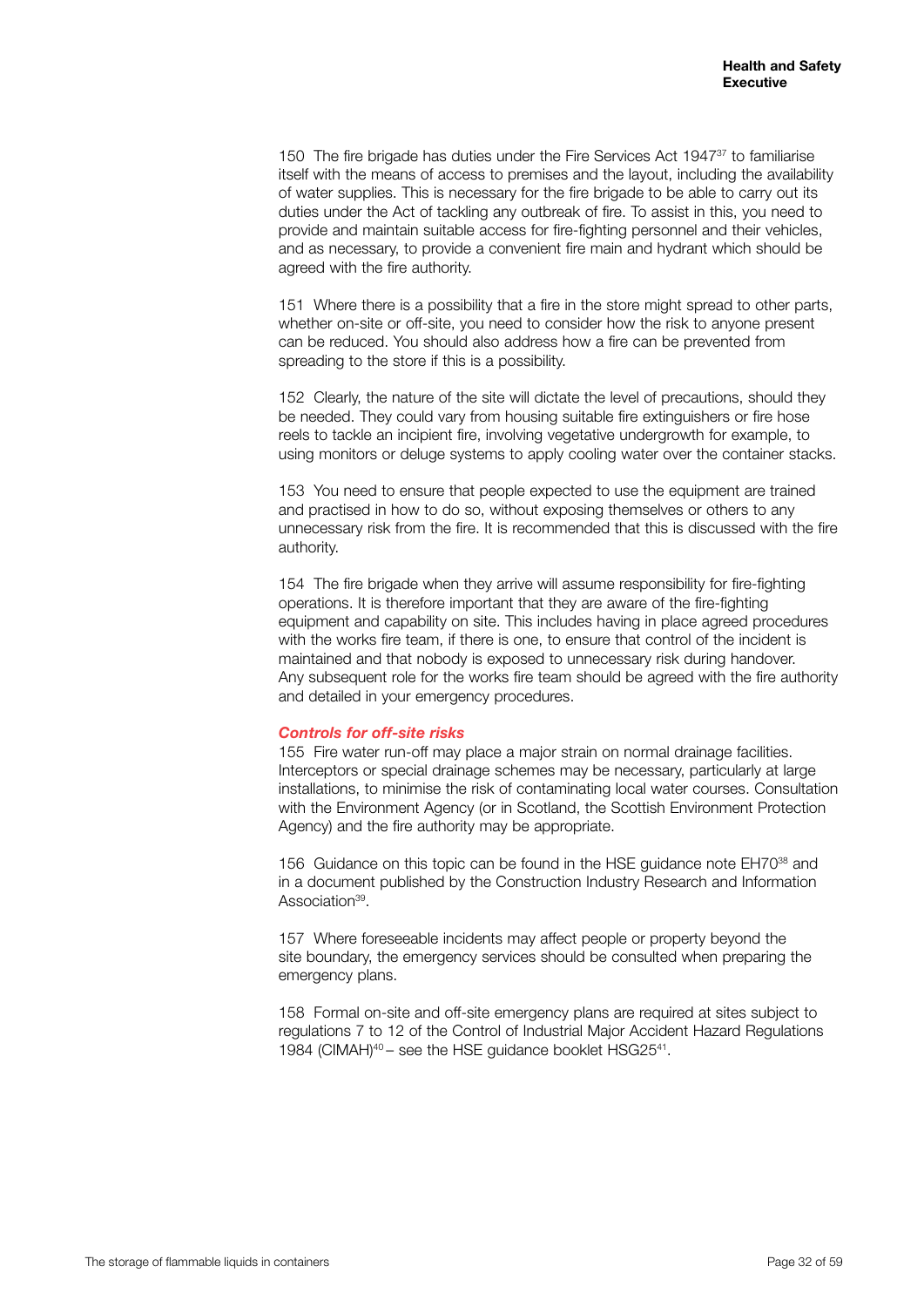## Storage facilities

## **Temporary storage**

159 You may need to keep containers temporarily outside of the designed storage area to aid production or processing scheduling. For example, containers may be required in or near process plant areas for use during that day or shift.

160 To ensure that the risks associated with this operation are controlled, certain measures need to be present. You should ensure that all containers are properly closed and labelled. You need to consider providing a bund around the containers if the location is such that a leak from the container could cause a hazard, for example if a leak of flammable liquid could enter the normal drainage or water systems.

161 You could store containers against a building wall if the wall is a fire wall (see paragraphs 119–121). But containers should not be stored below any opening or means of escape in case of fire, regardless of vertical distance, which would put at risk any people leaving the building or area via these means of escape. This means containers should not be stored below external stairways which are fire escapes.

162 You need to treat part-used and nominally empty containers as if they were full of liquid and return them to the permanent storage area at the end of the shift or working day.

## **Storage of small quantities**

163 You need to ensure that only the minimum amount of flammable liquid needed to carry out your work is stored in workrooms, laboratories etc.



**Figure 13** Storage in the workroom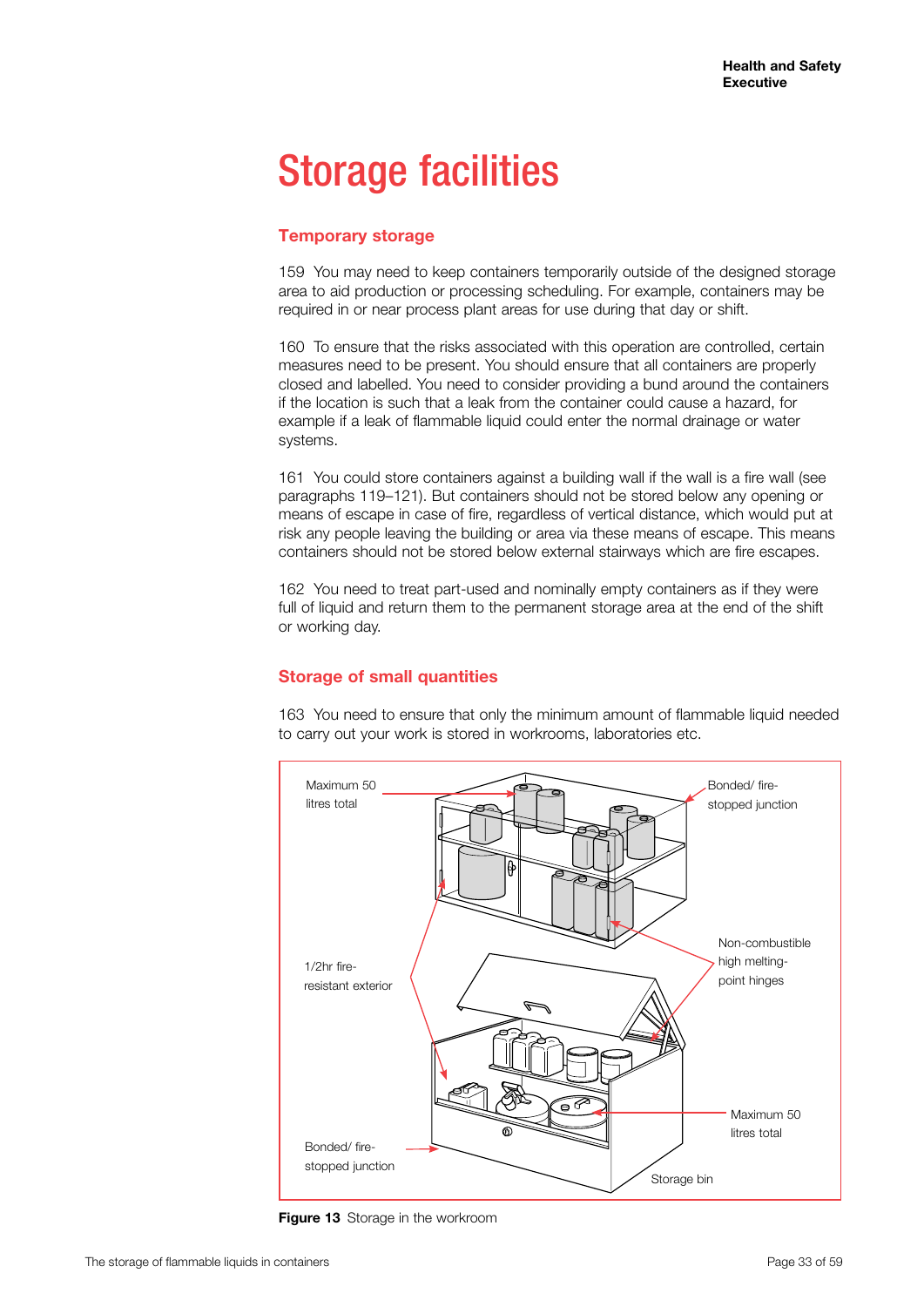The Highly Flammable Liquids and Liquefied Petroleum Gases Regulations 19723 require that no more than a maximum of 50 litres of highly flammable liquids may be stored in workrooms etc, and they must be kept in suitable cabinets or bins in designated areas away from working or processing areas (see Figure 13).

164 Containers which are nominally empty or are not currently needed should be returned to the appropriate store. Further advice on the design and standards of construction of cabinets and bins is contained in Appendix 2.

## **Storage of finished products**

165 You should always store finished products which are flammable liquids in a properly designed store. However, finished products may be stored temporarily in loading bays awaiting despatch provided that the bay is not part of a workroom. Such storage should be limited to that awaiting imminent despatch.

166 The risk associated with flammable liquids or finished products in containers of not more than 0.5 litre nominal capacity is low, because of the extent of accidental spillage from a single container. It is considered appropriate therefore that such containers may be kept in general storage with other materials at the premises of the manufacturer, distributor or retailer. In such cases however precautions must still be present to reduce the risks of fire and explosion. These include:

- the store is separated from production areas by partitions of appropriate fireresisting construction (see Appendix 2);
- $\blacksquare$  incompatible materials, such as peroxides and other oxidising agents, are not kept in the store;
- $\Box$  combustible packaging materials, which are not in immediate use, are not kept in the store;
- $\blacksquare$  smoking is not permitted, and there is strict control over the use of naked flames in the store;
- $\blacksquare$  adequate ventilation is provided:
- $\blacksquare$  sampling or dispensing into other containers is not carried out in the store;
- $\blacksquare$  sealed containers are kept at least 0.5 metre from fixed electrical equipment that is not protected against igniting flammable vapour, or from heaters and other hot surfaces.

## **Storage and display at retail premises**

167 The risks of fire and explosion associated with the storage of flammable liquids can be reduced if you can keep the amount of flammable liquid at the point of sale to a minimum, consistent with the needs of the business. You could use dummy or empty containers for items permanently on display.

168 Full containers need to be located away from heat, sources of ignition, and other easily ignitable goods, and the stock should not obstruct the means of escape in case of fire. Smoking should not be allowed in the vicinity. You may consult the fire authority on general fire precautions.

169 You could keep additional stocks of flammable liquids intended for sale, away from the sales area to which the public have access. This could be in a storage area, room or cabinet that is designed to the standards in this book or equivalent. Access to this store needs to be limited to authorised personnel.

170 Some flammable liquids, particularly for paint mixing etc, are stored within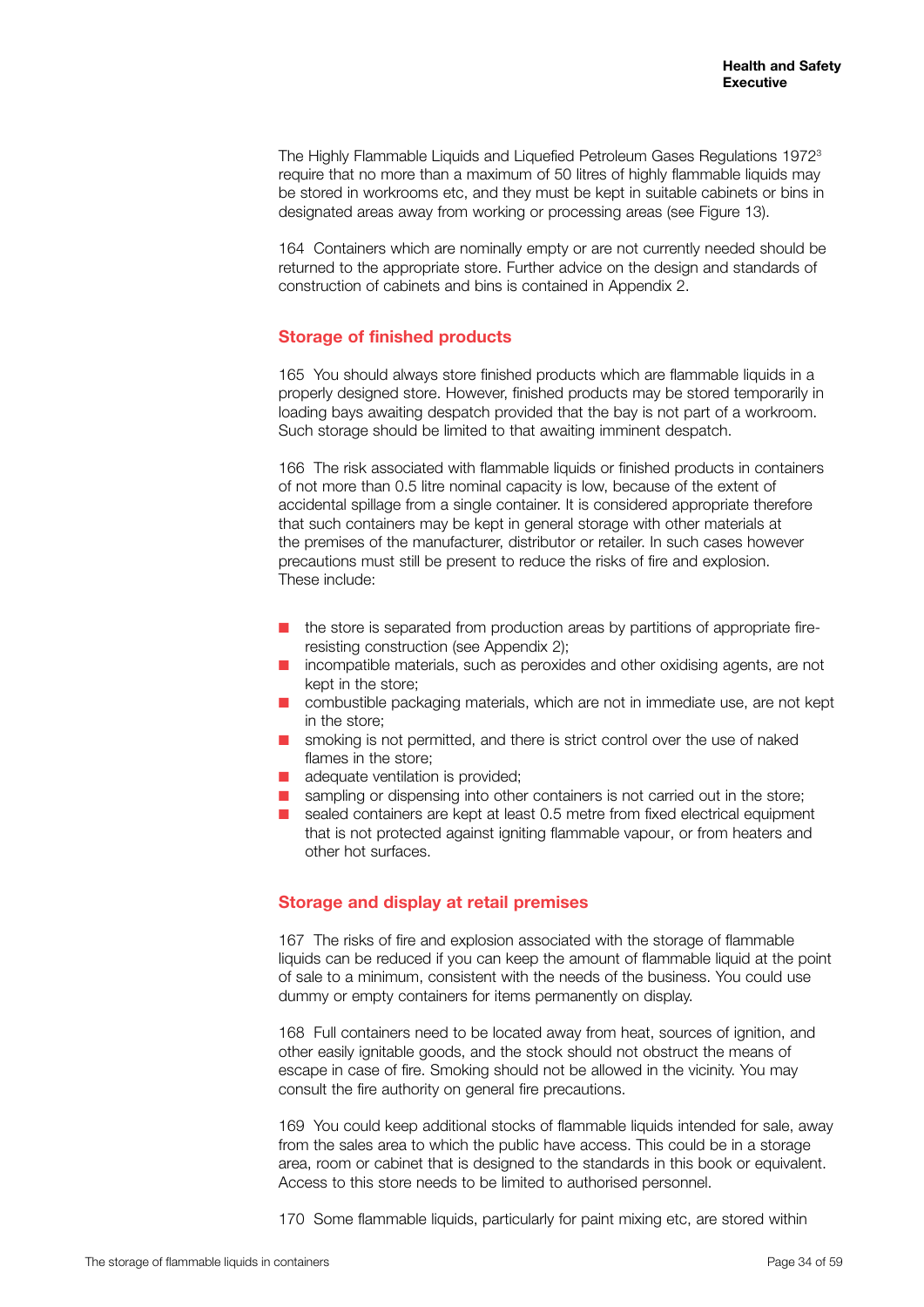special units which include facilities for weighing, dispensing and mixing. These units need to be sited in a well-ventilated room or area which is preferably used only for the purpose of paint mixing.

## **Storage of higher-flashpoint liquids**

171 For liquids with a flashpoint in the range 32°C to 55°C, some of the precautions described earlier are inappropriate.

172 This is because these liquids will not normally produce a flammable atmosphere when stored at ambient temperature, ie the flashpoint is higher than normal ambient temperature. They can however produce flammable atmospheres if heated or if released as a mist or spray, and will ignite and burn readily if exposed to fire from another source.

173 In most cases the following variations will be appropriate for these liquids.

#### *Storage locations*

174 Higher-flashpoint liquids are still a fire hazard and hence need to be stored preferably according to the earlier text. However where these standards cannot be followed, such liquids may be held in general storage with other materials or in other locations where they would not be likely to be rapidly involved in any fire in the vicinity.

175 Small containers and cans etc, up to a recommended total capacity of 250 litres, can be kept in a workroom or laboratory in a fire-resisting cupboard or bin.

176 Where it is necessary to store larger quantities in a workroom, for example in drums, only the minimum quantity consistent with the needs of the operation should be kept there. They should be stored at least 3 metres and preferably 5 metres from process activities. It is particularly important to keep sources of heat away from the storage area.

#### *Design of stores*

177 For storage rooms or buildings used to store only these liquids, a lower standard of ventilation is appropriate. A limited number of air bricks in external walls is acceptable. Explosion relief is not considered necessary.

#### *Operations*

178 Dispensing, mixing and similar operations should normally be done away from the storage area.

179 However, where the hazards associated with moving the containers appear to outweigh the fire hazard, such operations can be done in the storage area, providing that precautions are taken against spillage and adequate ventilation is provided.

#### *Retail premises*

180 Full containers may be used for display if the number is kept to a reasonable level. They need to be stacked in a safe manner, away from sources of ignition and readily combustible material (such as paper and cardboard) and in a manner which does not restrict the means of escape in case of fire for staff or customers.

181 Paint tinting systems may be used in the sales area providing the area is kept clean and well ventilated. The tinting equipment itself is normally non-combustible.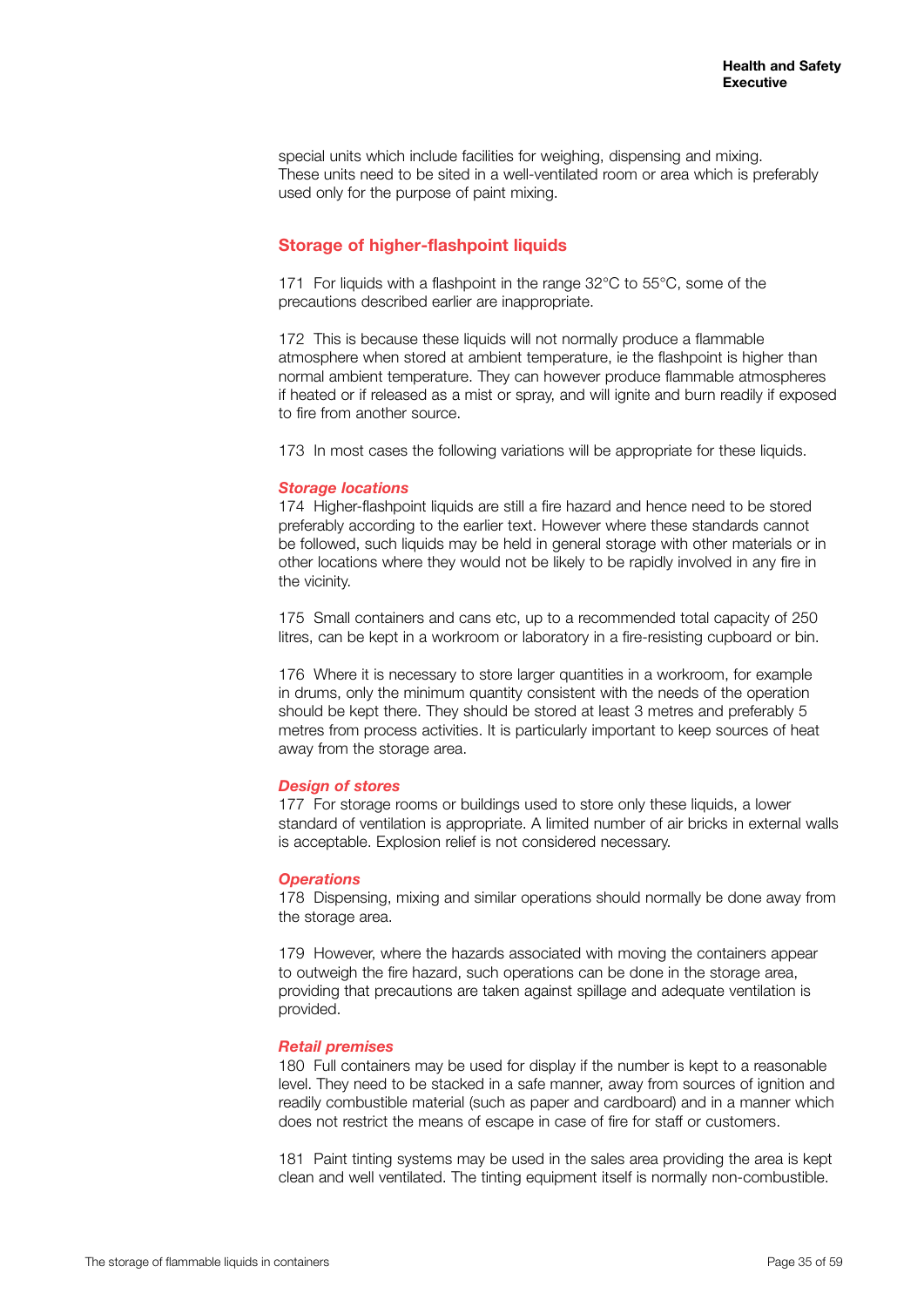#### *Sources of ignition*

182 Provided the liquid is not heated above its flashpoint or released from the container in the form of a mist or spray, then it will not generate a hazardous area. Therefore protection of nearby electrical equipment or portable electrical equipment is not required.

183 Similarly no protection is required for vehicles being parked or used at the storage area.

## **Suggested storage facilities for a range of premises**

#### *Introduction*

184 The following section gives examples of good arrangements for a number of different types of business to ensure safe storage of flammable liquids. The premises for which examples are given are:

- $\blacksquare$  storage within a workroom or laboratory;
- $\blacksquare$  storage in a small retail outlet or shop;
- $\blacksquare$  storage in a small engineering factory or motor vehicle repair shop;
- $\blacksquare$  storage in a large retail outlet.

While these examples can be used as a guide, your own risk assessment should form the basis for the controls you put in place.

#### *Storage in a workroom or laboratory*

185 If you work with flammable liquids in this type of location it is probable that they are contained in 2.5 litre glass bottles, small metal cans or kegs. You probably only use relatively small amounts of the flammable liquid at any one time. The overall total volume present in the room is likely to be low.

186 The Highly Flammable Liquids and Liquefied Petroleum Gases Regulations 1972<sup>3</sup> require that no more than a maximum of 50 litres of highly flammable liquids may be stored in the workroom under certain conditions. Not all laboratories will be subject to these Regulations but the standard is the one with which health and safety inspectors will seek compliance. Meeting the requirements will normally be sufficient to demonstrate that you have done all that is reasonably practicable to meet your general obligations under the Health and Safety at Work etc Act 1974<sup>2</sup>.

187 Such a quantity of highly flammable liquids should be stored in closed containers and kept in a 30 minute fire-resisting bin, cabinet or cupboard fitted with the means to contain leaks from the containers. These are widely available from stockists of safety equipment.

188 One of the simplest means of storing small quantities of highly flammable liquids is to store them in a steel dustbin fitted with a close-fitting metal lid. It needs to be suitably labelled to indicate the hazard, ie the standard yellow flammability hazard triangle should be prominently displayed (see Figure 2).

189 Any quantity greater than the 50 litres should be removed from the room when not being used and stored in a properly designed store.

190 Those liquids classified as flammable only with a flashpoint in the range 32–55°C do not normally pose a fire risk, unless the liquid is heated to above its flashpoint or released as a mist or spray. They therefore do not necessarily require the same storage conditions as outlined above. However it is advised that such liquids are treated as if they were highly flammable liquids and stored within fireresisting bins etc, since they will cause escalation of the fire if ignited.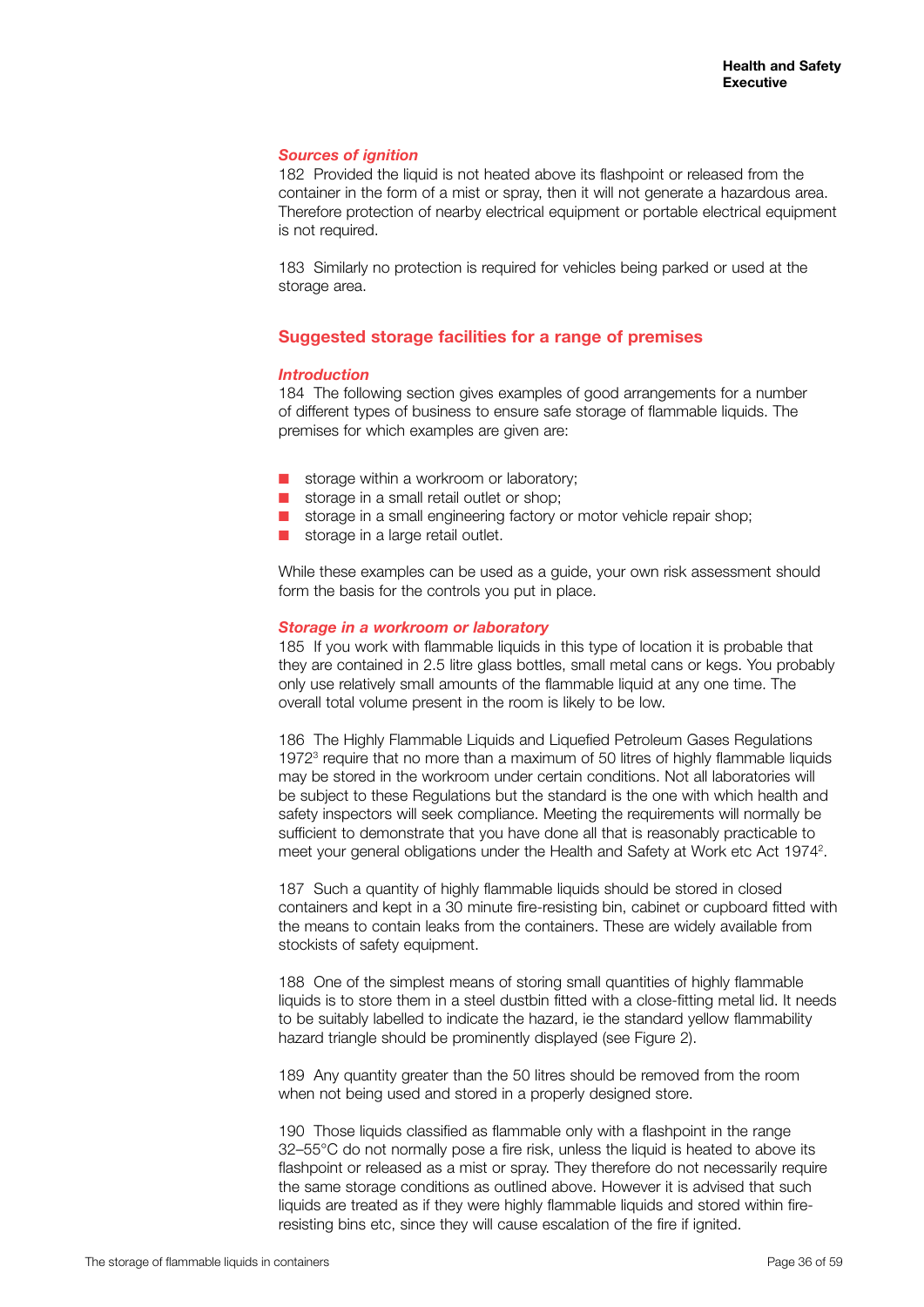191 Work practices, such as ensuring that containers are replaced into the bin etc when not required, will ensure that the risk of fire or explosion from the use or storage of flammable liquids is under control. Keeping a record of the contents of each bin or cupboard would enable you to quickly realise if too much highly flammable liquid was being stored in the workroom. It would also allow rarely used liquids to be removed to properly designed stores.

192 Guidance on safe practices in the use and handling of flammable liquids is given in the HSE publication HSG14029.

#### *Storage in a small retail outlet or shop*

193 It is probable that you stock some flammable and some highly flammable liquids, for example paint and paint thinners, lacquers etc in containers of perhaps 10 litres maximum capacity. It is likely that the majority of your stock is on display to customers. The precautions detailed in paragraphs 167–170 are relevant.

194 The Highly Flammable Liquids and Liquefied Petroleum Gases Regulations 19723 do not apply to your premises. But as mentioned earlier, the standards required by these Regulations provide a good basis for control measures.

195 You need to ensure that your staff are aware of the presence of such flammable liquids and know the precautions necessary to avoid danger.

196 You need to inspect display stock regularly so that any leaking containers etc can be dealt with adequately. It would be good practice to display such liquids on lipped shelving so that any leaked liquid can be contained. Your staff need to be aware of the necessary practices for cleaning up leaks and spillages.

197 You need to ensure that stock is not positioned close to electrical fittings, including lighting, or heating appliances. Consideration needs to be given to the prohibition of smoking near these liquids. Remember to position the stock so it does not restrict any gangways or is close to any means of escape. The local fire authority will advise you concerning fire precautions.

#### *Storage in a small engineering factory or motor vehicle repair shop*

198 You probably store a range of flammable liquids, although the quantity of any one liquid may be relatively small. The size of the containers probably ranges from 10 or 25 litre metal cans to 205 litre metal drums.

199 A number of options are available to you to ensure safe storage conditions, dependent on your individual circumstances.

200 You probably want to store some flammable liquids in small containers, say 10 litre capacity (eg tins of paint or paint thinners, cleaning solvents), inside the workroom. The Highly Flammable Liquids and Liquefied Petroleum Gases Regulations 19723 require that no more than a maximum of 50 litres of highly flammable liquids may be stored in the workroom.

201 Such a quantity of highly flammable liquids should be stored in closed containers and kept in a 30 minute fire-resisting bin, cabinet or cupboard fitted with the means to contain leaks from the containers. These are widely available from stockists of safety equipment.

202 One of the simplest ways of storing small quantities of highly flammable liquids is to keep them in a steel dustbin fitted with a close-fitting lid. It needs to be suitably labelled to indicate the hazard, ie the standard yellow flammability hazard triangle should be prominently displayed (see Figure 2).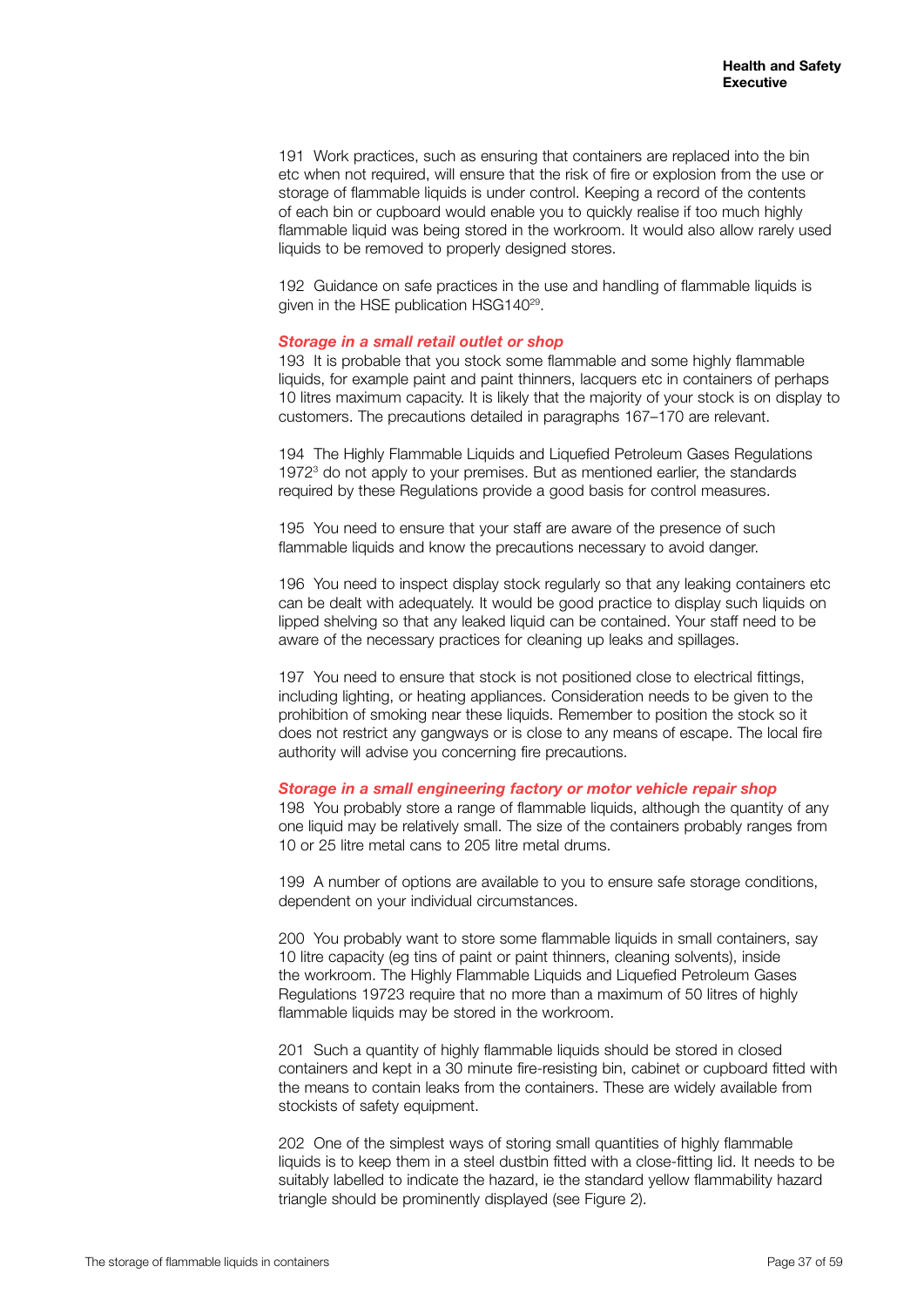203 Larger containers should ideally be stored in the open air. If this option is chosen, the location of the storage area requires some thought. It needs to be well ventilated and away from sources of ignition. The storage area needs to be separated by distance from your boundary or other occupied buildings etc (see Table 1 and Figure 9).

204 The drums should stand on level impervious ground away from any drains etc. It is better to store the drums on a pallet as this allows easier handling by pallet truck or fork-lift truck. This also reduces the likelihood of the base of the drum becoming corroded leading to leaks of material.

205 If space is at a premium, storage of the drums against a building wall is possible, provided that certain criteria, laid down in paragraph 125, are followed.

206 Other factors concerning outdoor storage that you need to consider include:

- $\blacksquare$  whether the area chosen is near moving vehicles, and so will require some protection, ie bollards or fencing; and
- $\blacksquare$  whether site security is adequate, ie would the containers be better stored within a robust metal lockable cage.

207 If outdoor storage is not possible then there are the alternatives of storage in a separate outdoor building or an internal store, considered in detail in paragraphs 122–133.

208 A suitable separate outdoor store can be relatively cheaply obtained by modifying a freight container. The modifications would include the provision of ventilation at high and low level according to paragraph 61, and the construction of a simple sill to contain any spilt or leaked liquid.

#### *Storage in a large retail outlet*

209 It is now commonplace to find large retail outlets catering for both the trade and the general public. Many of these premises are large, single-storey warehouse buildings with high roofs. The goods are generally stacked on pallets on open racking, and the majority of the stock is actually on display. The quantity of flammable liquids on display can be extremely large, ie a few tonnes. The precautions detailed in paragraphs 167–170 are relevant.

210 While specific legislation, such as the Highly Flammable Liquids and Liquefied Petroleum Gases Regulations 1972<sup>3</sup>, does not apply, you still have a duty under the Health and Safety at Work etc Act 1974<sup>2</sup> to ensure that the risks of fire and explosion are controlled. Once again the requirements in the Highly Flammable Liquids and Liquefied Petroleum Gases Regulations 1972<sup>3</sup> can help in deciding appropriate standards.

211 In a factory or other workplace the people present are generally aware of the hazards. They are mobile, cooperative and trained in emergency procedures etc allowing orderly evacuation in the case of fire. But in your type of establishment you need to allow for the fact that members of the general public, including children, have free access around the site, and so you need to put in place appropriate control measures.

212 You need to ensure that all staff are aware of the hazards and are trained to deal effectively and safely with leaks and spillages. Emergency procedures need to be drawn up by management, and all staff should be trained accordingly.

213 You need to assess the risks from the movement of stock. Many spillages occur when material is knocked or dropped while being moved on or off racking.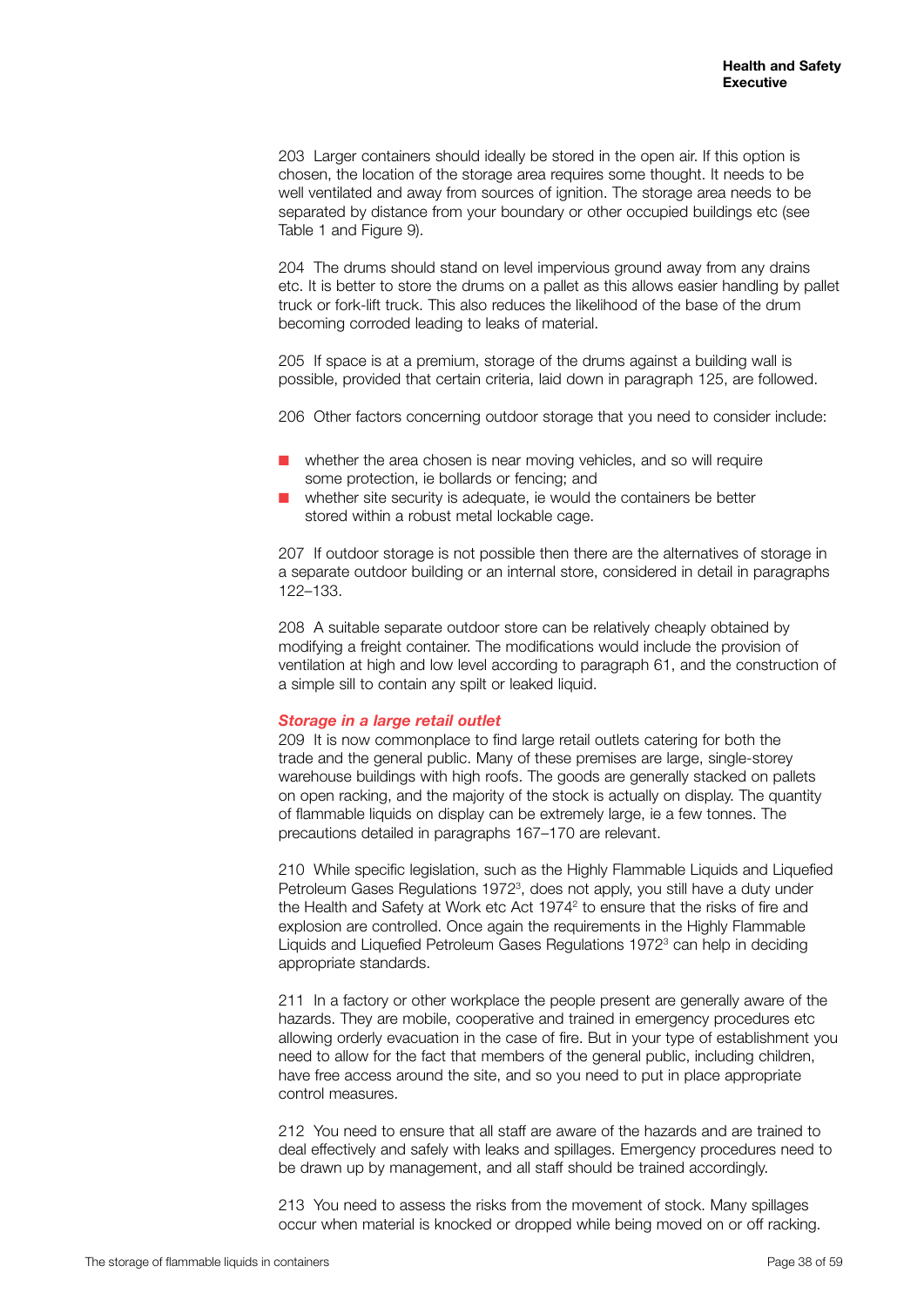You most probably restrict the public from moving within gangways while such operations are being carried out, but is your fork-lift truck suitably protected so as not to become a source of ignition for a pool of spilt paint thinners?

214 The positioning of the stock is important. Flammable stock should not be positioned close to, or beneath, electrical fittings, including lighting or heating appliances. Could you reposition your stocks of highly flammable liquids, particularly those in plastic containers, to safer locations, for example:

- stored adjacent to non-combustible stock, for example building materials;
- stored in specifically designed storerooms with access only to authorised staff; or
- stored outside in the gardening department.

215 You need to consider whether smoking should be prohibited on the premises. Remember that the positioning of the stock should not restrict any gangways or be close to any means of escape. The local fire authority will advise you concerning general fire precautions.

216 You need to be vigilant in ensuring that:

- all packaging and rubbish is removed to prevent dangers from incipient fires;
- aisles and fire exits are not restricted by temporary displays or during restocking; and
- the general public are prevented from causing ignition either through ignorance or intent.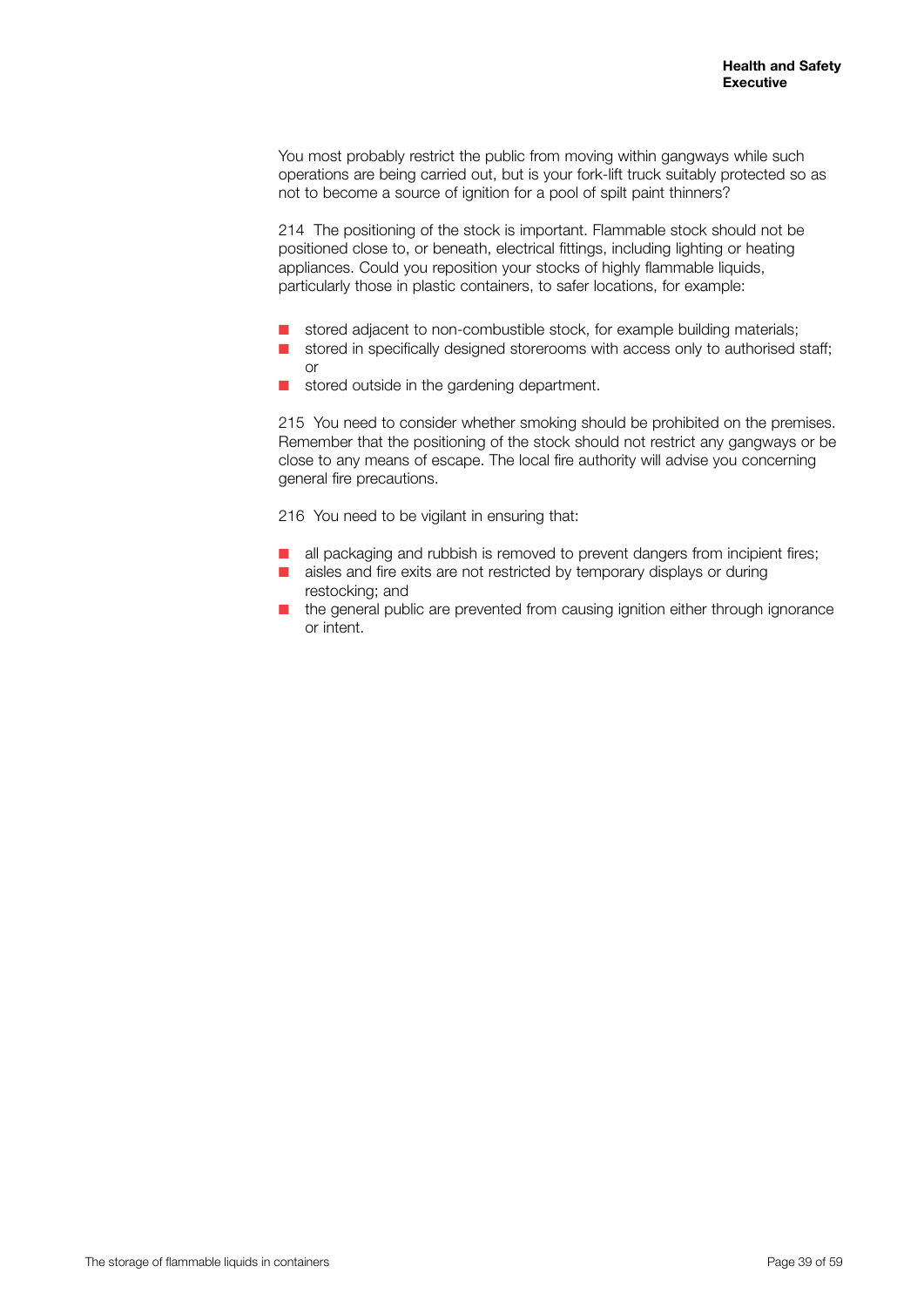## Appendix 1 Legal requirements

## **Introduction**

It is a legal requirement under health and safety law that those responsible for work activities ensure that:

- nazards are adequately identified;
- $\blacksquare$  risks are adequately assessed; and
- $\blacksquare$  suitable control measures are put into practice.

2 Measures must be taken to eliminate or control the risks unless it is clear that the cost of doing so is grossly disproportionate to the level of risk. However, the ability to pay for additional control measures is not a deciding factor as to whether they are necessary.

3 Where it is not possible to remove the risk then the arrangements for managing the activity safely are particularly important. The following section outlines the main health and safety regulations applicable to the storage of flammable liquids in containers.

### **Carriage of Dangerous Goods (Classification, Packaging and Labelling) and Use of Transportable Pressure Receptacles Regulations 199616**

4 These Regulations apply to the transportation of dangerous goods by road and rail. Their aim is to reduce the risks involved in transporting such substances by requiring them to be correctly classified, packaged, and labelled.

5 They specify that dangerous goods should be carried in suitable receptacles which will not leak under normal handling. These should bear appropriate warning labels giving information on the nature of the hazards.

6 Two associated documents, the *Approved carriage list*42 and the *Approved requirements and test methods for the classification and packaging of dangerous goods for carriage*43 provide assistance to enable compliance with these Regulations.

7 Flammable liquids classified as dangerous goods by these Regulations are those liquids which have a flashpoint of 61°C or below, or liquids with a flashpoint above 61°C carried at temperatures above their flashpoint. Flammable liquids as defined in this guidance book will be included in the scope of these Regulations.

## **Carriage of Dangerous Goods by Road 199644 and the Carriage of Dangerous Goods by Rail Regulations 199645**

8 These Regulations complement the Carriage of Dangerous Goods (Classification, Packaging and Labelling) and Use of Transportable Pressure Receptacles Regulations 1996<sup>16</sup>. Their provisions include requirements for:

- the construction of vehicles:
- $\blacksquare$  information to be received by operators and to be given to drivers;
- $\blacksquare$  the marking of vehicles; and
- the loading, stowage and unloading of consignments.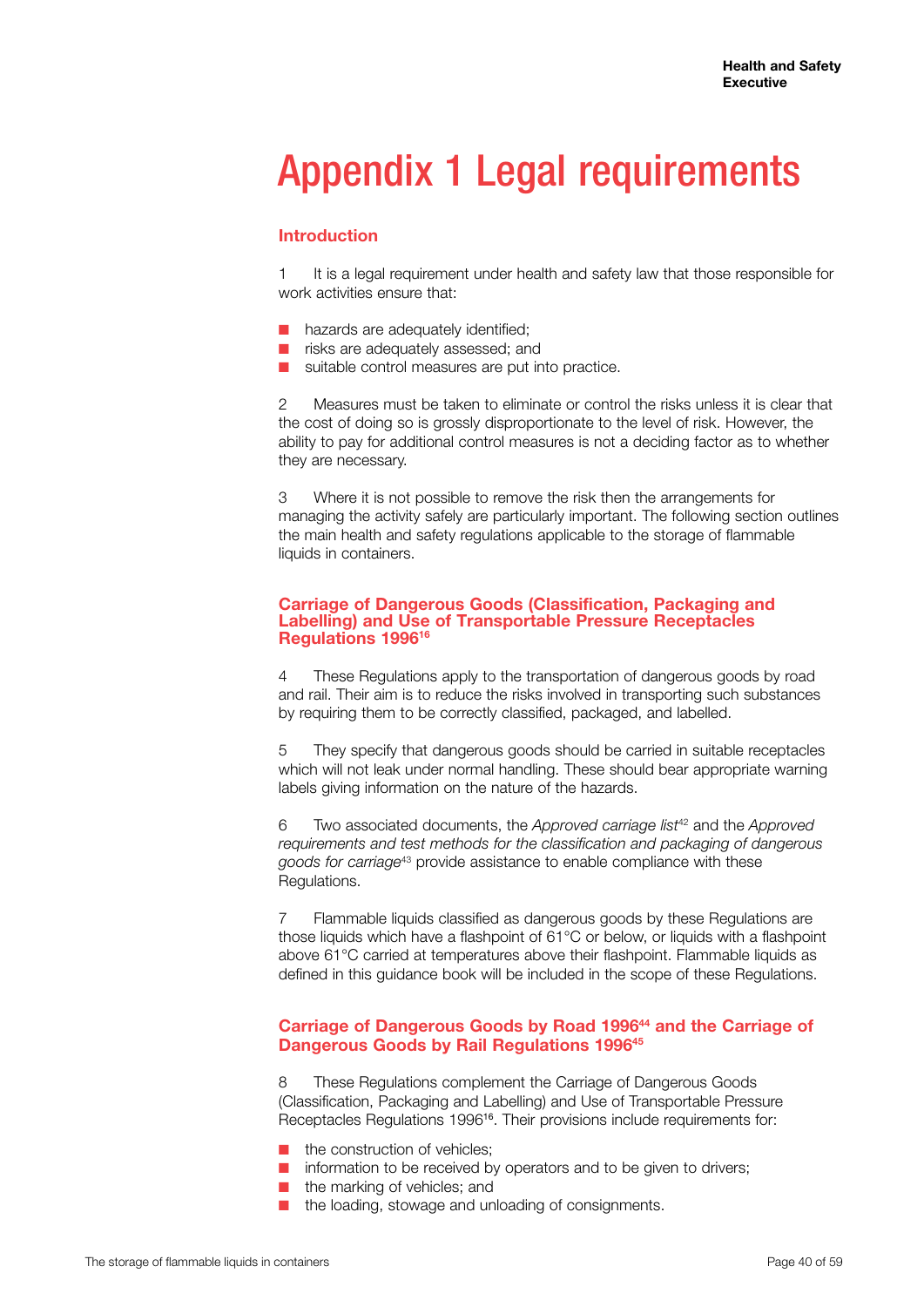- 9 Dangerous substances are those materials:
- included in the *Approved carriage list<sup>42</sup>* produced in association with all the 1996 Carriage Regulations mentioned here; or
- $\blacksquare$  having the characteristic properties defined in Schedule 1 of the Carriage of Dangerous Goods (Classification, Packaging and Labelling) and Use of Transportable Pressure Receptacles Regulations 199616.

Flammable liquids as defined in this guidance book will be included in the scope of these Regulations.

### **Chemicals (Hazard Information and Packaging for Supply) Regulations 1994 (as amended)5**

10 These Regulations, commonly referred to as the CHIP Regulations, contain requirements for the supply of chemicals. The Regulations require suppliers of chemicals to:

- classify them, ie identify their hazards;
- give information about the hazards to the people they supply, both in the form of labels and material safety data sheets (MSDS); and
- package the chemicals safely.

11 Classifying chemicals according to the CHIP Regulations requires knowledge of the physical and chemical properties, including the flashpoints of liquids, and of the health and environmental effects.

12 Chemicals are grouped into three categories of danger, according to their flashpoint:

- **n** extremely flammable those liquids with a flashpoint lower than  $0^{\circ}$ C and a boiling point lower than or equal to 35°C;
- nighly flammable liquids which have a flashpoint lower than  $21^{\circ}$ C but are not extremely flammable;
- $\blacksquare$  flammable liquids with a flashpoint equal to or greater than 21°C and less than or equal to 55°C, and which support combustion when tested in the prescribed manner at 55°C.

Flammable, highly flammable and extremely flammable liquids are all included in the scope of this quidance book.

- 13 The Regulations are supported by:
- **n** an *Approved supply list<sup>46</sup>* containing agreed classifications for common substances;
- $\blacksquare$  an approved classification and labelling quide<sup>47</sup>;
- $\blacksquare$  an Approved Code of Practice on material safety data sheets<sup>48</sup>; and
- by the guidance publication *CHIP 2 for everyone*<sup>49</sup>.

## **Control of Industrial Major Accident Hazards Regulations 1984<sup>40</sup> (as amended )**

14 These Regulations, known as the CIMAH Regulations, apply at two levels to certain premises where specified quantities of particular substances are stored or used. The main aim of these Regulations is to prevent major accidents occurring; a secondary objective is to limit the effects of any which do happen. A major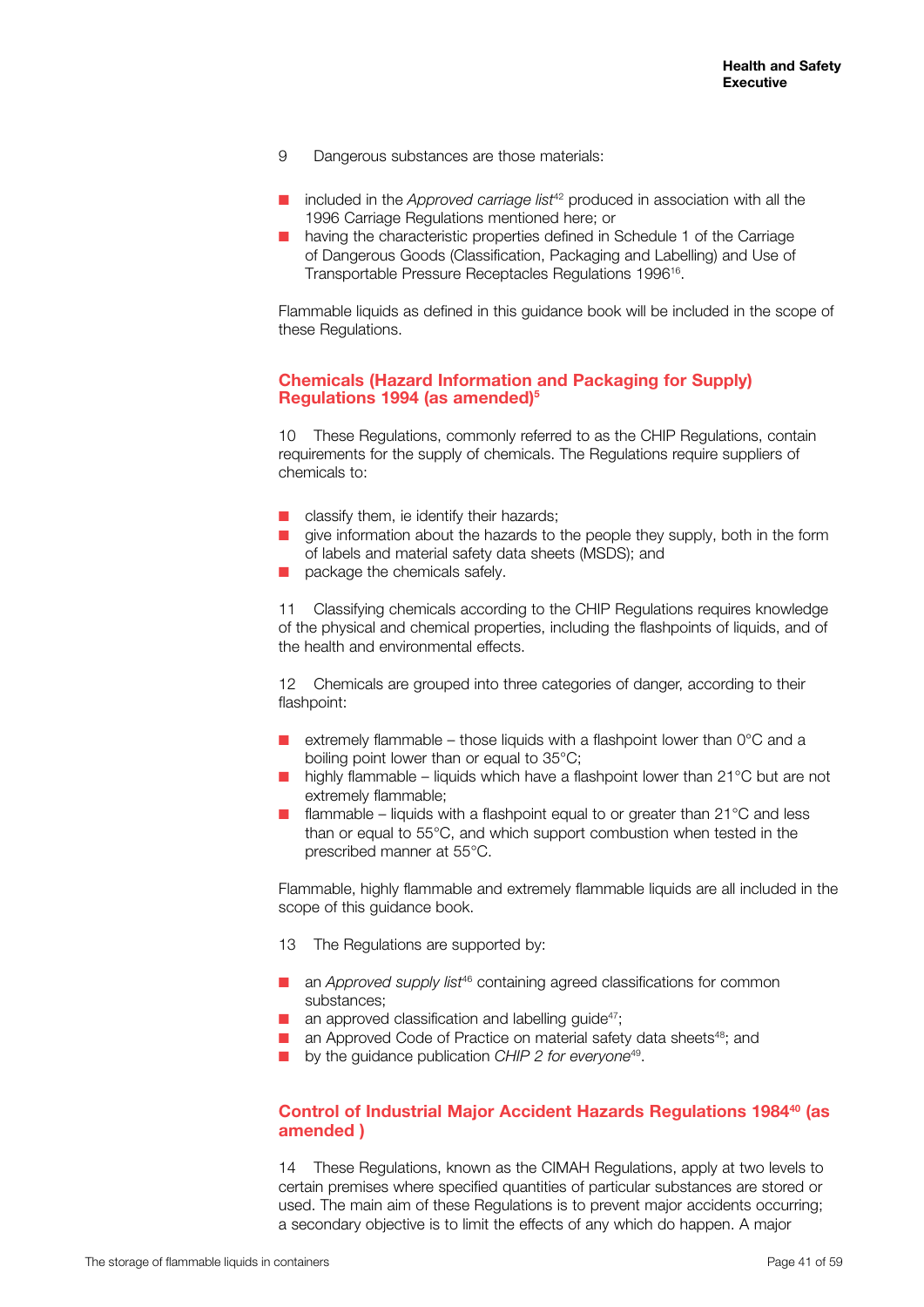accident is a major emission, fire or explosion resulting from uncontrolled developments which leads to serious danger to people or the environment.

15 The lower level requirements apply at premises where 5000 tonnes or more of highly flammable or extremely flammable liquids are involved in certain industrial activities, including storage. The upper level requirements apply where such storage exceeds 50 000 tonnes.

16 The general requirements apply at both levels and require the person in control of the industrial activity to demonstrate that the major accident hazards have been identified and that the activity is being operated safely. The additional requirements that apply at the upper level include the submission of a written safety report, preparation of an on-site emergency plan and provision of certain information for the public. The HSE publication HSR21<sup>50</sup> gives guidance on these Regulations.

17 The CIMAH Regulations will be replaced in early 1999 by Regulations implementing a new European Directive, the Seveso II Directive. The new Regulations will have much in common with the CIMAH Regulations and will include the storage of flammable substances.

## **Control of Substances Hazardous to Health Regulations 199414**

18 These Regulations require employers to assess the risks arising from hazardous substances at work and to decide on the measures needed to protect the health of employees. The employer is also required to take appropriate action to prevent or adequately control exposure to the hazardous substance.

19 Substances covered by these Regulations include carcinogenic substances and those which, under the Chemicals (Hazard Information and Packaging for Supply) Regulations 1994<sup>5</sup>, are labelled as very toxic, toxic, harmful, corrosive or irritant. The Regulations also cover dusts, where present in substantial quantities, and those substances assigned occupational exposure limits.

20 Flammable liquids normally have toxic or harmful properties which bring them within the scope of these Regulations.

#### **Dangerous Substances (Notification and Marking of Sites) Regulations 199018**

21 The purpose of these Regulations is to assist the fire-fighting services by the provision of advance and on-site information on sites containing large quantities of dangerous substances.

22 The Regulations apply to sites containing total quantities of 25 tonnes or more of dangerous substances. Dangerous substances include flammable liquids with a flashpoint below 55°C as defined in this guidance book. The Regulations require suitable signs to be erected at access points and at any locations specified by an inspector, and notification to be given to the appropriate fire and enforcing authorities about the presence of any dangerous substance. The HSE publication HSR29<sup>51</sup> gives further guidance.

## **Electricity at Work Regulations 198924**

23 These Regulations impose health and safety duties for the safe use of electricity at work. They require electrical installations and equipment to be properly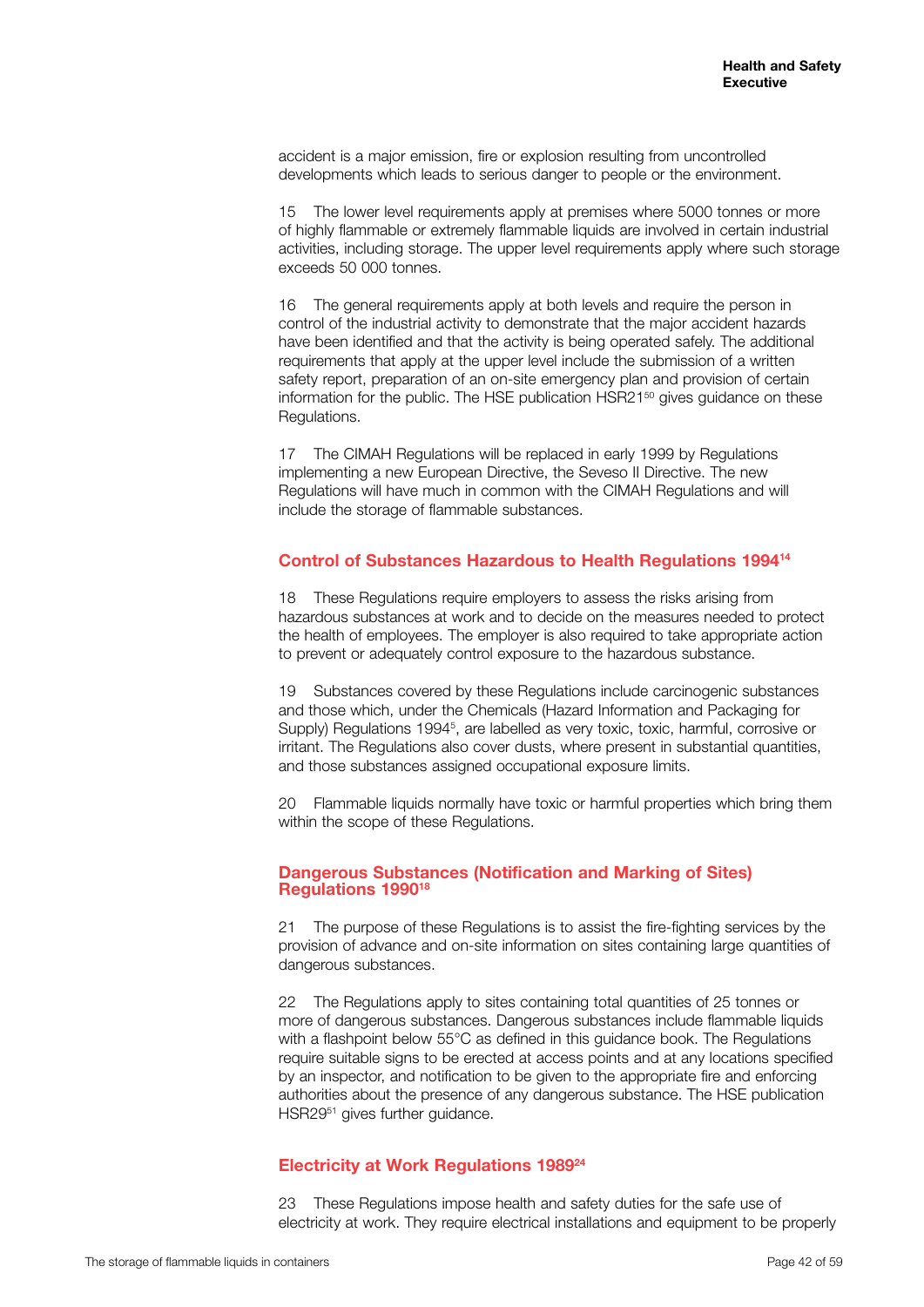constructed, maintained and fit for the purpose and environment in which they are to be used. In particular they require electrical equipment which is exposed (or reasonably expected to be exposed) to any flammable or explosive substance, including flammable vapours or gases, to be constructed or protected so as to prevent danger. Advice is available in the HSE publication HSR25<sup>52</sup>.

## **Equipment and Protective Systems Intended for Use in Potentially Explosive Atmospheres Regulations 1996<sup>27</sup>**

24 These Regulations are aimed at manufacturers and suppliers. They apply to equipment, protective systems, safety devices, controlling devices, regulating devices and components for use in potentially explosive atmospheres.

25 They require that the equipment be safe, that it meets the essential health and safety requirements, has undergone an appropriate conformity assessment and is affixed with CE marking. There is a lengthy transitional period until 30 June 2003. Manufacturers can, in the meantime, continue to ensure their equipment is safe by other means.

## **Factories Act 196153**

26 The Act defines a 'factory' and contains many general and detailed provisions relating to work activities in factories.

27 Section 31(3) contains specific requirements relating to the opening of plant that contains any explosive or inflammable gas or vapour under pressure, and section 31(4) contains specific requirements relating to the application of heat to plant that has contained any explosive or inflammable substance. 'Inflammable' means able to burn with a flame and 'flammable' is generally taken to have the same meaning as 'inflammable'. Inflammable substances and vapours will include flammable liquids and their vapours as defined in this guidance book.

## **Fire Certificates (Special Premises) Regulations 197633**

28 These Regulations apply at premises where certain quantities of hazardous materials are processed, used or stored.

29 For flammable liquids they apply at premises where there is a total of more than 4000 tonnes of any highly flammable liquid (as defined in the Highly Flammable Liquids and Liquefied Petroleum Gases Regulations 1972<sup>3</sup>) or more than 50 tonnes of any highly flammable liquid held under pressure greater than atmospheric pressure and at a temperature above its boiling point.

30 Where these Regulations apply they take the place of the Fire Precautions Act 1971<sup>31</sup> and designate HSE as the enforcing authority for matters relating to general fire precautions. Further guidance on general fire precautions for premises subject to these Regulations is available from HSE<sup>54</sup>.

## **Fire Precautions Act 197131**

31 This Act controls what have become known as the 'general fire precautions', covering the means of escape in case of fire, the means for ensuring the means of escape can be used safely and effectively, the means for fighting fires, and the means for giving warning in the case of fire, and the training of staff in fire safety.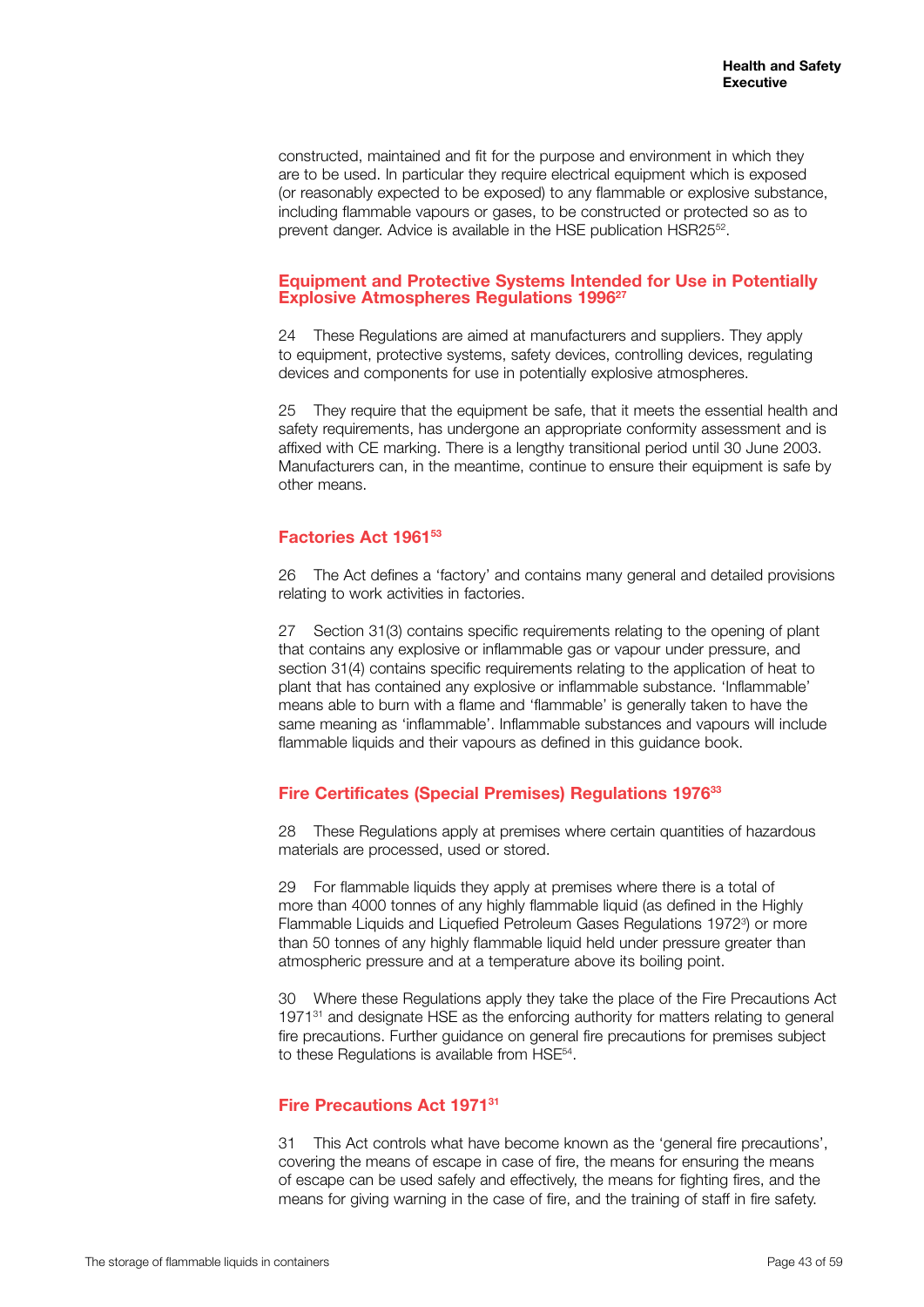32 The Act allows the presence of flammable liquids to be taken into account when considering general fire precautions. The Act is enforced by the fire authorities and further guidance can be found in a Home Office publication<sup>55</sup>.

## **Fire Precautions (Workplace) Regulations 199732**

33 These Regulations require employers to safeguard the safety of employees in case of fire, including the general fire precautions. They require the employer to plan measures to fight fire, to nominate employees to implement the planned measures, and to train them and provide them with suitable equipment. They also require contacts to be made with the external emergency services, particularly as regards rescue work and fire fighting.

34 The Regulations are enforced by the fire authorities and apply to all workplaces as defined in the Health and Safety at Work etc Act 1974<sup>2</sup>, unless they are specifically mentioned in the 1997 Regulations<sup>32</sup> as an 'excepted workplace'.

35 Before these Regulations came into force, outdoor storage areas for flammable liquids were not necessarily covered by existing fire precaution legislation, ie the Fire Precautions Act 197131 and the Fire Certificates (Special Premises) Regulations 1976<sup>33</sup>. In such circumstances the requirement for adequate general fire precautions came under the Health and Safety at Work etc Act 19742 and were enforced by HSE or local authorities.

## **Fire Services Act 194737**

36 The purpose of the Act is to ensure the provision of an efficient UK wide emergency service. It details the requirements for the structure of the service, the duties and powers of fire authorities and measures to secure the availability of an adequate water supply in the event of fire.

## **Health and Safety at Work etc Act 19742**

37 This Act is concerned with the health, safety and welfare of people at work, and with protecting those who are not at work (members of the public etc) from risks to their health and safety arising from work activities. The Act and its relevant statutory provisions cover the storage and use of explosives and highly flammable or otherwise dangerous substances. The general duties in sections 2 to 4 and 6 to 8 of the Act apply to all work activities covered by this guidance book.

38 The Act is enforced either by HSE or by local authorities depending on the type of premises as determined by the Health and Safety (Enforcing Authority) Regulations 1989<sup>56</sup>.

## **Health and Safety (Safety Signs and Signals) Regulations 199617**

39 These Regulations bring into force the EC Safety Signs Directive (92/58/ EEC) on the provision and use of safety signs at work. They cover various means of communicating health and safety information. They require employers to provide specific safety signs whenever there is a risk that has not been avoided or controlled by other means, for example by engineering controls and safe systems of work.

40 They apply to all places and activities where people are employed, but exclude signs and labels used in connection with the supply of substances,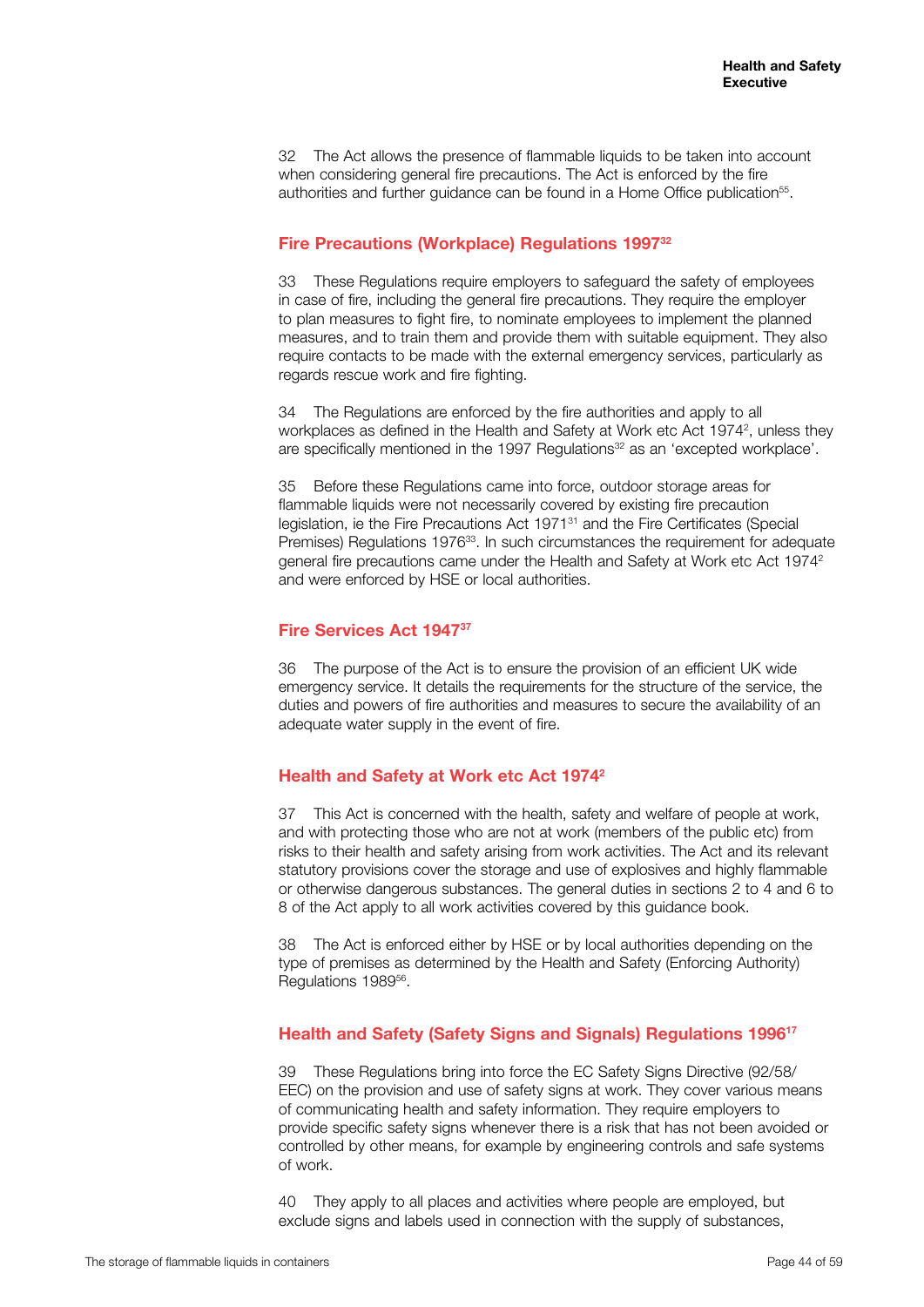products and equipment or the transport of dangerous goods. Guidance on these Regulations is available in an HSE publication<sup>57</sup>.

## **Highly Flammable Liquids and Liquefied Petroleum Gases Regulations 19723**

41 These Regulations apply when liquids which have a flashpoint of less than 32°C and which support combustion (when tested in the prescribed manner) are present at premises subject to the Factories Act 196153.

42 The Regulations include provisions for these highly flammable liquids relating to:

- $\blacksquare$  precautions to be taken during storage;
- $\blacksquare$  precautions to be taken against spills and leaks;
- $\Box$  controls for sources of ignition in areas where accumulations of vapours may occur;
- $\blacksquare$  means to prevent the escape of vapours;
- $\blacksquare$  dispersal of dangerous concentrations of vapours; and
- $\blacksquare$  controls on smoking.

## **Management of Health and Safety at Work Regulations 19921**

43 These Regulations require employers and the self-employed to assess the risks to workers and others who may be affected by their undertakings, so that they can decide what measures need to be taken to comply with health and safety law.

44 These Regulations go on to require you to implement appropriate arrangements for managing health and safety. Health surveillance (where appropriate), emergency planning, and the provision of information and training are also included. An Approved Code of Practice<sup>22</sup> gives guidance on these Regulations.

## **Notification of Installations Handling Hazardous Substances Regulations 198258**

45 These Regulations, known as the NIHHS Regulations, require premises with specified quantities of particular substances, such as 10 000 tonnes or more of flammable liquids with a flashpoint of less than 21°C, to be notified to HSE.

46 Following the Planning (Hazardous Substances) Act 199059 and Regulations 1992<sup>60</sup>, the presence of NIHHS Schedule 1 substances and quantities, together with some from CIMAH Schedule 3<sup>40</sup>, on, over or under land requires consent from hazardous substances authorities. Similar provisions also apply in Scotland.

## **Provision and Use of Work Equipment Regulations 199261 (to be replaced by the Provision and Use of Work Equipment Regulations 1998).**

47 These Regulations aim to ensure the provision of safe work equipment and its safe use. They include general duties covering the selection of suitable equipment, maintenance, information, instructions and training, and they also address the need for equipment to be able to control selected hazards.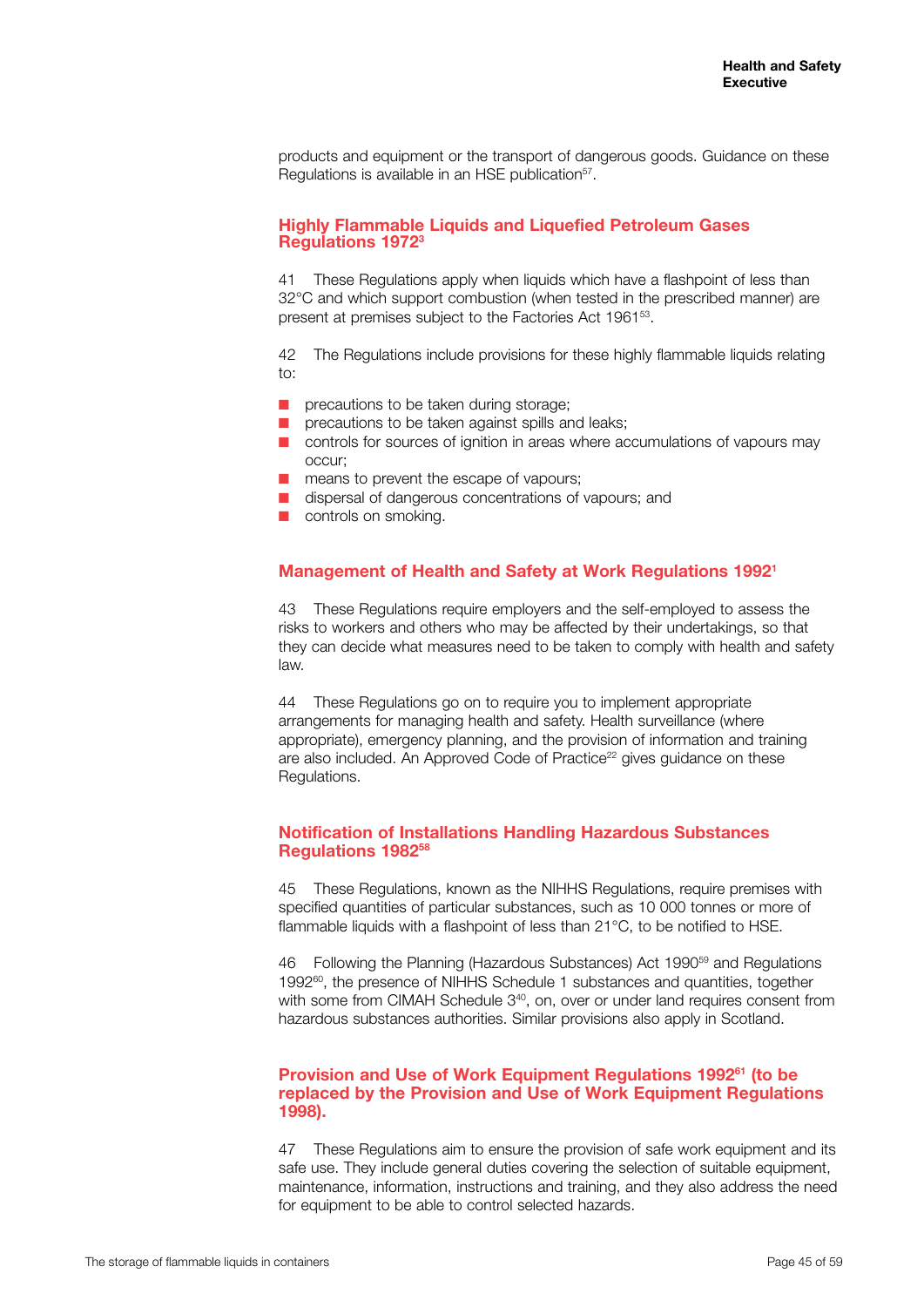48 Regulation 12 is particularly relevant to equipment associated with flammable liquids. It requires employers to ensure that people using work equipment are not exposed to hazards arising from:

- **n** equipment catching fire or overheating;
- the unintended or premature discharge of any liquid or vapour; or
- $\blacksquare$  the unintended or premature explosion of the work equipment or any substance used or stored in it.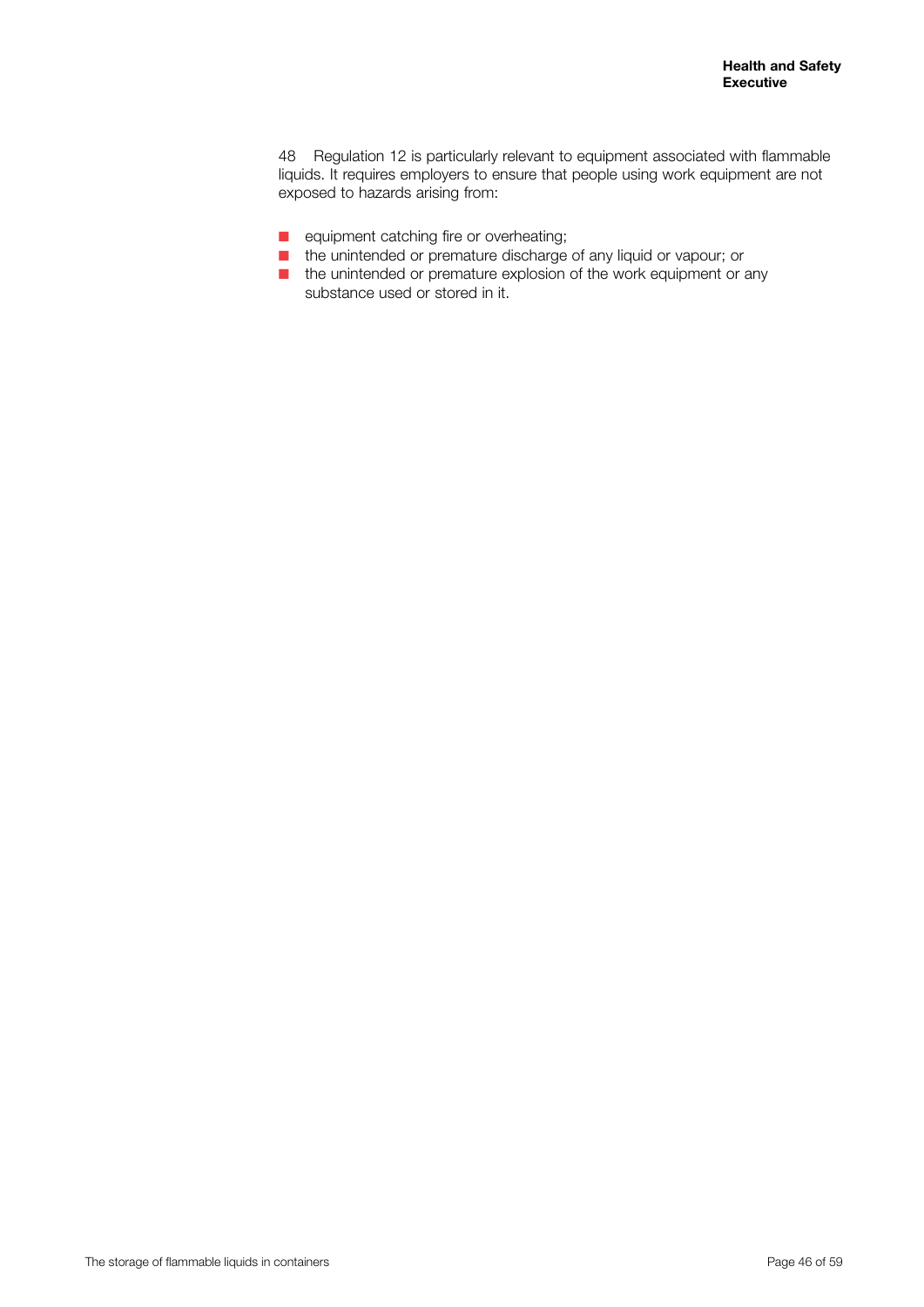## Appendix 2 Fire-resisting structures

1 HM Chief Inspector of Factories has issued Certificate of Approval No 1 for storerooms, process cabinets or enclosures, workrooms, cupboards, bins, ducts and casings, which are required to be fire-resisting under the Highly Flammable Liquids and Liquefied Petroleum Gases Regulations 19723 . The main requirements for cabinets, enclosures, storerooms, ducts and casings are summarised below. These should form the basis for construction of fire-resisting enclosures, whether or not the specific Regulations apply.

## 2 Cupboards, bins, cabinets and similar enclosures

The materials used to construct each side, top, floor, door and lid should:

- $\blacksquare$  if tested in accordance with BS 476 $^{62}$  Parts 20 and 22 (or previously Part 8) be capable of satisfying the integrity requirement of that test for at least 30 minutes;
- $\Box$  provide an internal surface to the enclosure with a surface spread of flame and heat release classification of Class 0 (as defined in Approved Document B<sup>63</sup> issued in connection with the Building Regulations 1991<sup>64</sup>);
- $\blacksquare$  be fastened together in such a manner, using fastenings (including any hinges) that are of high melting point (in excess of 750°C), that:
	- the entire enclosure, if tested in accordance with BS  $476^{62}$  Parts 20 and 22 (or previously Part 8), would not come apart for at least 30 minutes;
	- the joints are made, bonded or fire-stopped to prevent or retard the passage of flame and hot gases;
	- the structure is sufficiently robust that its integrity will not be impaired by any reasonably foreseeable accidental impact;.
- be sufficiently durable that if coated with residues from any spillages, that these can be removed without impairing the structure's fire resistance.

#### 3 Storerooms

The following requirements do not apply to external doors, external windows and external walls, any opening provided for ventilation, or any tops or ceilings of singlestorey buildings and top-floor rooms, unless these components are within the separation distances to the vulnerable features previously specified (see section on Separation) and not otherwise protected:

- Every enclosing element, that is to say every wall (including every door or window therein), floor (other than a floor immediately above the ground), and any ceiling plus its associated floor, should if tested in accordance with BS 476<sup>62</sup> Parts 20 and 22, and as appropriate Part 21 (or previously Part 8) be capable of satisfying the integrity and insulation requirements of the test, and as relevant the load-bearing capacity requirement.
- $\blacksquare$  The internal surfaces of all walls and ceiling/roof should be capable of achieving at least Class 1 if tested in accordance with BS 476<sup>62</sup> Part 7 (surface spread of flame).
- $\blacksquare$  Doors should be self-closing from any position.
- Joints between elements of construction should be made, bonded or firestopped to prevent or retard the passage of flame and hot gases.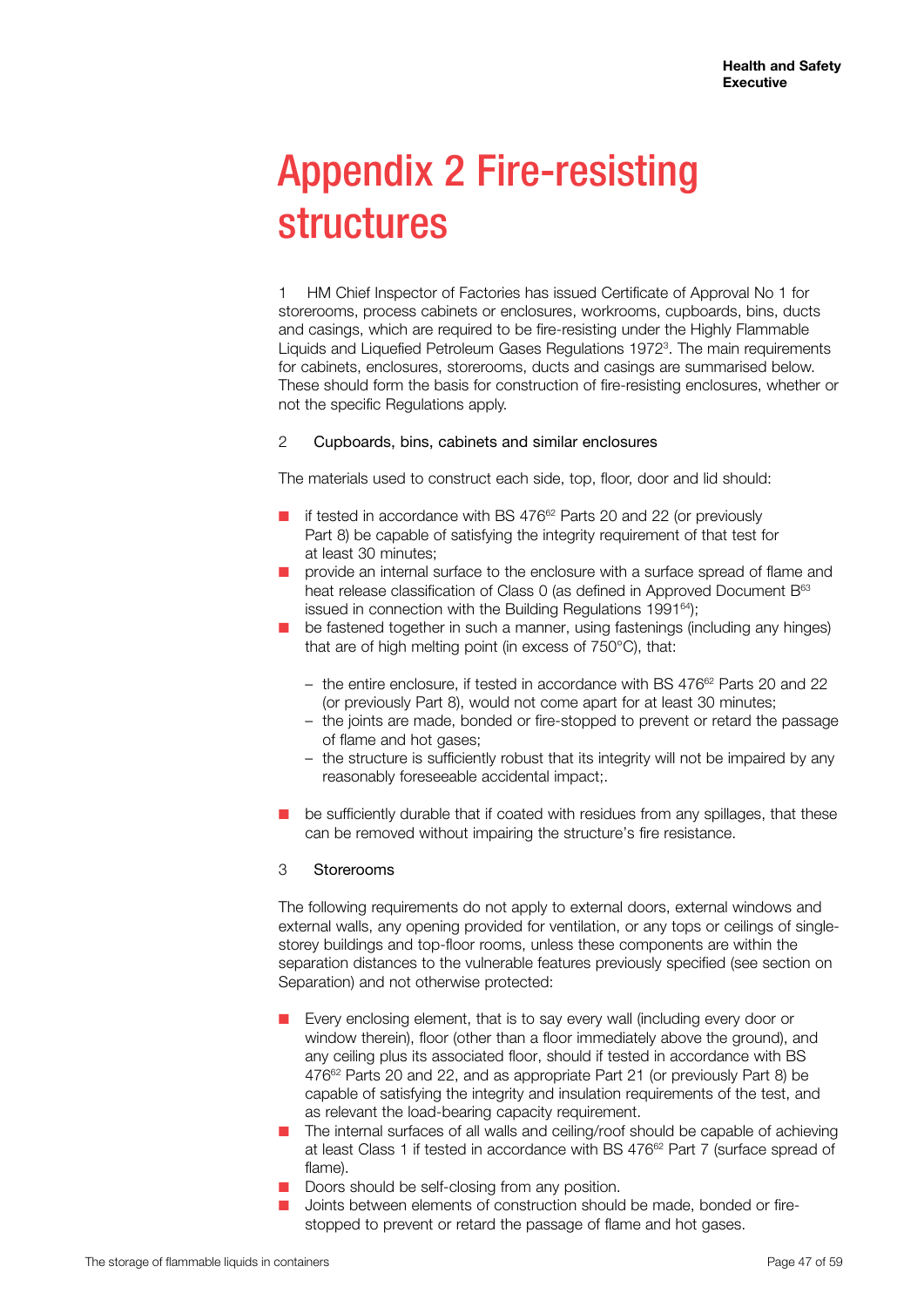- $\blacksquare$  The structure should be sufficiently robust that its fire resistance will not be impaired by any reasonably foreseeable accidental impact.
- The materials of construction used should be sufficiently durable that if coated with residues from any spillages, that these can be removed without impairing the storeroom's fire resistance.
- 4 Ducts, trunks and casings
- Ducts, trunks and casings should be such that if tested in accordance with BS 476<sup>62</sup> Parts 20 and 22 (or previously Part 8) they would be capable of satisfying the integrity requirement of that test for at least 30 minutes.
- $\blacksquare$  They should provide an internal surface to the enclosure with a surface spread of flame and heat release classification of Class 0 (as defined in Approved Document  $B<sup>63</sup>$  issued in connection with the Building Regulations 199164).
- They should be supported and fastened in such a manner, using supports and fastenings that are of high melting point (in excess of 750°C) that:
	- $-$  the structure plus its supports, if tested in accordance with BS 476 $^{62}$  Parts 20 and 22 (or previously Part 8) would not collapse or come apart for at least 30 minutes;
	- the joints are made, bonded or fire-stopped to prevent or retard the passage of flame and hot gases;
	- the structure is sufficiently robust that its integrity will not be impaired by any reasonably foreseeable accidental impact.
- They should be sufficiently durable that if coated with residues, that these can be removed without impairing the structure's fire resistance.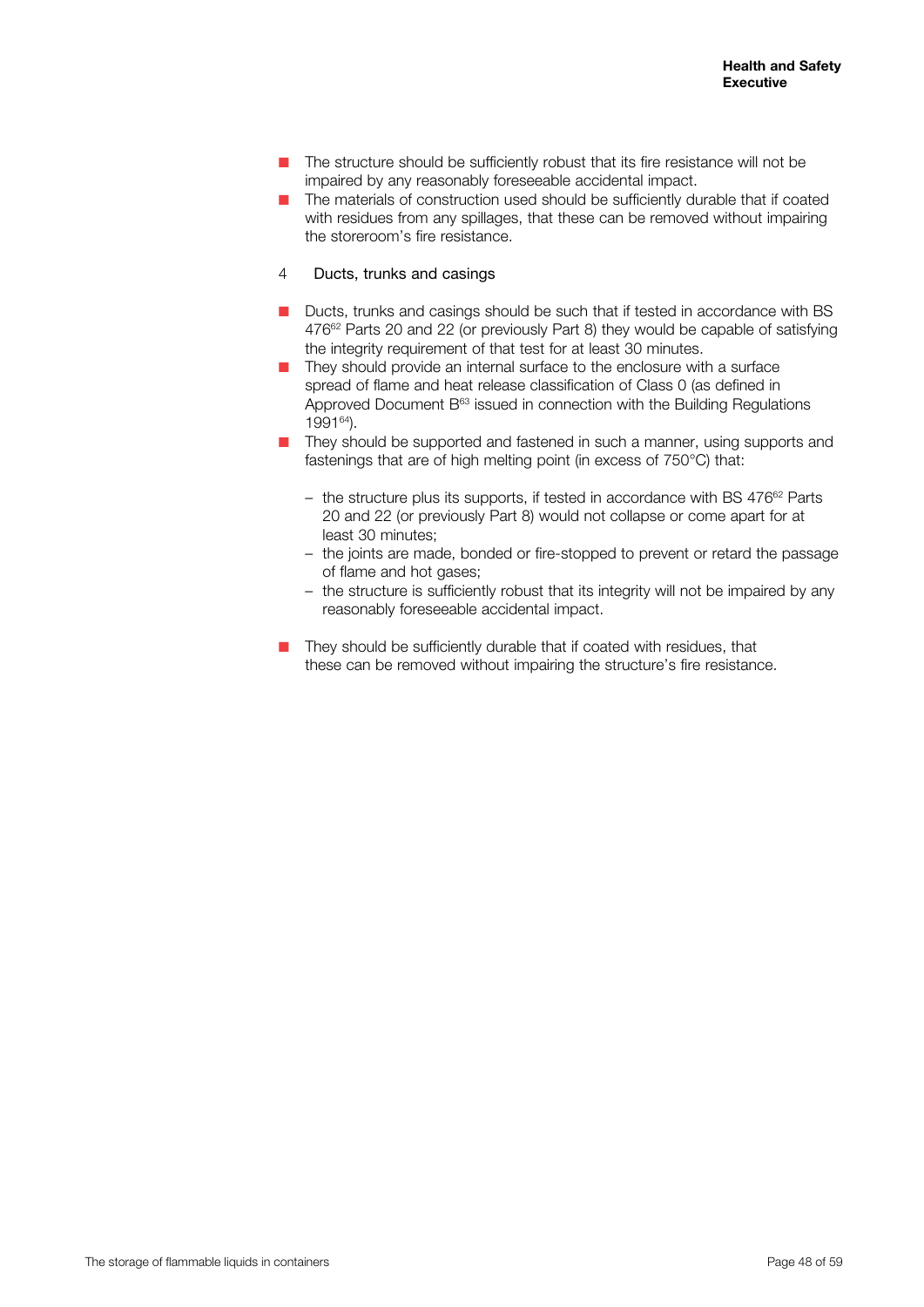## Appendix 3 Hazardous area classification

1 The first approach should always be to control the storage and use of flammable materials so as to minimise the extent of any hazardous area.

2 The concept of hazardous area classification has, in the past, been used solely as the basis for selecting fixed electrical apparatus. However, it can also be used to help eliminate potential ignition sources, including portable electrical equipment, vehicles, hot surfaces, etc, from flammable atmospheres.

3 Advice on classifying hazardous areas can be found in BS EN 60079-10: 199665.

4 Hazardous areas are classified into three types of zone: Zone 0, Zone 1 and Zone 2, which are three-dimensional spaces in which flammable concentrations of vapours may be present.

5 The higher the zone number the lower the likelihood that a flammable vapour will exist within the zone.

6 Electrical equipment suitable for use in Zone 0 is produced to a higher specification (that is, it is less likely to produce an incendive spark on failure) than that suitable for use in Zone 1, which in turn is produced to a higher standard than that for use in Zone 2.

7 The aim is to reduce to an acceptable minimum level the probability of a flammable atmosphere coinciding with an electrical or other source of ignition. The three zones are defined as follows:

 $Z$ one 0

An area in which an explosive gas-air mixture is continuously present, or present for long periods.

A Zone 0 classification applies to enclosed spaces which are likely to contain a flammable vapour continuously or for long periods. Examples might include the inside of process vessels and storage containers. It may also apply in the immediate vicinity of exposed liquid surfaces and during continuous releases of flammable material.

Zone 1

An area in which an explosive gas-air mixture is likely to occur in normal operation.

A Zone 1 classification may be appropriate if either of the following apply:

- The area contains plant which may, in normal operation, release sufficient flammable material to create a hazard.
- The area fulfils the requirements for Zone 2 but the ventilation or drainage is inadequate for ensuring that a flammable atmosphere is quickly dispersed. This is likely to apply to pits, trenches and similar depressions in the case of heavier-than-air vapours and to enclosed roof spaces for lighter-than-air vapours.

Zone 2

An area in which an explosive gas-air mixture is not likely to occur in normal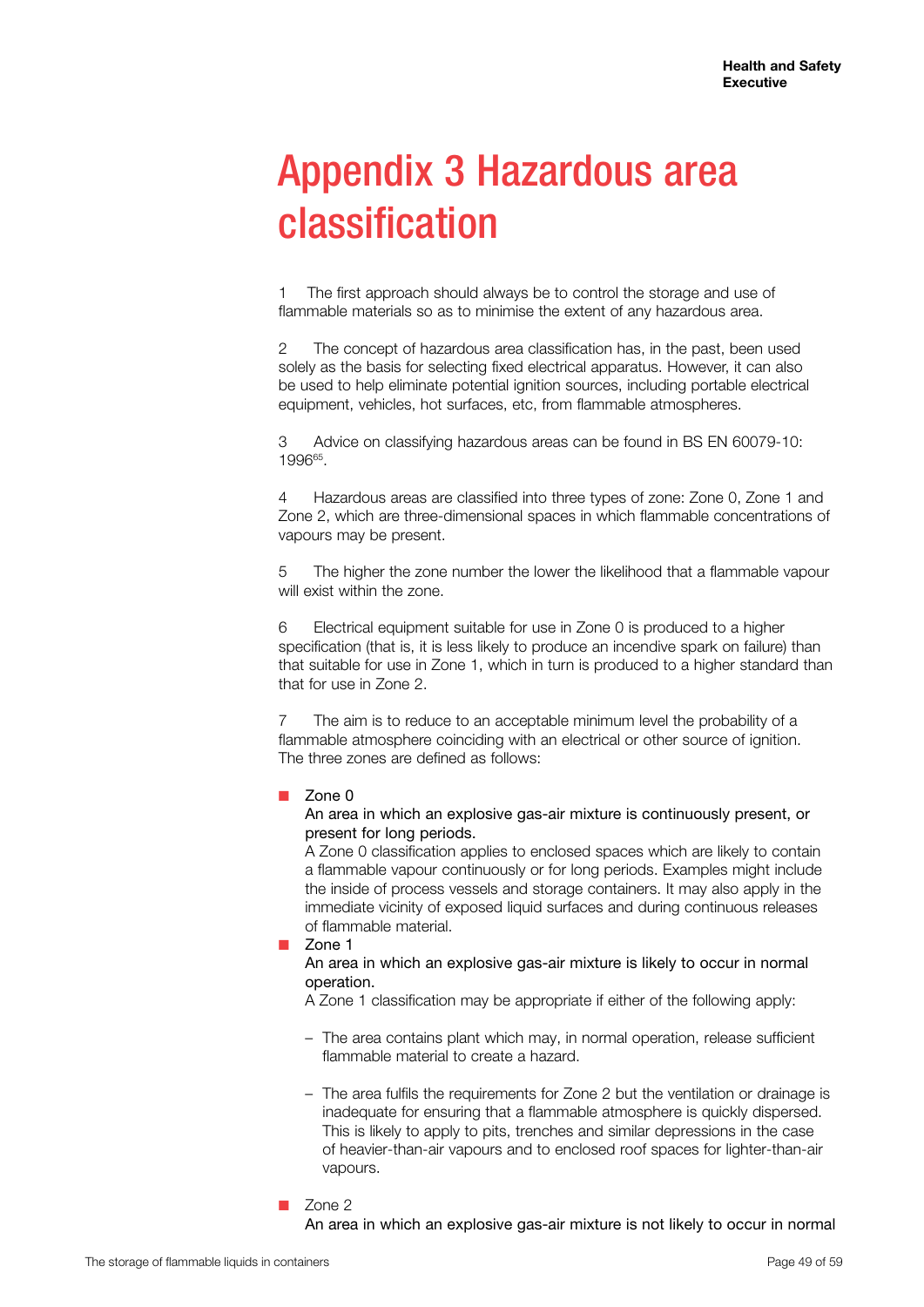operation, and if it does occur, will exist only for a short time. A Zone 2 classification can be applied if all of the following are satisfied:

- In normal operation, there is no flammable liquid in direct contact with the surrounding atmosphere.
- The plant concerned is constructed, installed and maintained so as to prevent, in normal operation, the release of sufficient flammable material to create a hazard.
- The area is well enough ventilated and drained to disperse any flammable atmosphere quickly in the event of a release, so that any contact with electrical apparatus is only for a brief period.

Areas outside of these zones are defined as non-hazardous.



**Figure 14** Typical hazardous area classification

8 It is good practice to draw up a plan which shows the extent of each zone. This will vary with the layout of the building, the design of the plant, ventilation and the type of materials handled.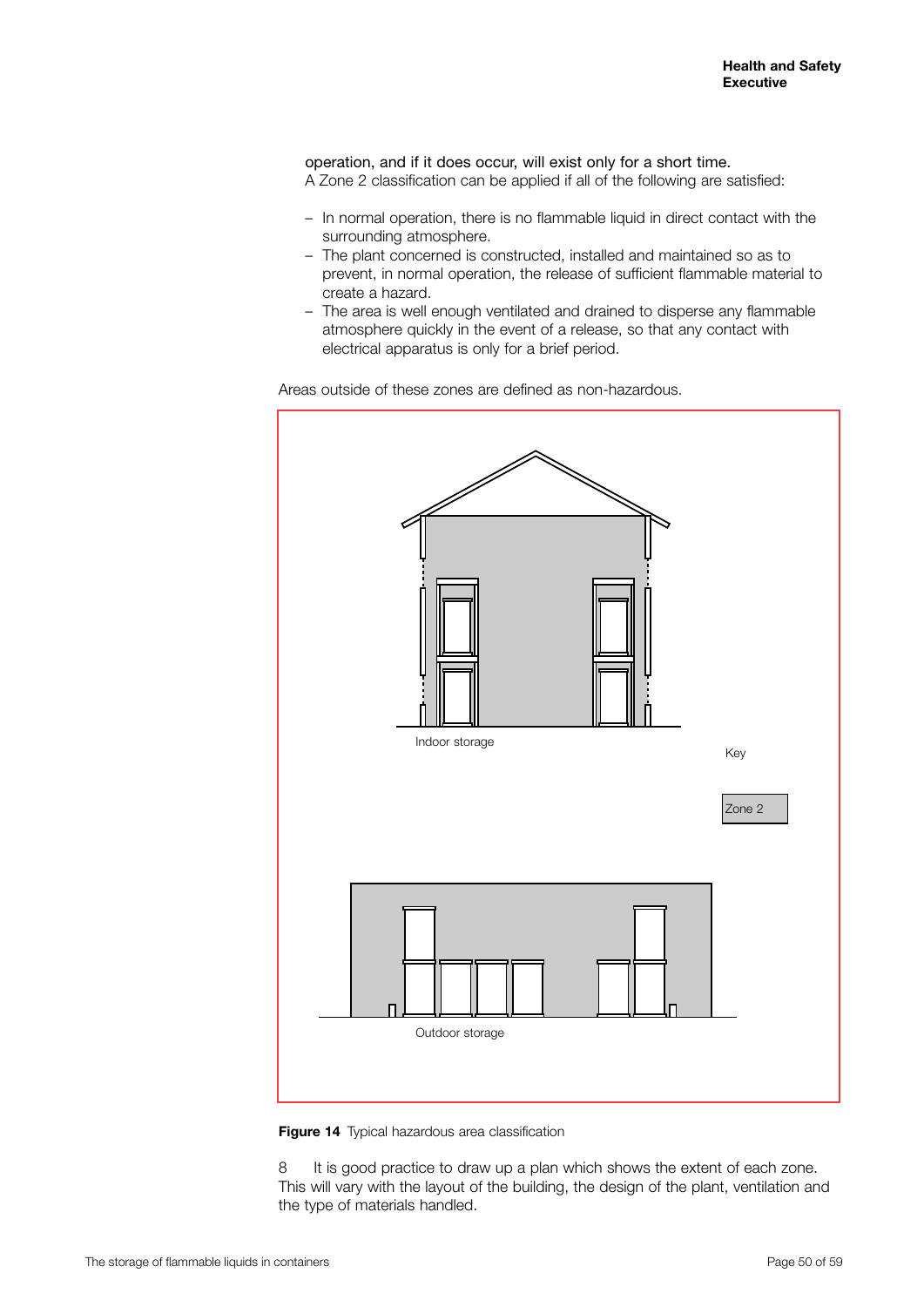9 Further advice is available in industry codes, BS EN 60079-10: 1996<sup>65</sup> and the Institute of Petroleum area classification code<sup>66</sup>.

10 Table 2 below describes a typical area classification for containers holding liquids with a flashpoint less than 32°C. The table gives general guidance only, as local conditions (particularly with regard to ventilation conditions) should always be taken into account when carrying out a classification exercise.

**Table 2** Typical area classification for containers holding liquids with a flashpoint less than 32°C

| Item                        | Extent of area                                                                                            | Classification |
|-----------------------------|-----------------------------------------------------------------------------------------------------------|----------------|
| Storerooms<br>and buildings | Every part*                                                                                               | Zone 2         |
| Cupboards and<br>bins       | Every part                                                                                                | Zone 2         |
| Open-air storage<br>areas   | Vertically to 1 m<br>above top of highest<br>container, and<br>horizontally to 1 m<br>beyond bund or sill | Zone 2         |

\* Note: For rooms and buildings which are well ventilated, areas more than 2 metres above the top of the highest container can be considered safe areas.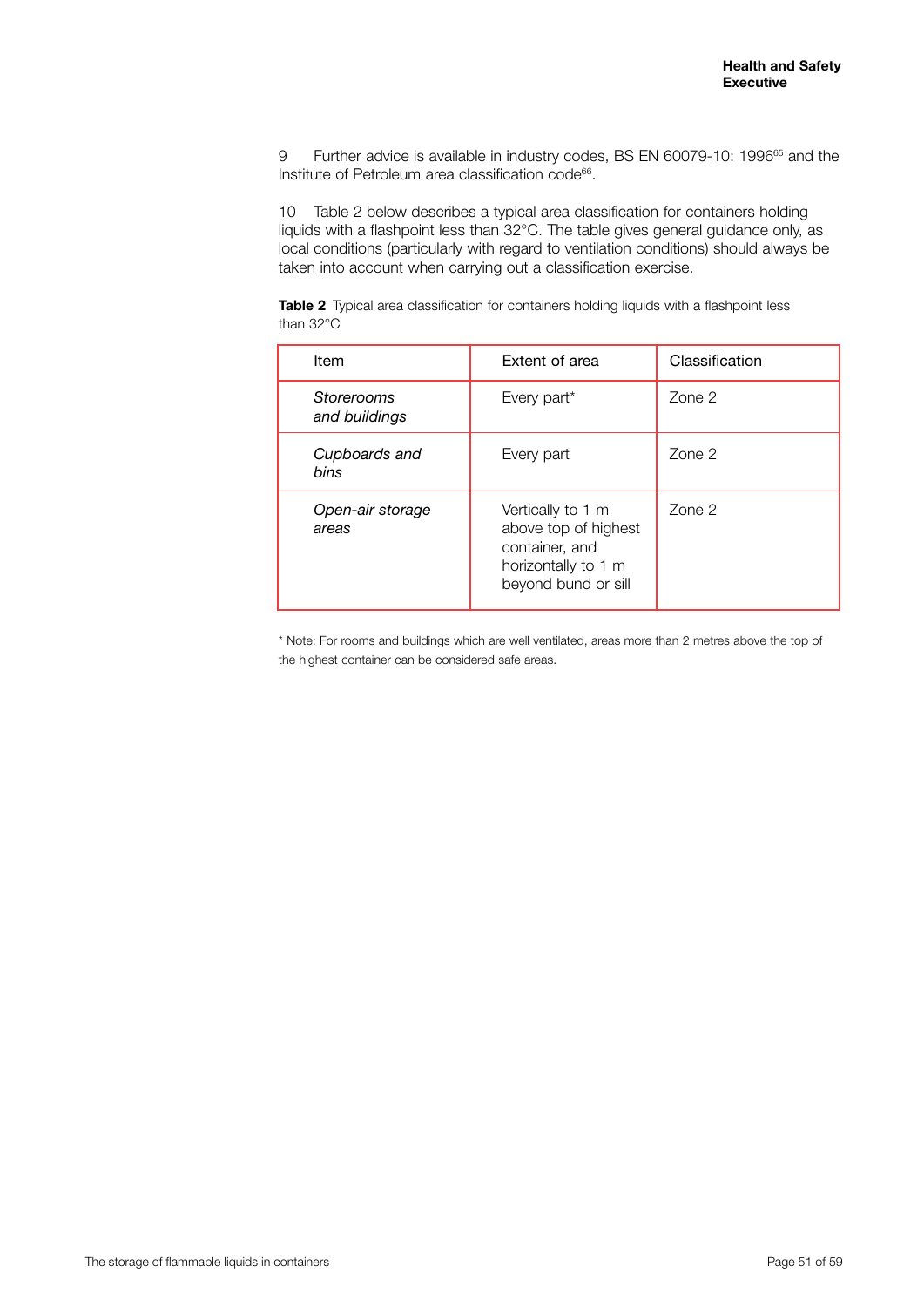## References and further reading

## **References**

1 *Management of Health and Safety at Work Regulations 1992* SI 1992/2051 HMSO 1992 ISBN 0 11 025051 6

2 *Health and Safety at Work etc Act 1974 Ch 37* HMSO 1974 ISBN 0 10 543774 3

3 *The Highly Flammable Liquids and Liquefied Petroleum Gases Regulations 1972* SI 1972/917 HMSO 1972 ISBN 0 11 020917 6

4 *5 steps to risk assessment* INDG163 HSE Books 1994 ISBN 0 7176 0904 9

5 *The Chemicals (Hazard Information and Packaging for Supply) Regulations 1994* SI 1994/3247 HMSO 1994 ISBN 0 11 043877 9 as amended by *The Chemicals (Hazard Information and Packaging for Supply) (Amendment) Regulations 1996* SI 1996/1092 HMSO 1996 ISBN 0 11 054570 2 and *The Chemicals (Hazard Information and Packaging for Supply) (Amendment) Regulations 1997* SI 1997/1460 HMSO 1997 ISBN 0 11 063750 X

6 *Environmental Protection Act 1990* HMSO 1990 ISBN 0 10 544390 5

7 *The storage of flammable liquids in fixed tanks* HSG176 HSE Books 1998 ISBN 0 7176 1470 0

8 *The Food and Environment Protection Act 1985 Part 3 Ch 48* HMSO 1985 ISBN 0 10 544885 0

9 *The Control of Pesticides Regulations 1986* SI 1986/1510 HMSO 1986 ISBN 0 11 067510 X as amended by *The Control of Pesticides (Amendment) Regulations 1997* SI 1997/188 HMSO 1997 ISBN 0 11 063695 3

10 *The Plant Protection Products Regulations 1995* SI 1995/887 HMSO 1995 ISBN 0 11 052865 4

11 *The Plant Protection Products (Basic Conditions) Regulations 1997* SI 1997/189 HMSO 1997 ISBN 0 11 063694 5

12 *Code of Practice for suppliers of pesticides to agriculture, horticulture and forestry. Food and Environment Protection Act 1985 Part III* Ministry of Agriculture, Fisheries and Food 1990 (The Yellow Code)

13 *Guidance on storing pesticides for farmers and other professional users* AIS16 HSE Books 1996

14 *The Control of Substances Hazardous to Health Regulations 1994* SI 1994/3246 HMSO 1994 ISBN 0 11 043721 7

15 *General COSHH ACOP (Control of Substances Hazardous to Health), and Carcinogens ACOP (Control of Carcinogenic Substances) and Biological Agents ACOP (Control of Biological Agents). Control of Substances Hazardous to Health Regulations 1994. Approved Codes of Practice* L5 HSE Books 1997 ISBN 0 7176 1308 9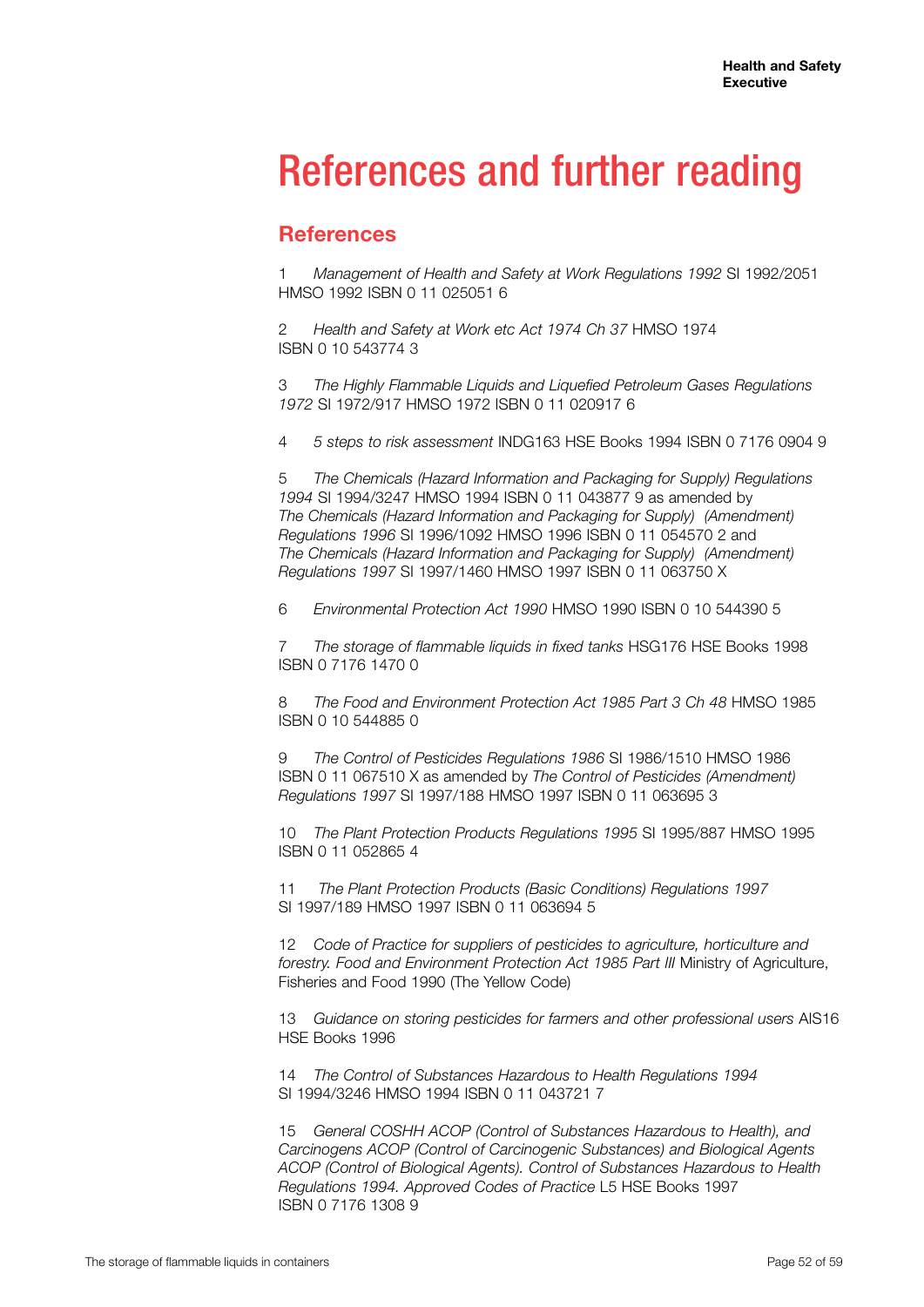16 *Carriage of Dangerous Goods (Classification, Packaging and Labelling) and Use of Transportable Pressure Receptacles Regulations 1996* SI 1996/2092 HMSO 1996 ISBN 0 11 062923 X

17 *Health and Safety (Safety Signs and Signals) Regulations 1996* SI 1996/341 HMSO 1996 ISBN 0 11 054093 X

18 *Dangerous Substances (Notification and Marking of Sites) Regulations 1990*  SI 1990/304 HMSO 1990 ISBN 0 11 003304 3

19 *Managing contractors: a guide for employers* HSE Books 1997 ISBN 0 7176 1196 5

20 HSC Oil Industry Advisory Committee *Guidance on permit-to-work systems in the petroleum industry* 3rd edition HSE Books 1997 ISBN 0 7176 1281 3

21 *Permit-to-work systems* INDG98 HSE Books 1997 ISBN 0 7176 1331 3

22 *Management of health and safety at work. Management of Health and Safety at Work Regulations 1992. Approved Code of Practice* L21 HSE Books 1992 ISBN 0 7176 0412 8

23 *Code of practice for ventilation principles and designing for natural ventilation*  BS 5925: 1991

24 *The Electricity at Work Regulations 1989* SI 1989/635 HMSO 1989 ISBN 0 11 096635 X

25 *Electrical installations in potentially explosive gas atmospheres (other than mines)* BS EN 60079-14 (also published under the same title as International Standard IEC 79-14)

26 *Electricity and flammable substances: a short guide for small businesses*  Institution of Chemical Engineers 1989 ISBN 0 85 295250 3

27 *The Equipment and Protective Systems Intended for Use in Potentially Explosive Atmospheres Regulations 1996* SI 1996/192 HMSO 1996 ISBN 0 11 053999 0

28 *Lift trucks in potentially flammable atmospheres* HSG113 HSE Books 1996 ISBN 0 7176 0706 2

29 *The safe use and handling of flammable liquids* HSG140 HSE Books 1996 ISBN 0 7176 0967 7

30 *Chemical warehousing: the storage of packaged dangerous substances* HSG71 HSE Books 1998 ISBN 0 7176 1484 0

31 *Fire Precautions Act 1971 Ch 40* HMSO 1971 ISBN 0 10 544071 X

32 *The Fire Precautions (Workplace) Regulations 1997* SI 1997/1840 HMSO 1997 ISBN 0 11 064738 6

33 *Fire Certificates (Special Premises) Regulations 1976* SI 1976/2003 HMSO 1976 ISBN 0 11 062003 8

34 *Fire precautions in the design, construction and use of buildings. Guide to fire safety codes of practice for particular premises/applications* BS 5588: Part 0 1996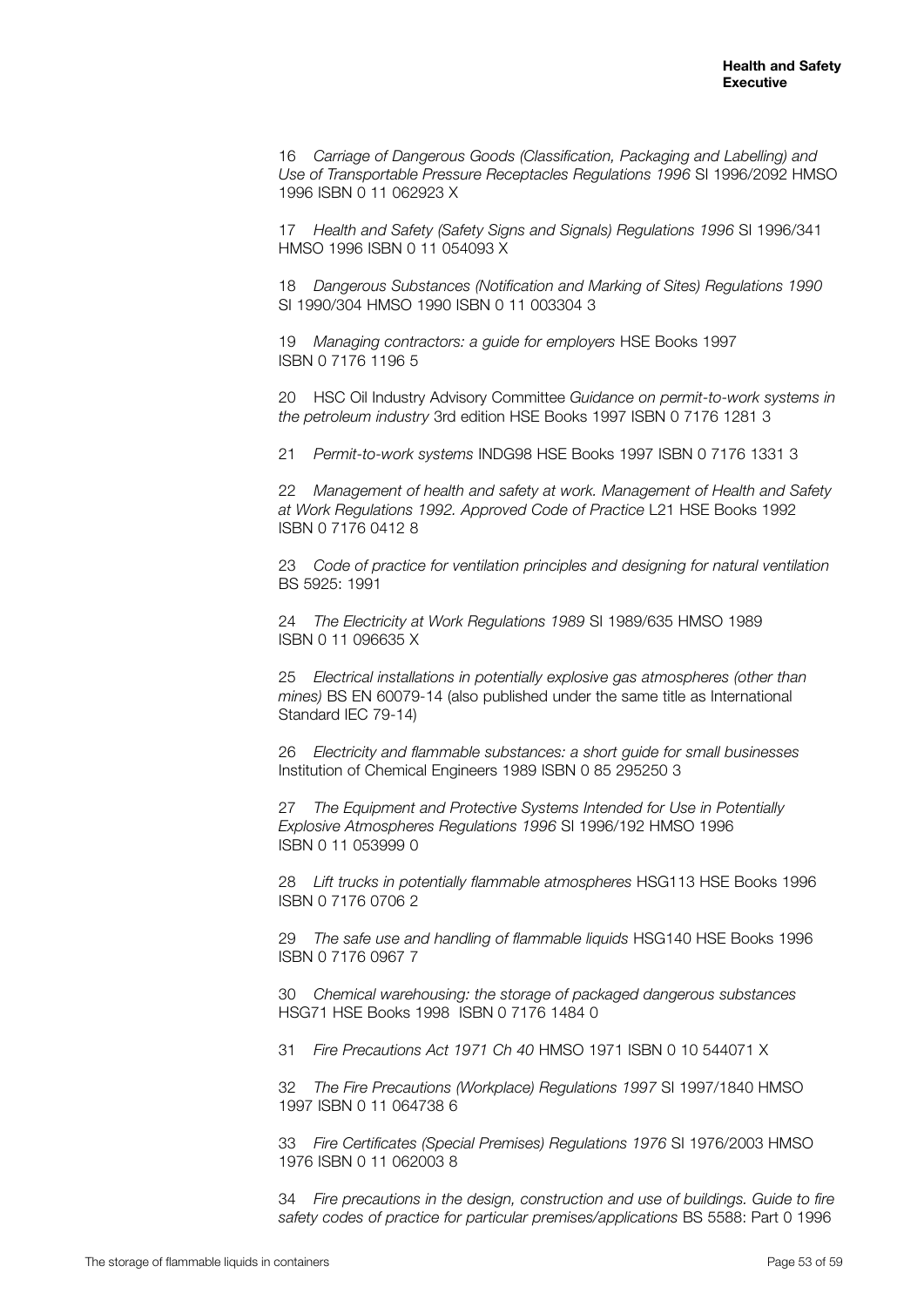35 *Fire safety signs, notices and graphic symbols. Fire safety signs*  BS 5499: Part 1 1990

36 *Portable fire extinguishers* BS EN 3 (6 parts)

37 *Fire Services Act 1947 Ch 41* HMSO 1947 ISBN 0 10 850109 4

38 *The control of fire-water run-off from CIMAH sites to prevent environmental damage* EH70 HSE Books 1995 ISBN 0 7176 0990 1

39 Construction Industry Research and Information Association *Design of containment systems for the prevention of water pollution from industrial incidents* Report/IP/21 CIRIA December 1996

40 *The Control of Industrial Major Accident Hazards Regulations 1984* SI 1984/1902 HMSO 1984 ISBN 0 11 047902 5

41 *The Control of Industrial Major Accident Hazards Regulations 1984 (CIMAH). Further guidance on emergency plans* HSG25 HSE Books 1985 ISBN 0 11 883831 8

42 *Approved carriage list: information approved for the carriage of dangerous goods by road and rail other than explosives and radioactive material* L90 HSE Books 1996 ISBN 0 7176 1223 6

43 *Approved requirements and test methods for the classification and packaging of dangerous goods for carriage* L88 HSE Books 1996 ISBN 0 7176 1221 X

44 *The Carriage of Dangerous Goods by Road Regulations 1996* SI 1996/2095 HMSO 1996 ISBN 0 11 062926 4

45 *The Carriage of Dangerous Goods by Rail Regulations 1996* SI 1996/2089 HMSO 1996 ISBN 0 11 062919 1

46 *Approved supply list. Information approved for the classification and labelling of substances and preparations dangerous for supply CHIP 96* L76 HSE Books 1996 ISBN 0 7176 1116 7

47 *Approved guide to the classification and labelling of substances and preparations dangerous for supply* - *CHIP 97* L100 HSE Books 1997 ISBN 0 7176 1366 6

48 *Safety datasheets for substances and preparations dangerous for supply. Guidance on Regulation 6 of the CHIP Regulations 1994. Approved Code of Practice* L62 HSE Books 1990 ISBN 0 7176 0859 X

49 *CHIP 2 for everyone* HSG126 HSE Books 1995 ISBN 0 7176 0857 3

50 *A guide to the Control of Industrial Major Accident Hazards Regulations 1984* HSR21 HSE Books 1990 ISBN 0 11 885579 4

51 *Notification and marking of sites. The Dangerous Substances (Notification and Marking of Sites) Regulations 1990* HSR29 HSE Books 1990 ISBN 0 11 885435 6

52 *Memorandum of guidance on the Electricity at Work Regulations 1989* HSR25 HSE Books 1989 ISBN 0 11 883963 2

53 *Factories Act 1961 Ch 34* HMSO 1961 ISBN 0 10 850027 6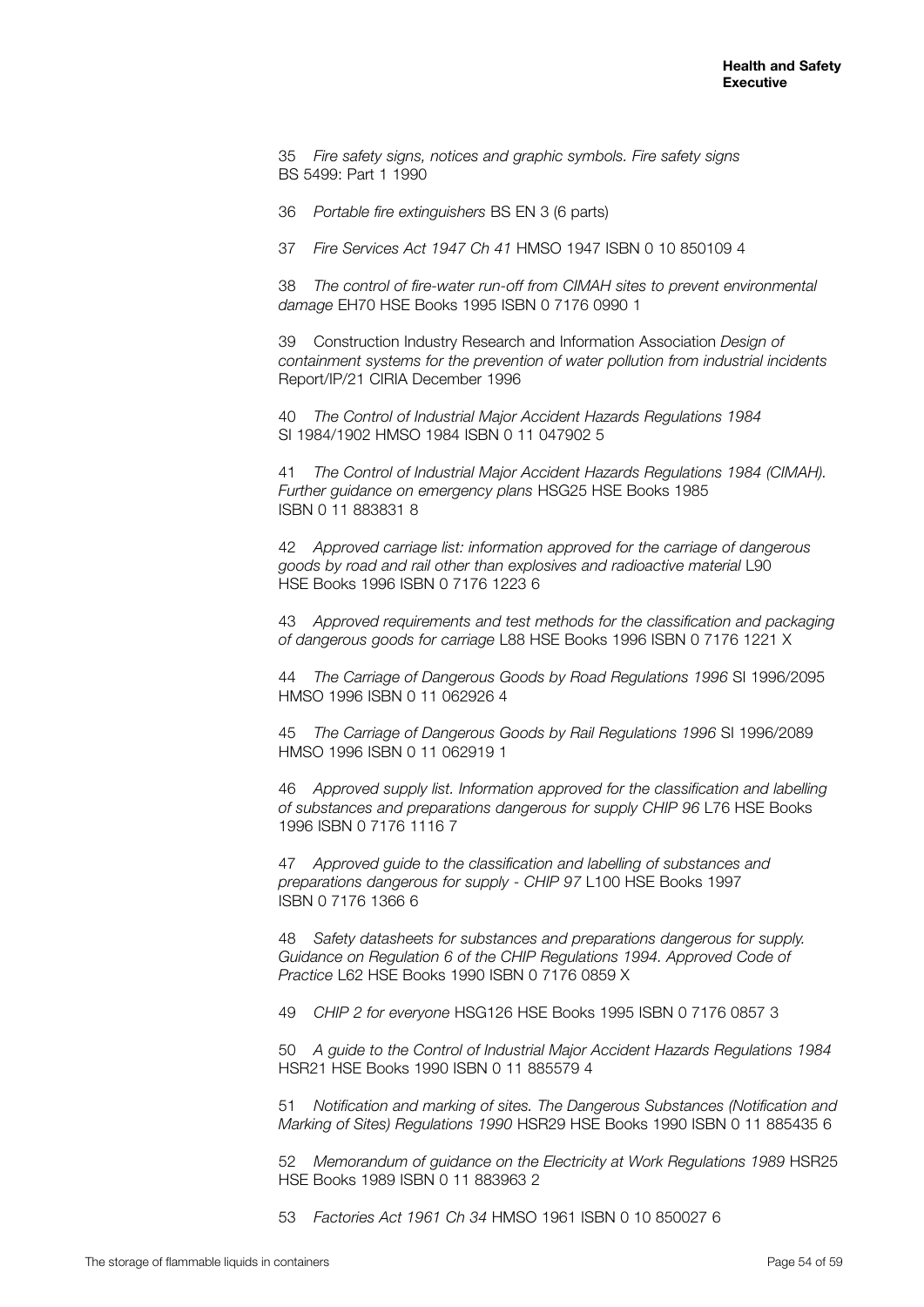54 *Guidance on general fire precautions at premises subject to the Fire Certificates (Special Premises) Regulations 1976* HSE Books 1990 ISBN 0 7176 0793 3

55 *Fire Precautions Act 1971. Guide to fire precautions in existing places of work that require a fire certificate. Factories, offices, shops and railway premises* HMSO 1993 ISBN 0 11 341079 4

56 *The Health and Safety (Enforcing Authority) Regulations 1989* SI 1989/1903 HMSO 1989 ISBN 0 11 097903 6

57 *Safety signs and signals. The Health and Safety (Safety Signs and Signals) Regulations 1996. Guidance on Regulations* L64 HSE Books 1996 ISBN 0 7176 0870 0

58 *The Notification of Installations Handling Hazardous Substances Regulations 1982* SI 1982/1357 HMSO 1982 ISBN 0 11 027357 5

59 *Planning (Hazardous Substances) Act 1990* HMSO 1990 ISBN 0 10 541090 X

60 *Planning (Hazardous Substances) Regulations 1992* SI 1992/656 HMSO 1992 ISBN 0 11 023656 4

61 *The Provision and Use of Work Equipment Regulations 1992* SI 1992/2932 HMSO 1992 ISBN 0 11 025849 5 (to be replaced by the Provision and Use of Work Equipment Regulations 1998).

62 *Fire tests on building materials and structures* BS 476 (in various parts)

63 *The Buildings Regulations 1991. Fire safety: Approved Document B* HMSO 1992 ISBN 0 11 752313 5

64 *The Building Regulations 1991* SI 1991/2768 HMSO 1991 ISBN 0 11 015887 3

65 *Electrical apparatus for explosive gas atmospheres. Part 10: Classification of hazardous area* BS EN 60079-10: 1996

66 Institute of Petroleum *Area classification code for petroleum installations: model code of safe practice in the petroleum industry part 15* Wiley 1990 ISBN 0 47 192160 2 (under revision)

### **Further reading**

*Code of practice for accommodation of building services in ducts* BS 8313: 1997

*Code of practice for fire precautions in the chemical and allied industries* BS 5908: 1990

*Safety signs and colours* BS 5378 (in three parts)

*Code of practice for the recovery of flammable solvents* Chemical Industries Association 1977

*Industrial and process fire safety. Occupancy fire safety* Compendium of fire safety data volume 2 Fire Protection Association 1986

*Fire safety in the printing industry* HSE Books 1992 ISBN 0 11 886375 4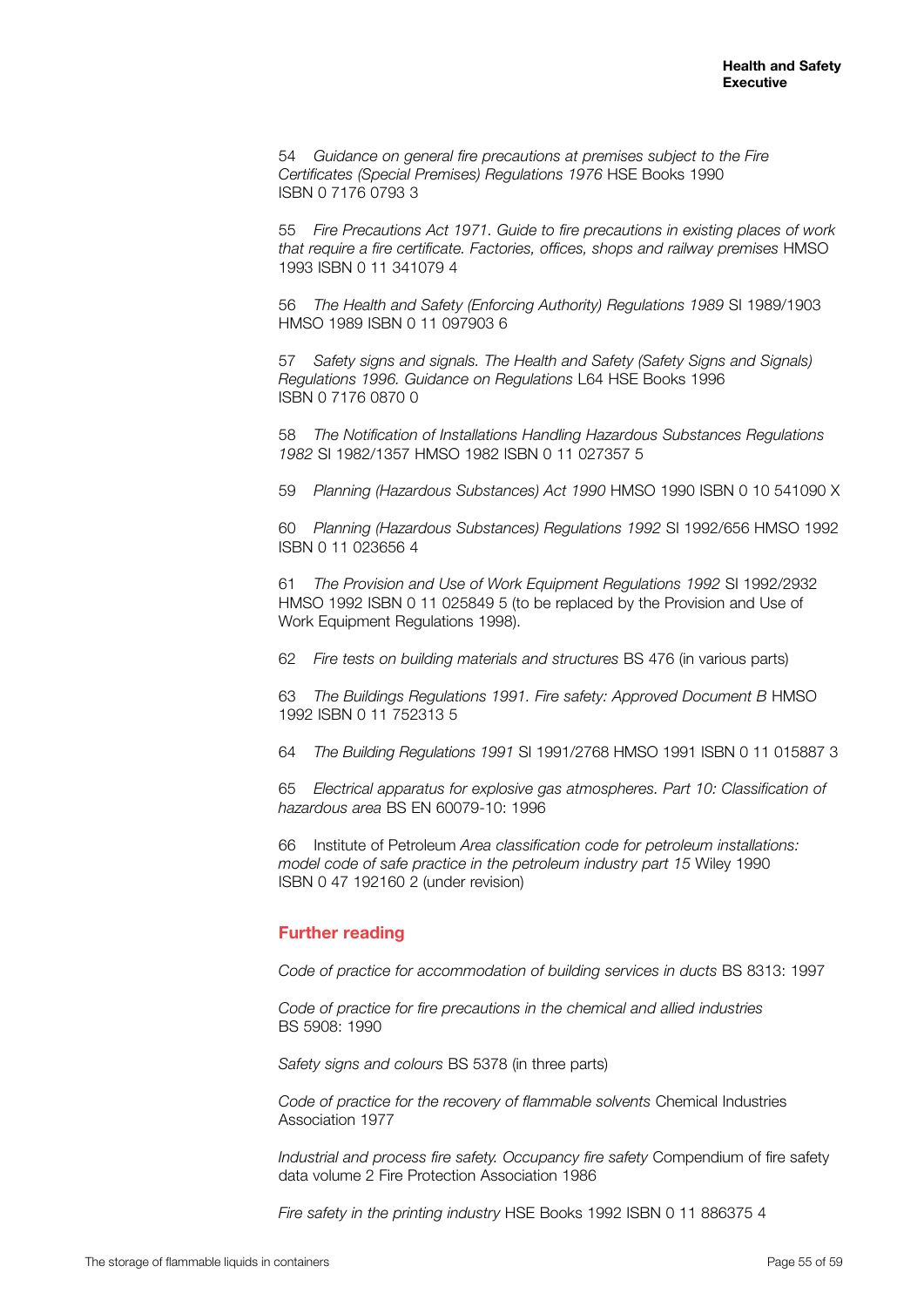*Dispensing petrol: Assessing and controlling the risk of fire and explosion at sites where petrol is stored and dispensed as a fuel* HSG146 HSE Books 1996 ISBN 0 7176 1048 9

*Evaporating and other ovens* HSG16 HSE Books 1981 ISBN 0 11 883433 9

*Formula for health and safety: Guidance for small and medium-sized firms in the chemical industry* HSG166 HSE Books 1997 ISBN 0 7176 0996 0

*Health and safety in motor vehicle repair* HSG67 HSE Books 1991 ISBN 0 11 885671 5

*The loading and unloading of bulk flammable liquids and gases at harbours and inland waterways* GS40 HSE Books 1986 ISBN 0 11 883931 4 (under revision)

*Occupational exposure limits* EH40/98 HSE Books 1998 ISBN 0 7176 1474 3

*Safe working with flammable substances* INDG227 HSE Books 1996 ISBN 0 7176 1154 X

*Solvents and you* INDG252 HSE Books 1997 ISBN 0 7176 1391 7

*Spraying of highly flammable liquids* HSG178 HSE Books 1998 ISBN 0 7176 1483 2

*The cleaning and gas freeing of tanks containing flammable residues* CS15 HSE Books 1997 ISBN 0 7176 1365 8

*The storage and handling of organic peroxides* CS21 HSE Books 1998 ISBN 0 7176 2403 X

*Fire and hazardous substances* Library of fire safety volume 2 Loss Prevention Council 1994 ISBN 0 902167 61 8

*Guide to fire safety signs* Library of fire safety volume 4 Loss Prevention Council 1996 ISBN 0 902167 87 1

*Recommendations for the storage and use of flammable liquids. Part 1: General principles* RC 20A Loss Prevention Council May 1997

*Recommendations for the storage and use of flammable liquids. Part 2: Storage of flammable liquids in drums, cans and other containers* RC 20B Loss Prevention Council May 1997

*Code of practice on fire standards for new single-storey maturation storages within the Scotch whisky industry* Scotch Whisky Association 1985 (known as the Red book)

*The bulk storage and handling of high strength potable alcohol* HSE 1990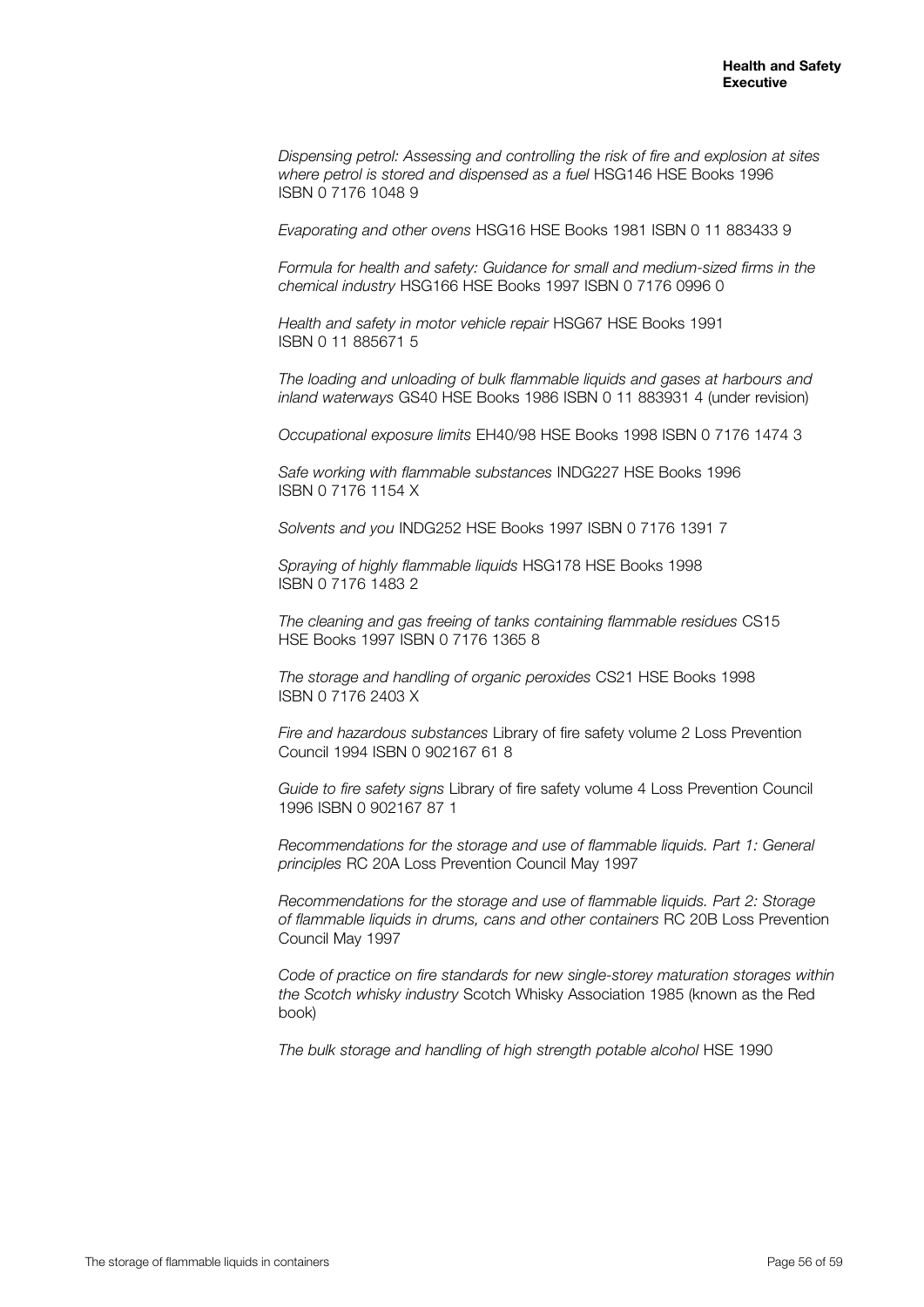## **Glossary**

Ambient: ambient temperature is the temperature of an immediate locality.

Auto-ignition temperature: the minimum temperature at which a material will ignite spontaneously under specified test conditions. Also referred to as the minimum ignition temperature.

Bund: the raised perimeter of an area used to contain and prevent the spreading of liquids.

Combustible: capable of burning in air when ignited.

Enforcing authority: the authority with responsibility for enforcing the Health and Safety at Work etc Act 19742 and other relevant statutory provisions.

Fire resistance: the ability of a material, product, assembly or structure to fulfil, for a stated period of time, the required stability against the passage of flame and hot gases, and if additionally specified, thermal insulation and/or load-bearing capacity in a standard fire resistance test. See Appendix 2.

Fire wall: an imperforate wall, screen or partition capable of affording at least 30 minutes fire resistance, if tested in accordance with BS 47662 against the passage of flame or heat.

Flammable: capable of burning with a flame. See paragraphs 9-12 for the definition of 'flammable liquid' used in this guidance.

Flammable range: the concentration of a flammable vapour in air falling between the upper and lower explosion limits.

Flashpoint: the minimum temperature at which a liquid, under specific test conditions, gives off sufficient flammable vapour to ignite momentarily on the application of an ignition source.

Hazard: is the disposition of a thing, a condition or a situation to cause injury. The 'injury' of concern is physical injury and/or ill health to people, though this may be accompanied by harm to property and the environment.

Hazardous area: an area where flammable or explosive gas or vapour-air mixtures (often referred to as explosive gas-air mixtures) are, or may be expected to be, present in quantities which require special precautions to be taken against the risk of ignition. See Appendix 3.

Incendive: having sufficient energy to ignite a flammable mixture.

Interceptor (also known as Separator): a device installed in a surface water drainage system to separate out any immiscible solvents and thus prevent them from reaching public drains, sewers or water courses.

Lower explosion limit (LEL): the minimum concentration of vapour in air below which propagation of a flame will not occur in the presence of an ignition source. Also referred to as the lower flammable limit or lower explosive limit.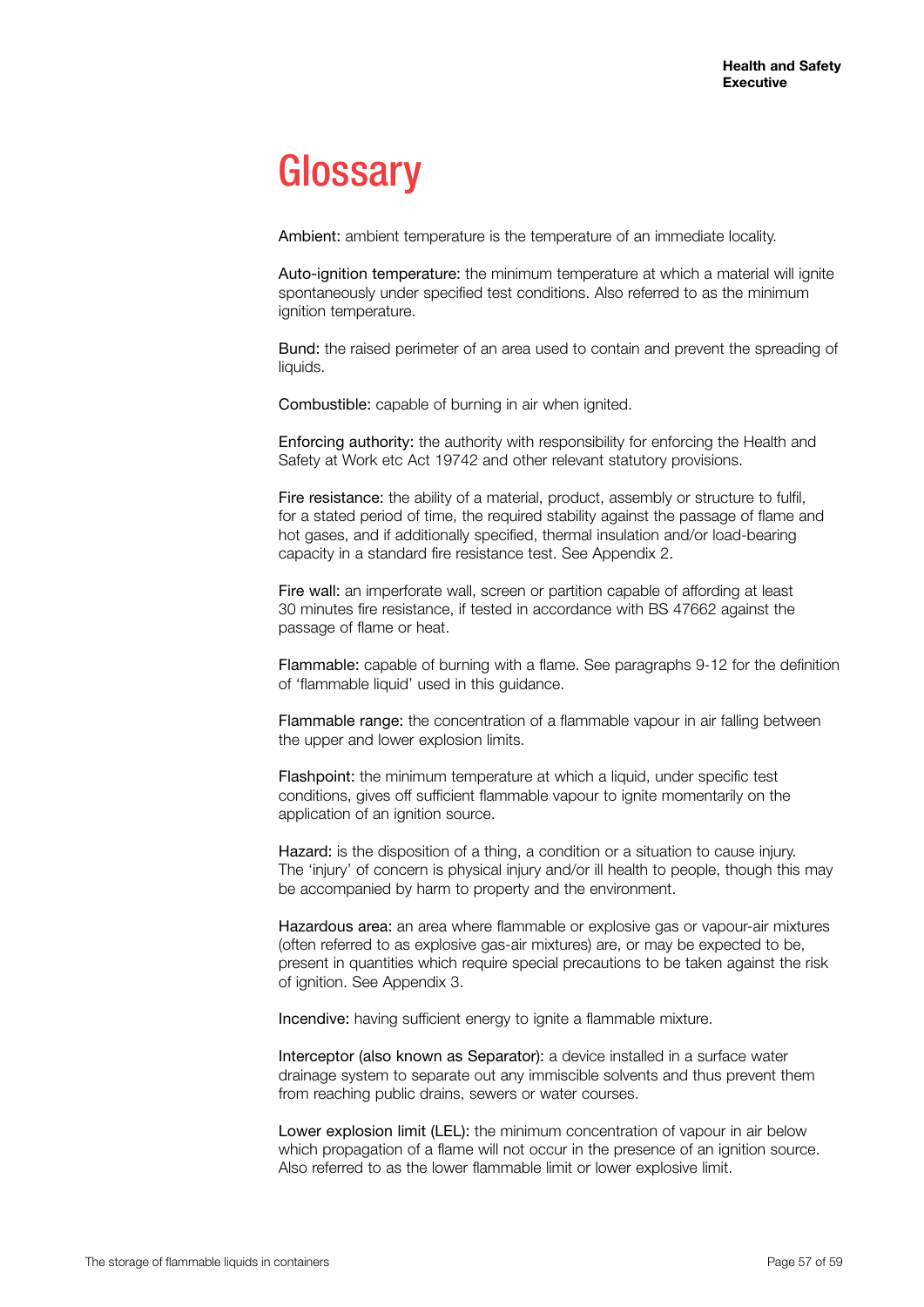Non-combustible material: a material which:

- $\blacksquare$  is totally inorganic, such as concrete, fired clay, ceramic, masonry, plaster or steel/steel alloy;
- $\blacksquare$  if tested to BS 476<sup>62</sup> Part 11: 1982, does not flame nor causes any rise in temperature on either the centre (specimen) or furnace thermocouples; and
- is classified as non-combustible under BS 476<sup>62</sup> Part 4: 1970.

Reasonably practicable: the degree of risk in a particular job or workplace needs to be balanced against the time, trouble, cost and physical difficulty of taking measures to avoid or reduce the risk. Measures must be taken to eliminate or control the risks unless it is clear that the cost of doing so is grossly disproportionate to the level of risk. However the ability to pay for additional control measures is not a deciding factor as to whether they are necessary.

Risk: is the chance of something adverse happening where 'something' refers to a particular consequence of the manifestation of a hazard.

Risk assessment: the process of identifying the hazards present in any undertaking (whether arising from work activities or other factors) and those likely to be affected by them, and of evaluating the extent of the risks involved, bearing in mind whatever precautions are already being taken.

Ullage space: the free space between the fluid level and the top of its container, to allow for expansion.

Upper explosion limit (UEL): the maximum concentration of vapour in air above which the propagation of a flame will not occur. Also referred to as the upper flammable limit or upper explosive limit.

Vapour: the gaseous phase released by evaporation from a material that is a liquid at normal temperatures and pressure.

Viscosity: the degree to which a fluid tends to resist relative motion within itself. Examples of viscous fluids are treacle and heavy fuel oils.

Zone: the classified part of a hazardous area, representing the probability of a flammable vapour (or gas) and air mixture being present. See Appendix 3.